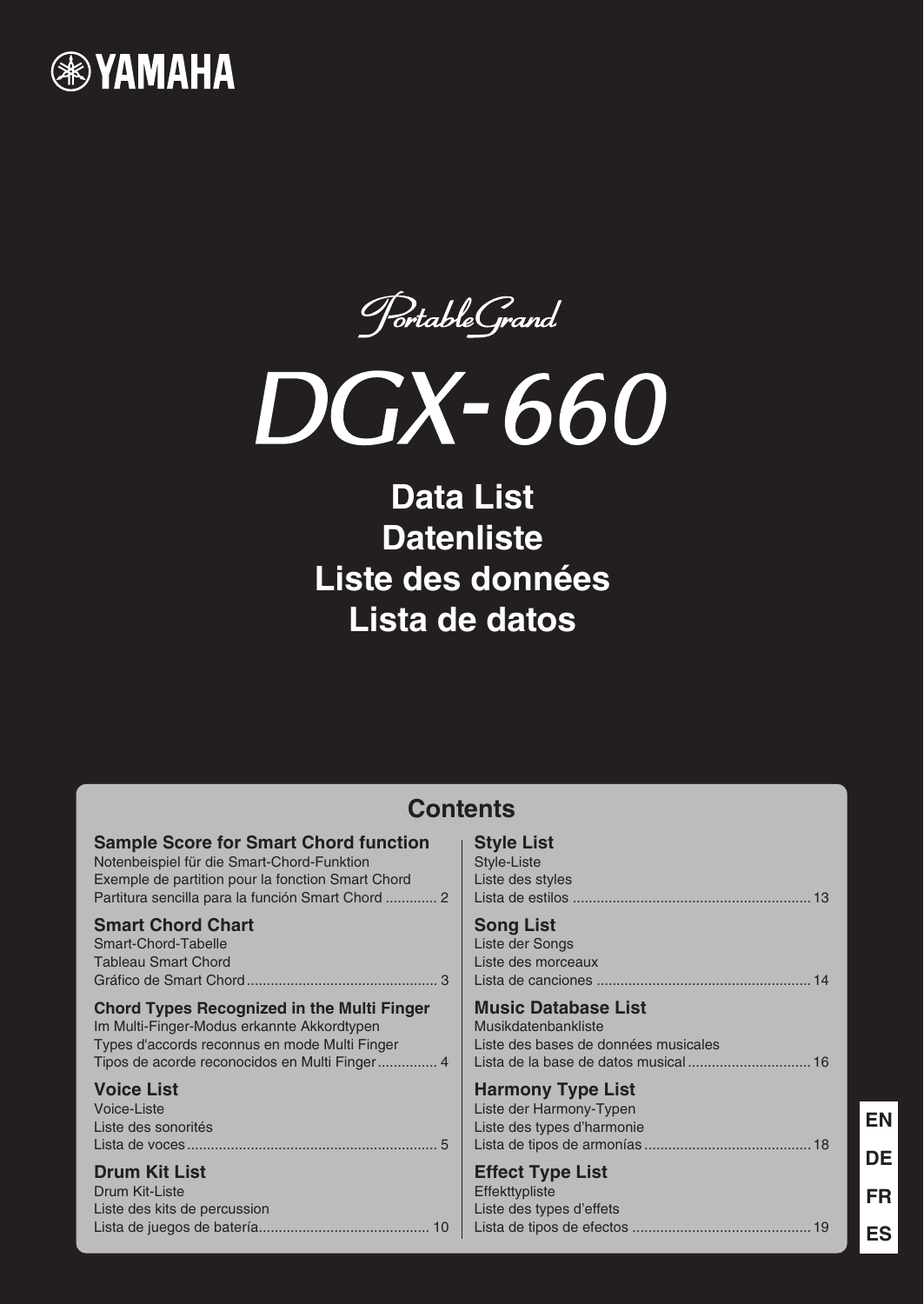### <span id="page-1-0"></span>Sample Score for Smart Chord function / Notenbeispiel für die Smart-Chord-Funktion / Exemple de partition pour la fonction Smart Chord / Partitura sencilla para la función Smart Chord

This sample score is provided to demonstrate the uses and advantages of the Smart Chord function and its chord enhancement features. Simply play the root note of the chords indicated in this score with your left hand as you play the melody with your right, and listen to how the chords with their notes and voicings match the music genre you've set.





Try also selecting Style 089 (Easy Swing). The Smart Chord type changes to Jazz, letting you experience a different feel in the Song.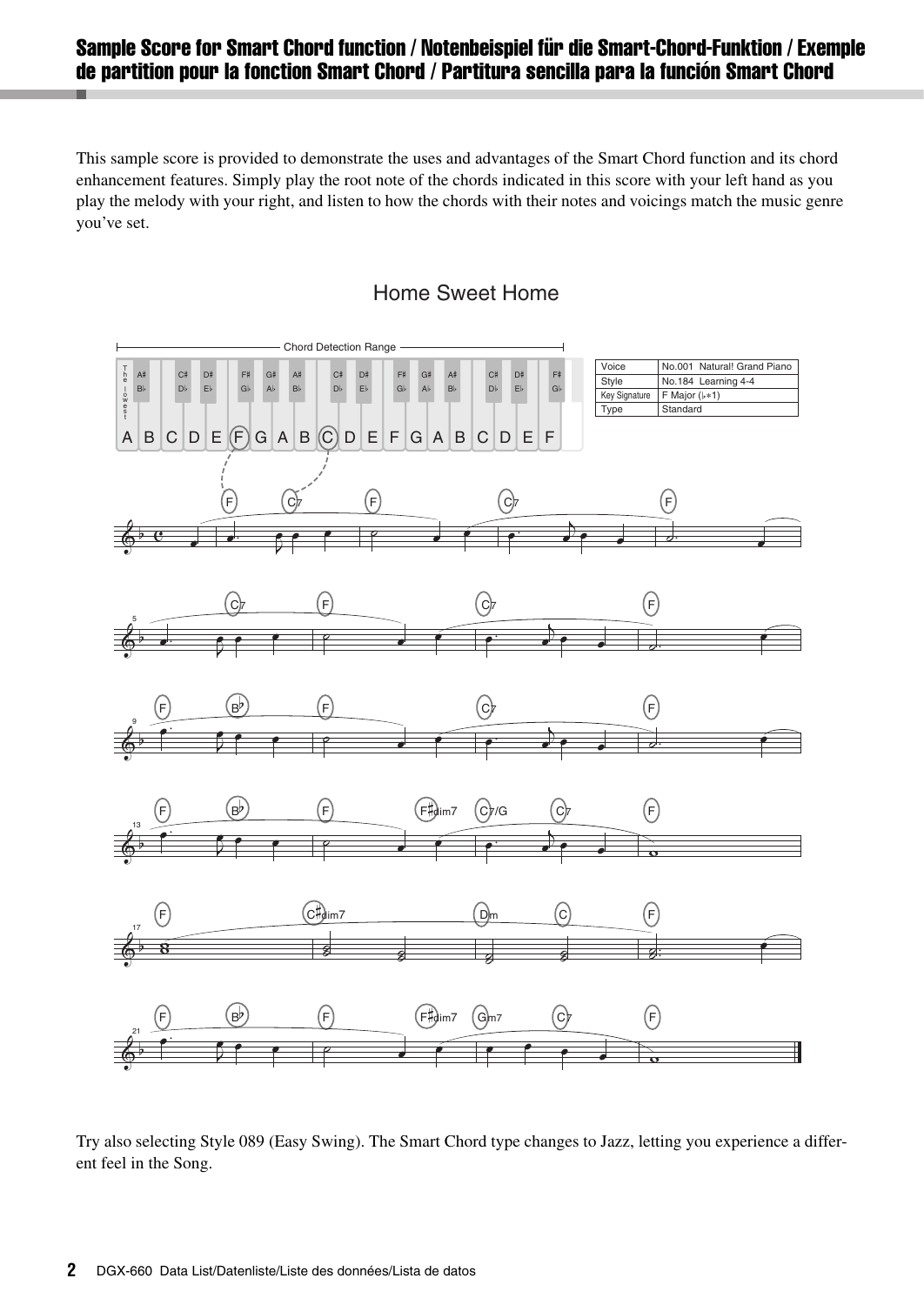## <span id="page-2-0"></span>Smart Chord Chart / Smart-Chord-Tabelle / Tableau Smart Chord / Gráfico de Smart Chord

This chart shows the specific Smart Chords of the various types for the key of C and its relative minor, A minor. This is just an example for the key of C; chords for the other 11 keys will change accordingly. See examples for F major (Pop) and E minor (Jazz) below.

| <b>Smart Chord</b> |                         | <b>Root Note</b> |        |                 |         |                |                |        |                 |       |                     |                 |                       |
|--------------------|-------------------------|------------------|--------|-----------------|---------|----------------|----------------|--------|-----------------|-------|---------------------|-----------------|-----------------------|
|                    | setting                 | C                | C#     | D               | D#      | E              | F              | F#     | G               | G#    | A                   | A#              | B                     |
| <b>Type</b>        | Key<br><b>Signature</b> |                  |        |                 |         |                |                |        |                 |       |                     |                 |                       |
| <b>Standard</b>    | C major                 | C                | C#dim  | Dm              | Еŀ      | Em             | F              | F#dim  | G7              | G#dim | Am                  | <b>B</b>        | G/B                   |
|                    | A minor                 | $\mathsf{C}$     | C#dim  | <b>Dm</b>       | D#dim7  | E <sub>7</sub> | F              | F#dim  | G <sub>7</sub>  | E7/G# | Am                  | B <sub>b</sub>  | Bm7b5                 |
| Pop                | C major                 | Cadd9            | C#dim7 | Dm <sub>7</sub> | El-dim7 | Em7            | FM7            | F#dim  | G7              | G#dim | Am7                 | B               | G/B                   |
|                    | A minor                 | $\mathsf{C}$     | C#dim7 | Dm <sub>7</sub> | D#dim7  | E <sub>7</sub> | FM7            | F#dim  | G <sub>7</sub>  | E7/G# | Am7                 | B <sub>b</sub>  | G/B                   |
| Jazz               | C major                 | CM79             | C#dim7 | Dm79            | El-dim7 | Em7            | F69            | F#dim7 | G79             | G#dim | Am711               | B <sub>b7</sub> | Bm7b5                 |
|                    | A minor                 | CM <sup>9</sup>  | C#dim7 | Dm79            | D#dim7  | E <sub>7</sub> | FM79           | F#m7b5 | G7 <sup>9</sup> | G#7   | A <sub>m</sub> add9 | B <sub>b7</sub> | Bm7b5                 |
| Dance              | C major                 | C                | C#dim  | <b>Dm</b>       | E       | Em             | F              | F#dim  | G               | G#dim | Am                  | <b>B</b>        | G/B                   |
|                    | A minor                 | C <sub>m</sub>   | C#m    | <b>Dm</b>       | D#m     | Em             | F <sub>m</sub> | F#m    | Gm              | G#    | Am                  | B <sub>b</sub>  | <b>B</b> <sub>m</sub> |
| Simple             | C major                 | C                | C#dim  | Dm              | EЬ      | $E1+5$         | $F1+5$         | F#dim  | G7              | G#dim | Am                  | B               | G/B                   |
|                    | A minor                 | $\mathsf{C}$     | C#dim  | <b>Dm</b>       | D#dim7  | $E1+5$         | F              | F#dim  | G7              | E7/G# | Am                  | B <sub>b</sub>  | Bm7b5                 |

#### Example chords for key of F major, Pop Type setting.

|            |       |               |       | -   | - -    |                        |            |         |              |         |      |                  |              |
|------------|-------|---------------|-------|-----|--------|------------------------|------------|---------|--------------|---------|------|------------------|--------------|
| <b>Por</b> | maior | $\sim$<br>107 | C#dim | Dm. | ┍<br>ᆮ | $\sim$ $\sim$<br>' C/E | .<br>⊢add9 | '−#dim, | Gm<br>$\sim$ | - A♭dim | 'Am. | B <sub>bM7</sub> | <b>B</b> dim |
|            |       |               |       |     |        |                        |            |         |              |         |      |                  |              |

Example chords for key of E minor, Jazz Type setting.

| Emadd9<br>D <sub>79</sub><br>$\sim$<br>D#7<br>A#dim7<br>F<br>$\sim$<br>I Jazz<br>CM79<br>GM7 <sup>9</sup><br><del>⊺ 4</del> m7™ب<br>B.<br>minor<br>⊢‡m7⊵≎<br>G#dim,<br>⊺Am7ե |
|------------------------------------------------------------------------------------------------------------------------------------------------------------------------------|
|------------------------------------------------------------------------------------------------------------------------------------------------------------------------------|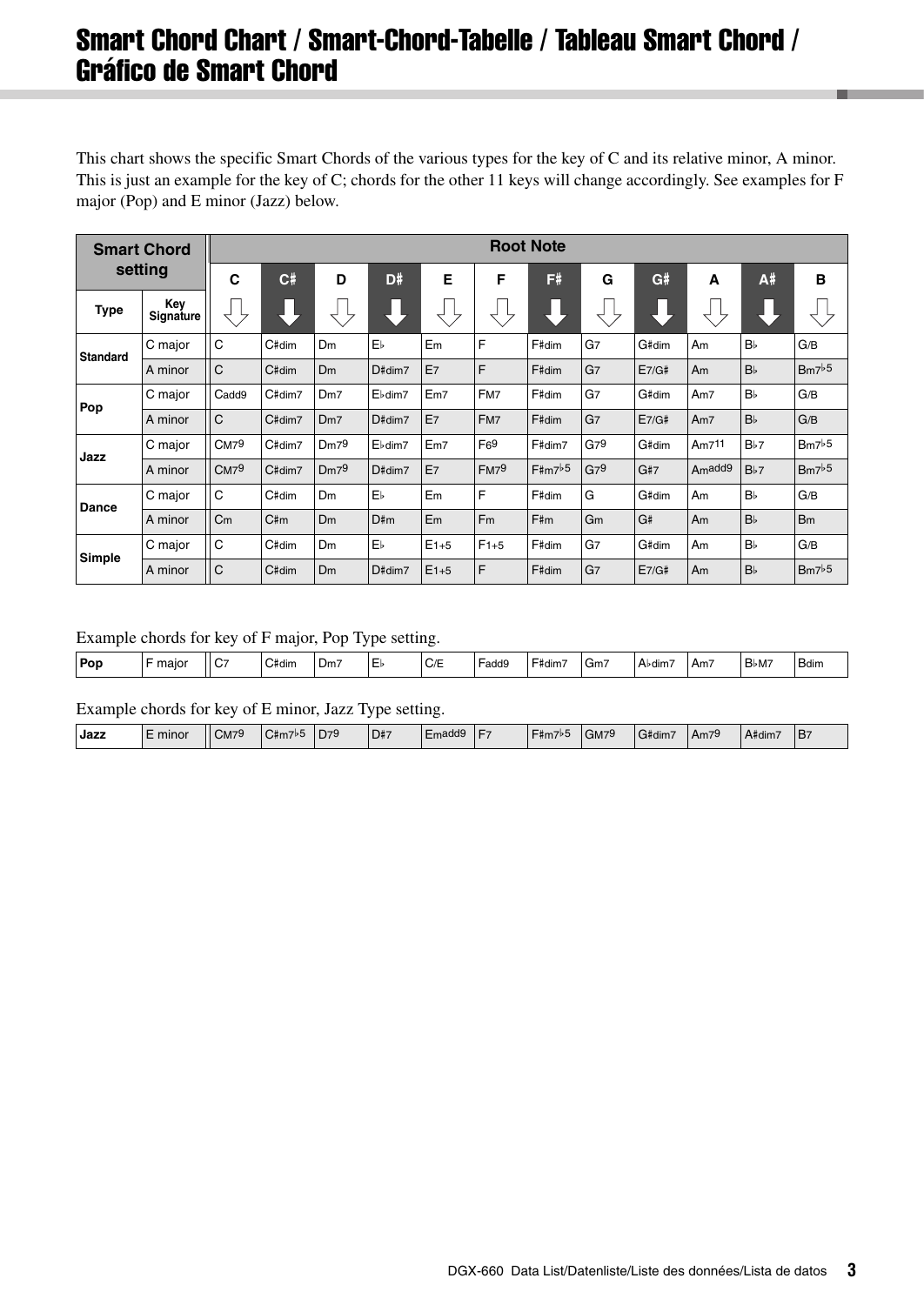### <span id="page-3-0"></span>Chord Types Recognized in the Multi Finger / Im Multi-Finger-Modus erkannte Akkordtypen / Types d'accords reconnus en mode Multi Finger / Tipos de acorde reconocidos en Multi Finger

All chords in the chart are "C-root" chords.

| <b>Chord Name/[Abbreviation]</b>                | <b>Normal Voicing</b>                                         | Chord (C)                             | <b>Display</b>      |
|-------------------------------------------------|---------------------------------------------------------------|---------------------------------------|---------------------|
| Major [M]                                       | $1 - 3 - 5$                                                   | С                                     | C                   |
| Add ninth $(9)$ ]                               | $1 - 2 - 3 - 5$                                               | $C^{(9)}$                             | Cadd9               |
| Sixth [6]                                       | $1 - (3) - 5 - 6$                                             | C <sub>6</sub>                        | C <sub>6</sub>      |
| Sixth ninth [6(9)]                              | $1 - 2 - 3 - (5) - 6$                                         | $C_6^{(9)}$                           | $C69*$              |
| Major seventh [M7]                              | $1 - 3 - (5) - 7$ or<br>$1 - 3 - 5 - 7$                       | C <sub>M7</sub>                       | C <sub>M</sub> 7    |
| Major seventh ninth [M7(9)]                     | $1 - 2 - 3 - (5) - 7$                                         | CM7                                   | CM79 *              |
| Major seventh add sharp eleventh [M7(#11)]      | $1 - (2) - 3 - 4 - 5 - 7$ or<br>$1 - 2 - 3 - 4 - (5) - 7$     | $C_{\rm M7}^{(\ddag 11)}$             | CM7#11 *            |
| Flatted fifth $(65)$ ]                          | $1 - 3 - 5$                                                   | $C^{(5)}$                             | $C_{55}$ *          |
| Major seventh flatted fifth [M7 <sup>b</sup> 5] | $1 - 3 - 5 - 7$                                               | $C_{\text{M7}}^{(\flat\overline{5})}$ | CM7b5 *             |
| Suspended fourth [sus4]                         | $1 - 4 - 5$                                                   | C <sub>sus4</sub>                     | Csus4               |
| Augmented [aug]                                 | $1 - 3 - 15$                                                  | C <sub>aug</sub>                      | Caug                |
| Major seventh augmented [M7aug]                 | $1 - (3) - 15 - 7$                                            | C <sub>M7</sub> aug                   | CM7aug <sup>*</sup> |
| Minor [m]                                       | $1 - b3 - 5$                                                  | C <sub>m</sub>                        | C <sub>m</sub>      |
| Minor add ninth $[m(9)]$                        | $1 - 2 - 3 - 5$                                               | $C_m^{(9)}$                           | C <sub>m</sub> add9 |
| Minor sixth [m6]                                | $1 - 3 - 5 - 6$                                               | C <sub>m6</sub>                       | C <sub>m6</sub>     |
| Minor seventh [m7]                              | $1 - b3 - (5) - b7$                                           | C <sub>m7</sub>                       | Cm7                 |
| Minor seventh ninth [m7(9)]                     | $1 - 2 - 3 - (5) - 7$                                         | $C_{m7}^{(9)}$                        | Cm <sub>79</sub>    |
| Minor seventh add eleventh [m7(11)]             | $1 - (2) - b3 - 4 - 5 - (b7)$                                 | $C_{m7}^{(11)}$                       | Cm711 *             |
| Minor major seventh [mM7]                       | $1 - b3 - (5) - 7$                                            | C <sub>mM7</sub>                      | C <sub>mM7</sub>    |
| Minor major seventh ninth [mM7(9)]              | $1 - 2 - 3 - (5) - 7$                                         | C <sub>mM7</sub> <sup>(9)</sup>       | CmM79 *             |
| Minor seventh flatted fifth [m7}5]              | $1 - b3 - b5 - b7$                                            | $C_{m7}^{(1.5)}$                      | Cm7b5               |
| Minor major seventh flatted fifth [mM7 $b$ 5]   | $1 - 3 - 5 - 7$                                               | C <sub>mM7</sub> <sup>(15)</sup>      | $CmM7b5*$           |
| Diminished [dim]                                | $1 - 3 - 5$                                                   | Cdim                                  | Cdim                |
| Diminished seventh [dim7]                       | $1 - 3 - 5 - 6$                                               | Cdim7                                 | Cdim7               |
| Seventh [7]                                     | $1 - 3 - (5) - 7$ or<br>1 - (3) - 5 - $\flat$ 7               | C7                                    | C <sub>7</sub>      |
| Seventh flatted ninth $[7(b9)]$                 | $1 - b2 - 3 - (5) - b7$                                       | $C_7^{(1)}$                           | $C7^{b9}$           |
| Seventh add flatted thirteenth [7(b13)]         | $1 - 3 - 5 - 6 - 7$                                           | $C_7^{(b\,13)}$                       | $C7^{b}13$          |
| Seventh ninth [7(9)]                            | $1 - 2 - 3 - (5) - 7$                                         | $C_7^{(9)}$                           | C <sub>79</sub>     |
| Seventh add sharp eleventh [7(#11)]             | $1 - (2) - 3 - 4 + 5 - 5 - 7$ or<br>$1 - 2 - 3 - 4 - (5) - 7$ | $C_7^{(\#11)}$                        | $C_{7}$ #11         |
| Seventh add thirteenth [7(13)]                  | $1 - 3 - (5) - 6 - 7$                                         | $C_7^{(13)}$                          | C <sub>7</sub> 13   |
| Seventh sharp ninth [7(#9)]                     | 1 - #2 - 3 - (5) - $\nvdash 7$                                | $C_7^{(\#9)}$                         | $C7*9$              |
| Seventh flatted fifth [7 $b$ 5]                 | $1 - 3 - 5 - 7$                                               | C <sub>7b5</sub>                      | $C7^{b}5*$          |
| Seventh augmented [7aug]                        | $1 - 3 - 15 - 7$                                              | C <sub>7aug</sub>                     | C <sub>7</sub> aug  |
| Seventh suspended fourth [7sus4]                | $1 - 4 - 5 - b7$                                              | C <sub>7sus4</sub>                    | C <sub>7sus4</sub>  |
| Suspended second [sus2]                         | $1 - 2 - 5$                                                   | C <sub>sus2</sub>                     | Csus <sub>2</sub> * |

#### $\sqrt{NOTE}$

\* These chords are not shown in the Dictionary function.

- When the Chord Fingering is set to "Multi Finger", M, m, 7 and m7 can also be recognized by one, two or three fingers. For details, see "Chords" in the Owner's Manual.
- Notes in parentheses can be omitted.
- Playing two same root keys in the adjacent octaves produces accompaniment based only on the root.
- A perfect fifth (1 + 5) produces accompaniment based only on the root and fifth which can be used with both major and minor chords.
- The chord fingerings listed are all in "root" position, but other inversions can be used—with the following exceptions:  $b$ 5, m7, m7 $b$ 5, 6, m6, sus4, aug, dim7, 7b5, 6(9), sus2.
- Inversion of the m7(11) chord is not recognized if the notes shown in parentheses are omitted.
- The Auto Accompaniment will sometimes not change when related chords are played in sequence (e.g. some minor chords followed by the minor seventh).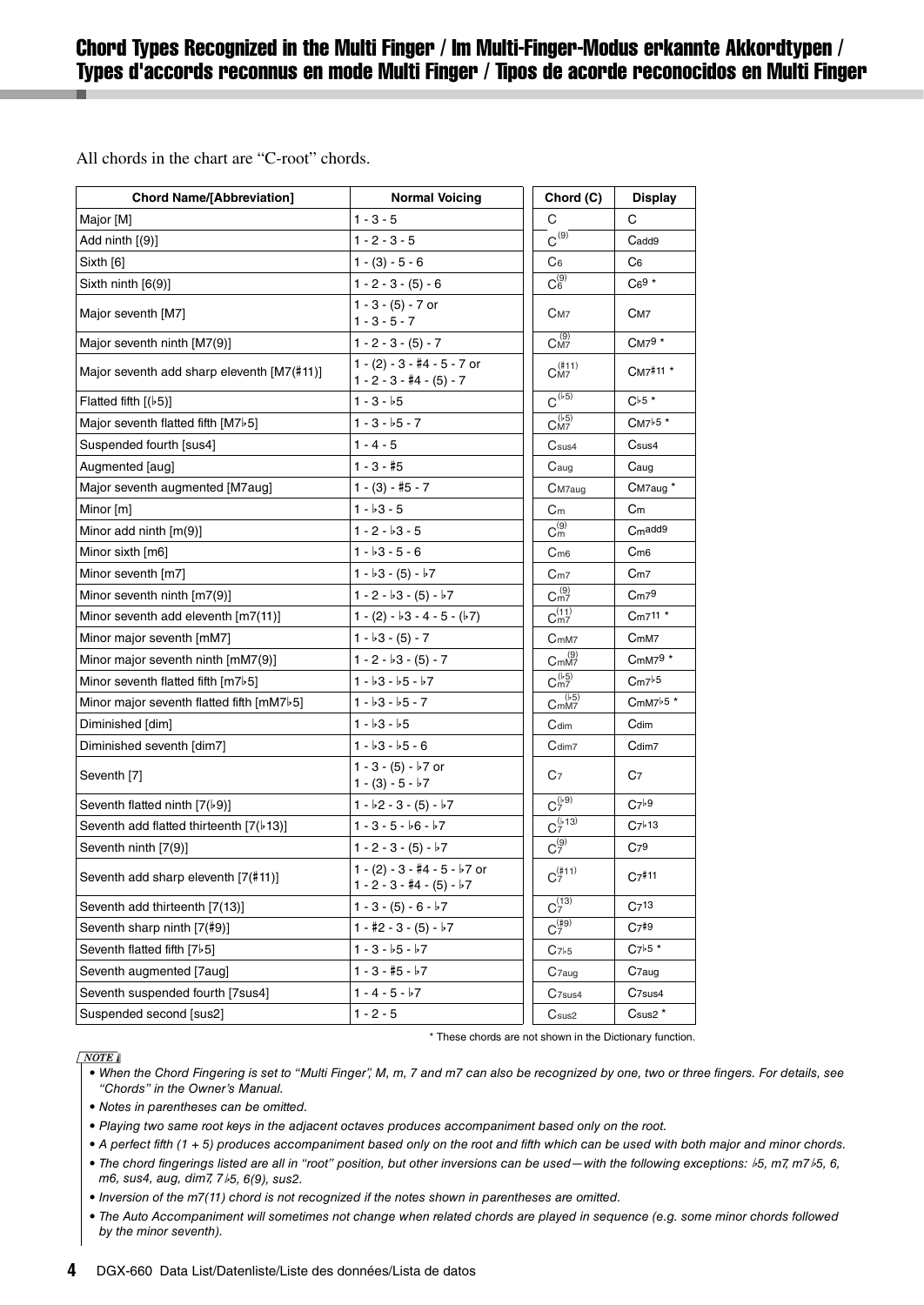### <span id="page-4-0"></span>**Maximum Polyphony**

The instrument has 192-note maximum polyphony. This means that it can play a maximum of up to 192 notes at once, regardless of what functions are used. Auto Accompaniment uses a number of the available notes, so when Auto Accompaniment is used the total number of available notes for playing on the keyboard is correspondingly reduced. The same applies to the Split Voice and Song functions. If the maximum polyphony is exceeded, earlier played notes will be cut off and the most recent notes have priority (last note priority)

#### **Panel Voice List / Verzeichnis der Bedienfeld-Voices / Liste des sonorités de panneau / Lista de voces del panel**

|                |                         | <b>Bank Select</b>      | <b>MIDI</b>                       |                               |
|----------------|-------------------------|-------------------------|-----------------------------------|-------------------------------|
| Voice<br>No.   | <b>MSB</b><br>$(0-127)$ | <b>LSB</b><br>$(0-127)$ | Program<br>Change#<br>$(1 - 128)$ | <b>Voice Name</b>             |
|                |                         |                         | <b>PIANO</b>                      |                               |
| 1              | 108                     | 0                       | 1                                 | Natural! Grand Piano          |
| $\overline{c}$ | 108                     | $\overline{2}$          | $\overline{2}$                    | Live! Grand Piano             |
| 3              | 108                     | 0                       | 2                                 | Live! Pop Grand Piano         |
| $\overline{4}$ | 108                     | 3                       | 1                                 | Live! Warm Grand Piano        |
| 5              | 108                     | 32                      | 1                                 | Live! Studio Grand            |
| 6              | 108                     | 28                      | 1                                 | <b>Ambient Grand Piano</b>    |
| 7              | 0                       | 112                     | 7                                 | Harpsichord                   |
| 8              | 108                     | 0                       | 4                                 | Honky Tonk Piano              |
| 9              | 0                       | 112                     | 3                                 | <b>MIDI Grand Piano</b>       |
| 10             | 0                       | 113                     | 3                                 | $CP$ 80                       |
|                |                         |                         | <b>E.PIANO</b>                    |                               |
| 11             | 0                       | 114                     | 5                                 | Cool! Galaxy Electric Piano   |
| 12             | $\Omega$                | 118                     | 5                                 | Cool! Suitcase Electric Piano |
| 13             | 0                       | 119                     | 5                                 | Cool! Electric Piano          |
| 14             | $\Omega$                | 113                     | 6                                 | <b>Hyper Tines</b>            |
| 15             | $\Omega$                | 120                     | 5                                 | Phase Electric Piano          |
| 16             | 0                       | 112                     | 5                                 | <b>Funky Electric Piano</b>   |
| 17             | 0                       | 112                     | 6                                 | DX Modern Electric Piano      |
| 18             | 0                       | 114                     | 6                                 | Venus Electric Piano          |
| 19             | 0                       | 113                     | 5                                 | Tremolo Electric Piano        |
| 20             | $\Omega$                | 114                     | 8                                 | E.Clavichord                  |
| 21             | $\Omega$                | 112                     | 8                                 | Clavi                         |
| 22             | 0                       | 113                     | 8                                 | <b>Wah Clavi</b>              |
|                |                         |                         | <b>ORGAN</b>                      |                               |
| 23             | 0                       | 118                     | 19                                | Cool! Organ                   |
| 24             | $\Omega$                | 117                     | 19                                | Cool! Rotor Organ             |
| 25             | 0                       | 112                     | 17                                | Jazz Organ 1                  |
| 26             | 0                       | 113                     | 17                                | Jazz Organ 2                  |
| 27             | $\Omega$                | 112                     | 19                                | <b>Rock Organ</b>             |
| 28             | 0                       | 114                     | 19                                | <b>Purple Organ</b>           |
| 29             | $\Omega$                | 112                     | 18                                | Click Organ                   |
| 30             | 0                       | 116                     | 17                                | <b>Bright Organ</b>           |
| 31             | 0                       | 127                     | 19                                | <b>Theater Organ</b>          |
| 32             | 0                       | 121                     | 20                                | 16'+2' Organ                  |
| 33             | $\Omega$                | 120                     | 20                                | 16'+4' Organ                  |
| 34             | 0                       | 113                     | 20                                | Chapel Organ                  |
| 35             | $\Omega$                | 112                     | 20                                | Pipe Organ                    |
| 36             | $\Omega$                | 112                     | 21                                | Reed Organ                    |
|                |                         |                         | <b>ACCORDION</b>                  |                               |
| 37             | 0                       | 112                     | 22                                | Musette Accordion             |
| 38             | 0                       | 113                     | 22                                | <b>Traditional Accordion</b>  |
| 39             | $\Omega$                | 113                     | 24                                | Bandoneon                     |
| 40             | 0                       | 113                     | 23                                | <b>Modern Harp</b>            |
| 41             | $\Omega$                | 112                     | 23                                | Harmonica                     |

#### $\sqrt{NOTE}$

- The Voice List includes MIDI program change numbers for each voice. Use these program change numbers when playing the instrument via MIDI from an external device.
- Program change numbers are often specified as numbers "0– 127<sup>"</sup> Since this list uses a "1-128" numbering system, in such cases it is necessary to subtract 1 from the transmitted program change numbers to select the appropriate sound: e.g. to select No. 1 in the list, transmit program change number 0.
- Some voices may sound continuously or have a long decay after the notes have been released while the sustain pedal (footswitch) is held.

|                 |                         | <b>Bank Select</b>      |                                   |                                                  |  |  |
|-----------------|-------------------------|-------------------------|-----------------------------------|--------------------------------------------------|--|--|
| Voice<br>No.    | <b>MSB</b><br>$(0-127)$ | <b>LSB</b><br>$(0-127)$ | Program<br>Change#<br>$(1 - 128)$ | <b>Voice Name</b>                                |  |  |
|                 |                         |                         | <b>GUITAR</b>                     |                                                  |  |  |
| 42              | 0                       | 117                     | 26                                | <b>Steel Guitar</b>                              |  |  |
| 43              | 0                       | 115                     | 25                                | <b>Classical Guitar</b>                          |  |  |
| 44              | 0                       | 112                     | 25                                | <b>Nylon Guitar</b>                              |  |  |
| 45              | $\overline{0}$          | 112                     | 26                                | <b>Folk Guitar</b>                               |  |  |
| 46              | 0                       | 115                     | 27                                | Cool! Jazz Guitar                                |  |  |
| 47              | 0                       | 112                     | 27                                | <b>Fusion Guitar</b>                             |  |  |
| 48              | 0                       | 117                     | 28                                | 60s Clean Guitar                                 |  |  |
| 49              | 0                       | 113                     | 26                                | 12Strings Guitar                                 |  |  |
| 50              | 0                       | 112                     | 28                                | Clean Guitar                                     |  |  |
| 51              | 0                       | 119                     | 27                                | <b>Blues Guitar</b>                              |  |  |
| 52              | 0                       | 113                     | 27                                | Octave Guitar                                    |  |  |
| $5\overline{3}$ | 0                       | 112                     | 29                                | <b>Muted Guitar</b>                              |  |  |
| 54              | 0                       | 112                     | 30                                | Overdriven Guitar                                |  |  |
| 55              | 0                       | 112                     | 31                                | <b>Distortion Guitar</b>                         |  |  |
|                 |                         |                         | <b>BASS</b>                       |                                                  |  |  |
| 56              | 0                       | 114                     | 34                                | Cool! Electric Bass                              |  |  |
| 57              | 0                       | 112                     | 34                                | <b>Finger Bass</b>                               |  |  |
| 58              | 0                       | 112                     | 33                                | <b>Acoustic Bass</b>                             |  |  |
| 59              | 0                       | 112                     | 35                                | <b>Pick Bass</b>                                 |  |  |
| 60              | 0                       | 112                     | 36                                | <b>Fretless Bass</b>                             |  |  |
| 61              | 0                       | 112                     | $3\overline{7}$                   | Slap Bass                                        |  |  |
| 62              | 0                       | 112                     | 39                                | Synth Bass                                       |  |  |
| 63              | 0                       | 113                     | 39                                | Hi-Q Bass                                        |  |  |
| 64              | $\overline{0}$          | 113                     | 40                                | Dance Bass                                       |  |  |
|                 |                         |                         | <b>STRINGS</b>                    |                                                  |  |  |
| 65              | 0                       | 117                     | 50                                | Live! Strings                                    |  |  |
| 66              | 0                       | 122                     | 50                                | Live! Allegro                                    |  |  |
| 67              | 0                       | 116                     | 50                                | Live! Orchestra                                  |  |  |
| 68              | 0                       | 112                     | 49                                | <b>String Ensemble</b>                           |  |  |
| 69<br>70        | 0                       | 112<br>113              | 50<br>50                          | <b>Chamber Strings</b>                           |  |  |
| 71              | 0                       | 112                     | 45                                | <b>Slow Strings</b>                              |  |  |
| 72              | 0<br>0                  | 115                     | 50                                | <b>Tremolo Strings</b>                           |  |  |
|                 |                         |                         |                                   | <b>Marcato Strings</b>                           |  |  |
| 73<br>74        | 0<br>0                  | 112<br>112              | 51<br>46                          | <b>Synth Strings</b><br><b>Pizzicato Strings</b> |  |  |
| 75              | 0                       | 113                     | 41                                | Sweet! Violin                                    |  |  |
| 76              | 0                       | 112                     | 41                                | Violin                                           |  |  |
| 77              | 0                       | 112                     | 43                                | Cello                                            |  |  |
| 78              | 0                       | 112                     | 44                                | Contrabass                                       |  |  |
| 79              | 0                       | 112                     | 47                                | Harp                                             |  |  |
| 80              | 0                       | 112                     | 106                               | Banjo                                            |  |  |
| 81              | 0                       | 112                     | 56                                | Orchestra Hit                                    |  |  |
|                 |                         |                         | <b>CHOIR</b>                      |                                                  |  |  |
| 82              | 0                       | 112                     | 53                                | Choir                                            |  |  |
| 83              | 0                       | 113                     | 53                                | <b>Vocal Ensemble</b>                            |  |  |
| 84              | 0                       | 112                     | 55                                | Air Choir                                        |  |  |
| 85              | 0                       | 112                     | 54                                | Vox Humana                                       |  |  |
|                 |                         |                         |                                   |                                                  |  |  |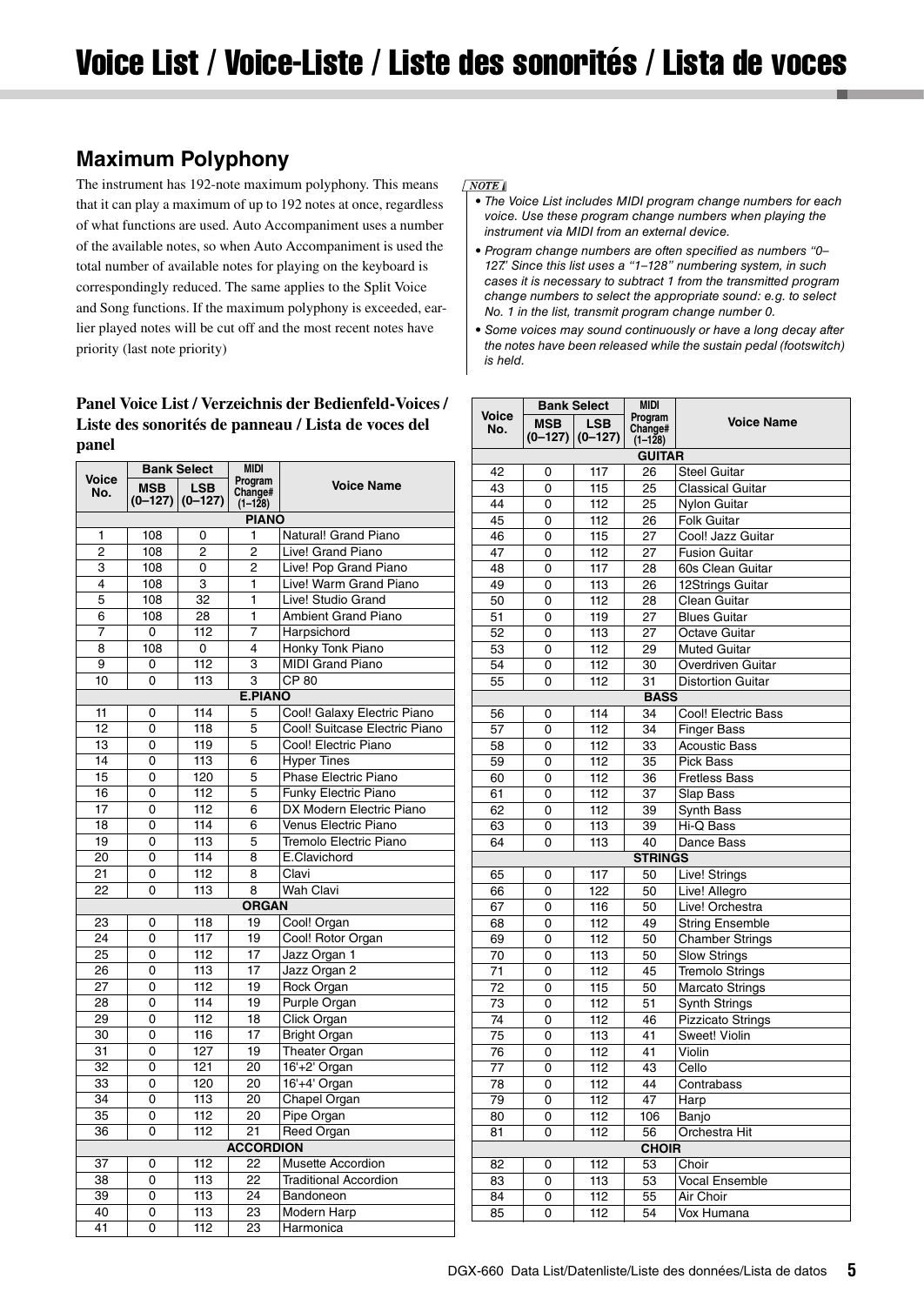|       |                       | <b>Bank Select</b>      | <b>MIDI</b>                     |                          |
|-------|-----------------------|-------------------------|---------------------------------|--------------------------|
| Voice |                       |                         | Program                         | <b>Voice Name</b>        |
| No.   | <b>MSB</b><br>(0–127) | <b>LSB</b><br>$(0-127)$ | Change#                         |                          |
|       |                       |                         | $(1 - 128)$<br><b>SAXOPHONE</b> |                          |
|       |                       |                         |                                 |                          |
| 86    | 0                     | 117                     | 67                              | Sweet! Tenor Sax         |
| 87    | 0                     | 114                     | 66                              | Sweet! Alto Sax          |
| 88    | 0                     | 113                     | 65                              | Sweet! Soprano Sax       |
| 89    | 0                     | 114                     | 72                              | <b>Sweet! Clarinet</b>   |
| 90    | 0                     | 118                     | 67                              | <b>Growl Sax</b>         |
| 91    | 0                     | 112                     | 67                              | <b>Tenor Sax</b>         |
| 92    | 0                     | 112                     | 66                              | Alto Sax                 |
| 93    | 0                     | 112                     | 65                              | Soprano Sax              |
| 94    | 0                     | 112                     | 68                              | <b>Baritone Sax</b>      |
| 95    | 0                     | 114                     | 67                              | <b>Breathy Tenor Sax</b> |
| 96    | 0                     | 112                     | 72                              | Clarinet                 |
| 97    | 0                     | 112                     | 69                              | Oboe                     |
| 98    | 0                     | 112                     | 70                              | English Horn             |
| 99    | 0                     | 112                     | 71                              | Bassoon                  |
|       |                       |                         | <b>TRUMPET</b>                  |                          |
| 100   | 0                     | 115                     | 57                              | Sweet! Trumpet           |
| 101   | 0                     | 117                     | 58                              | Sweet! Trombone          |
| 102   | 0                     | 114                     | 60                              | Sweet! Muted Trumpet     |
| 103   | 0                     | 112                     | 57                              | Trumpet                  |
| 104   | 0                     | 112                     | 58                              | Trombone                 |
| 105   | 0                     | 113                     | 58                              | <b>Trombone Section</b>  |
| 106   | 0                     | 112                     | 60                              | <b>Muted Trumpet</b>     |
| 107   | 0                     | 112                     | 61                              | French Horn              |
| 108   | 0                     | 112                     | 59                              | Tuba                     |
|       |                       |                         | <b>BRASS</b>                    |                          |
| 109   | 0                     | 118                     | 63                              | Live! Hyper Brass        |
| 110   | 0                     | 117                     | 63                              | Live! Pop Brass          |
| 111   | 0                     | 116                     | 63                              | Live! Octave Brass       |
| 112   | 0                     | 125                     | 62                              | Sforzando                |
| 113   | 0                     | 112                     | 62                              | <b>Brass Section</b>     |
| 114   | 0                     | 113                     | 62                              | <b>Big Band Brass</b>    |
| 115   | 0                     | 113                     | 63                              | 80s Brass                |
| 116   | 0                     | 119                     | 62                              | <b>Mellow Horns</b>      |
| 117   | 0                     | 114                     | 63                              | <b>Techno Brass</b>      |
| 118   | 0                     | 112                     | 63                              | Synth Brass              |
|       |                       |                         | <b>FLUTE</b>                    |                          |
| 119   | 0                     | 114                     | 74                              | Sweet! Flute             |
| 120   | 0                     | 115                     | 74                              | Sweet! Classical Flute   |
| 121   | 0                     |                         | 76                              | Sweet! Pan Flute         |
| 122   |                       | 113                     |                                 | Flute                    |
| 123   | 0                     | 112<br>112              | 74                              | Piccolo                  |
|       | 0                     |                         | 73                              |                          |
| 124   | 0                     | 112                     | 76                              | Pan Flute                |
| 125   | 0                     | 112                     | 75                              | Recorder                 |
| 126   | 0                     | 112                     | 80<br><b>SYNTH LEAD</b>         | Ocarina                  |
|       |                       |                         |                                 |                          |
| 12/   | o                     | 112                     | 81                              | Square Lead              |
| 128   | 0                     | 112                     | 82                              | Sawtooth Lead            |
| 129   | 0                     | 114                     | 85                              | Paraglide                |
| 130   | 0                     | 115                     | 81                              | Vinylead                 |
| 131   | 0                     | 115                     | 82                              | Analogon                 |
| 132   | 0                     | 119                     | 82                              | Fargo                    |
| 133   | 0                     | 112                     | 99                              | <b>Star Dust</b>         |
| 134   | 0                     | 112                     | 86                              | Voice Lead               |
| 135   | 0                     | 112                     | 101                             | <b>Brightness</b>        |
|       |                       |                         | <b>SYNTH PAD</b>                |                          |
| 136   | 0                     | 118                     | 89                              | Sweet Heaven             |
| 137   | 0                     | 113                     | 95                              | Insomnia                 |
| 138   | 0                     | 114                     | 95                              | Solaris                  |
| 139   | 0                     | 112                     | 92                              | Xenon Pad                |
| 140   | 0                     | 112                     | 95                              | Equinox                  |
| 141   | 0                     | 112                     | 89                              | Fantasia                 |
| 142   | 0                     | 113                     | 90                              | Dark Moon                |
| 143   | 0                     | 113                     | 101                             | <b>Bell Pad</b>          |

|                   | <b>Bank Select</b> |                                   | <b>MIDI</b>                       |                       |  |  |  |  |  |  |
|-------------------|--------------------|-----------------------------------|-----------------------------------|-----------------------|--|--|--|--|--|--|
| Voice<br>No.      | <b>MSB</b>         | <b>LSB</b><br>$(0-127)$ $(0-127)$ | Program<br>Change#<br>$(1 - 128)$ | <b>Voice Name</b>     |  |  |  |  |  |  |
| <b>PERCUSSION</b> |                    |                                   |                                   |                       |  |  |  |  |  |  |
| 144               | 0                  | 112                               | 12                                | Vibraphone            |  |  |  |  |  |  |
| 145               | 0                  | 112                               | 13                                | Marimba               |  |  |  |  |  |  |
| 146               | 0                  | 112                               | 14                                | Xylophone             |  |  |  |  |  |  |
| 147               | 0                  | 112                               | 115                               | <b>Steel Drums</b>    |  |  |  |  |  |  |
| 148               | 0                  | 112                               | 9                                 | Celesta               |  |  |  |  |  |  |
| 149               | 0                  | 112                               | 11                                | Music Box             |  |  |  |  |  |  |
| 150               | 0                  | 112                               | 15                                | <b>Tubular Bells</b>  |  |  |  |  |  |  |
| 151               | 0                  | 112                               | 48                                | Timpani               |  |  |  |  |  |  |
|                   |                    |                                   | <b>DRUM KITS</b>                  |                       |  |  |  |  |  |  |
| 152               | 127                | 0                                 | 88                                | Power Kit             |  |  |  |  |  |  |
| 153               | 127                | $\Omega$                          | 1                                 | Standard Kit 1        |  |  |  |  |  |  |
| 154               | 127                | $\Omega$                          | $\overline{2}$                    | Standard Kit 2        |  |  |  |  |  |  |
| 155               | 127                | $\Omega$                          | 9                                 | Room Kit              |  |  |  |  |  |  |
| 156               | 127                | 0                                 | 17                                | <b>Rock Kit</b>       |  |  |  |  |  |  |
| 157               | 127                | 0                                 | 25                                | <b>Electronic Kit</b> |  |  |  |  |  |  |
| 158               | 127                | $\Omega$                          | 26                                | Analog Kit            |  |  |  |  |  |  |
| 159               | 127                | $\Omega$                          | 113                               | Dance Kit             |  |  |  |  |  |  |
| 160               | 127                | $\Omega$                          | 33                                | Jazz Kit              |  |  |  |  |  |  |
| 161               | 127                | 0                                 | 41                                | <b>Brush Kit</b>      |  |  |  |  |  |  |
| 162               | 127                | $\mathbf 0$                       | 49                                | Symphony Kit          |  |  |  |  |  |  |
| 163               | 126                | $\Omega$                          | 44                                | Pop Latin Kit         |  |  |  |  |  |  |
| 164               | 126                | 0                                 | 41                                | Cuban Kit             |  |  |  |  |  |  |
| 165               | 126                | 0                                 | 1                                 | SFX Kit 1             |  |  |  |  |  |  |
| 166               | 126                | $\Omega$                          | $\overline{2}$                    | SFX Kit 2             |  |  |  |  |  |  |

#### **XGlite Voice List / Liste der XGlite-Voices / Liste des sonorités XGlite / Lista de voces de XGlite**

|              |            | <b>Bank Select</b>                | <b>MIDI</b>                       |                                 |
|--------------|------------|-----------------------------------|-----------------------------------|---------------------------------|
| Voice<br>No. | <b>MSB</b> | <b>LSB</b><br>$(0-127)$ $(0-127)$ | Program<br>Change#<br>$(1 - 128)$ | <b>Voice Name</b>               |
|              |            |                                   | <b>XG PIANO</b>                   |                                 |
| 167          | 0          | 122                               | 1                                 | Natural Grand Piano (XG)        |
| 168          | 0          | 113                               | 1                                 | Live Grand Piano (XG)           |
| 169          | 0          | 112                               | 2                                 | Live Pop Grand Piano (XG)       |
| 170          | $\Omega$   | 114                               | 1                                 | Live Warm Grand Piano (XG)      |
| 171          | 0          | 116                               | 1                                 | Live Studio Grand (XG)          |
| 172          | $\Omega$   | 124                               | 1                                 | Ambient Grand Piano (XG)        |
| 173          | 0          | 112                               | 4                                 | Honky Tonk Piano (XG)           |
| 174          | $\Omega$   | 0                                 | $\mathbf{1}$                      | <b>Grand Piano</b>              |
| 175          | 0          | 1                                 | 1                                 | <b>Grand Piano KSP</b>          |
| 176          | $\Omega$   | 40                                | 1                                 | Piano Strings                   |
| 177          | 0          | 41                                | 1                                 | Dream                           |
| 178          | 0          | 0                                 | 2                                 | <b>Bright Piano</b>             |
| 179          | 0          | 1                                 | 2                                 | <b>Bright Piano KSP</b>         |
| 180          | 0          | 0                                 | 3                                 | <b>Electric Grand Piano</b>     |
| 181          | 0          | $\mathbf{1}$                      | 3                                 | <b>Electric Grand Piano KSP</b> |
| 182          | $\Omega$   | 32                                | 3                                 | Detuned CP80                    |
| 183          | 0          | 0                                 | 4                                 | Honky Tonk Piano                |
| 184          | 0          | 1                                 | 4                                 | Honky Tonk Piano KSP            |
| 185          | 0          | 0                                 | 5                                 | Electric Piano 1                |
| 186          | 0          | $\mathbf{1}$                      | 5                                 | Electric Piano 1 KSP            |
| 187          | 0          | 32                                | 5                                 | Chorus Electric Piano 1         |
| 188          | 0          | 0                                 | 6                                 | Electric Piano 2                |
| 189          | 0          | 1                                 | 6                                 | Electric Piano 2 KSP            |
| 190          | 0          | 32                                | 6                                 | Chorus Electric Piano 2         |
| 191          | 0          | 41                                | 6                                 | DX + Analog Electric Piano      |
| 192          | 0          | $\Omega$                          | 7                                 | Harpsichord 1                   |
| 193          | 0          | 1                                 | 7                                 | Harpsichord KSP                 |
| 194          | 0          | 25                                | 7                                 | Harpsichord 2                   |
| 195          | 0          | 35                                | 7                                 | Harpsichord 3                   |
| 196          | 0          | $\Omega$                          | 8                                 | Clavi                           |
| 197          | 0          | 1                                 | 8                                 | Clavi KSP                       |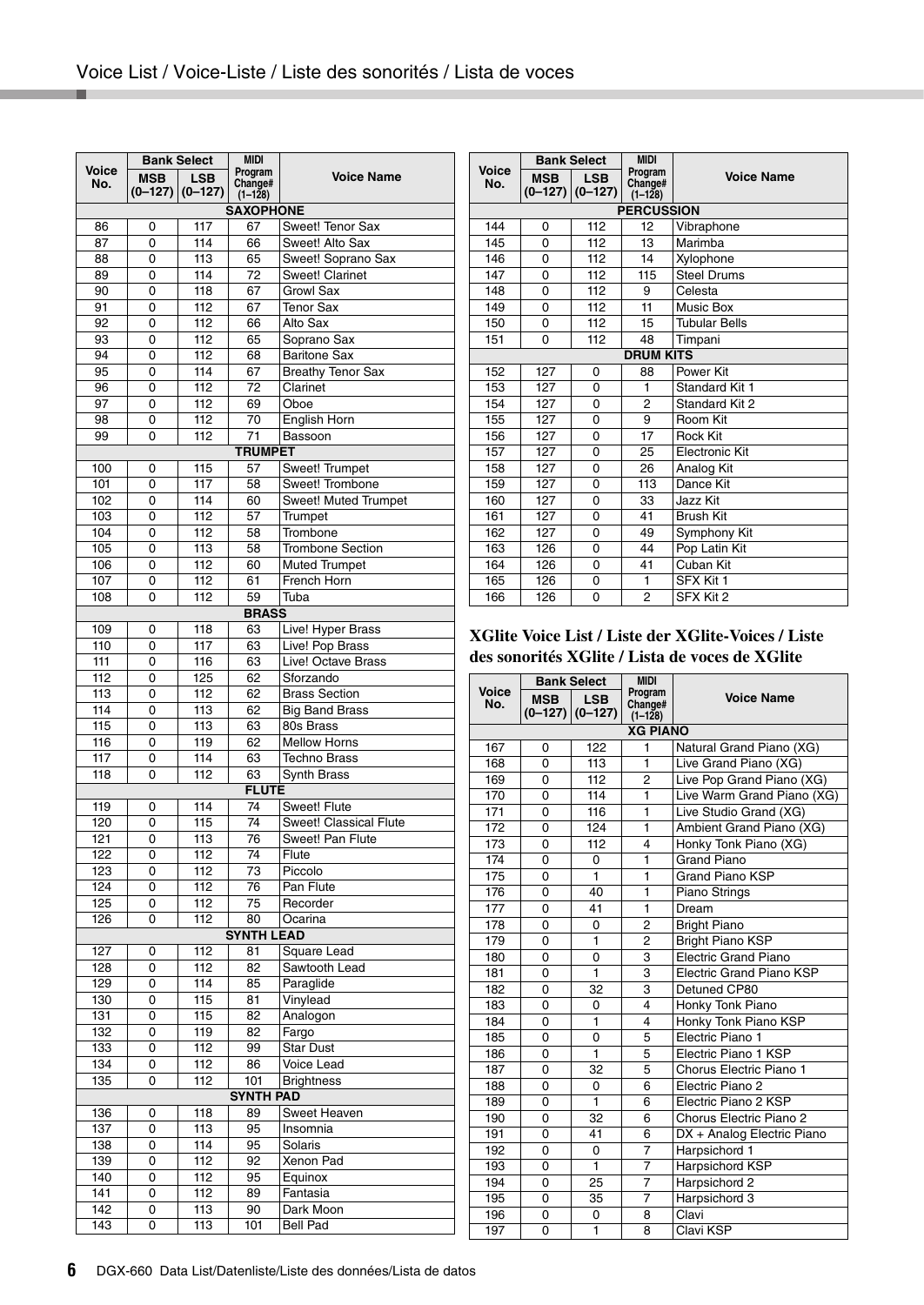|                  | <b>Bank Select</b> |                     | <b>MIDI</b>         |                                  |  |  |
|------------------|--------------------|---------------------|---------------------|----------------------------------|--|--|
| Voice<br>No.     | <b>MSB</b>         | <b>LSB</b>          | Program<br>Change#  | <b>Voice Name</b>                |  |  |
|                  |                    | $(0-127)$ $(0-127)$ | $(1 - 128)$         |                                  |  |  |
|                  |                    |                     | <b>XG CHROMATIC</b> |                                  |  |  |
| 198              | 0                  | 0                   | 9                   | Celesta                          |  |  |
| 199              | 0                  | 0                   | 10                  | Glockenspiel                     |  |  |
| 200              | 0                  | 0                   | 11                  | Music Box 1                      |  |  |
| 201              | 0                  | 64                  | 11                  | Music Box 2                      |  |  |
| 202              | 0                  | 0                   | 12                  | Vibraphone                       |  |  |
| 203              | 0                  | 1                   | 12                  | Vibraphone KSP                   |  |  |
| 204              | 0                  | 0                   | 13                  | Marimba                          |  |  |
| 205              | 0                  | 1                   | 13                  | Marimba KSP                      |  |  |
| 206              | 0                  | 64                  | 13                  | Sine Marimba                     |  |  |
| 207              | 0                  | 97                  | 13                  | Balimba                          |  |  |
| 208              | 0                  | 98                  | 13                  | Log Drums                        |  |  |
| 209              | 0                  | 0                   | 14                  | Xylophone                        |  |  |
| 210              | 0                  | 0                   | 15                  | <b>Tubular Bells</b>             |  |  |
| 211              | 0                  | 96                  | 15                  | Church Bells                     |  |  |
| 212              | 0                  | 97                  | 15                  | Carillon                         |  |  |
| 213              | 0                  | 0                   | 16                  | Dulcimer 1                       |  |  |
| 214              | 0                  | 35                  | 16                  | Dulcimer <sub>2</sub>            |  |  |
| 215              | 0                  | 96                  | 16                  | Cimbalom                         |  |  |
| 216              | 0                  | 97                  | 16                  | Santur                           |  |  |
|                  |                    |                     | <b>XG ORGAN</b>     |                                  |  |  |
| 217              | 0                  | 0                   | 17                  | Drawbar Organ 1                  |  |  |
| 218              | 0                  | 32                  | 17                  | Detuned Drawbar Organ            |  |  |
| 219              | 0                  | 33                  | 17                  | 60s Drawbar Organ 1              |  |  |
| 220              | 0                  | 34                  | 17                  | 60s Drawbar Organ 2              |  |  |
| 221              | 0                  | 35                  | 17                  | 70s Drawbar Organ 1              |  |  |
| 222              | 0                  | 37                  | 17                  | 60s Drawbar Organ 3              |  |  |
| 223              | 0                  | 40                  | 17                  | 16+2'2/3 Organ                   |  |  |
| 224              | 0                  | 64                  | 17                  | Organ Bass                       |  |  |
| 225              | 0                  | 65                  | 17                  | 70s Drawbar Organ 2              |  |  |
| 226              | 0                  | 66                  | 17                  | Cheezy Organ                     |  |  |
| 227              | 0                  | 67                  | 17                  | Drawbar Organ 2                  |  |  |
| 228              | 0                  | 0                   | 18                  | Percussive Organ 1               |  |  |
| 229              | 0                  | 24                  | 18                  | 70s Percussive Organ             |  |  |
| 230              | 0                  | 32                  | 18                  | Detuned Percussive Organ         |  |  |
| 231              | 0                  | 33                  | 18                  | Light Organ                      |  |  |
| 232              | 0                  | 37                  | 18                  | Percussive Organ 2               |  |  |
| 233              | 0                  | 0                   | 19                  | Rock Organ                       |  |  |
| 234              | 0                  | 64                  | 19                  | Rotary Organ                     |  |  |
| 235              | 0                  | 65                  | 19                  | Slow Rotary Organ                |  |  |
| 236              | 0                  | 66                  | 19                  | Fast Rotary Organ                |  |  |
| 237              | 0                  | 0                   | 20                  | Church Organ 1                   |  |  |
| 238              | 0                  | 32                  | 20                  | Church Organ 3                   |  |  |
| 239              | 0                  | 35                  | 20                  | Church Organ 2                   |  |  |
| 240              | 0                  | 40                  | 20                  | Notre Dame                       |  |  |
| 241              | 0                  | 64                  | 20                  | Organ Flute                      |  |  |
| 242              | 0                  | 65                  | 20                  | Tremolo Organ Flute              |  |  |
| 243              | 0                  | 0                   | 21                  | Reed Organ                       |  |  |
| 244              | 0                  | 40                  | 21                  | Puff Organ                       |  |  |
| 245              | 0                  | 0                   | 22                  | Accordion                        |  |  |
| 246              | 0                  | 0                   | 23                  | Harmonica 1                      |  |  |
| 247              | 0                  | 32                  | 23                  | Harmonica 2                      |  |  |
| 248              | 0                  | 0                   | 24                  | Tango Accordion 1                |  |  |
| 249              | 0                  | 64                  | 24                  | Tango Accordion 2                |  |  |
|                  |                    |                     | <b>XG GUITAR</b>    |                                  |  |  |
| 250              | 0                  | 0                   | 25                  | Nylon Guitar 1                   |  |  |
| 251              | 0                  | 16                  | 25                  | Nylon Guitar 2                   |  |  |
| $\overline{252}$ | 0                  | 43                  | 25                  | <b>Velocity Guitar Harmonics</b> |  |  |
| 253              | 0                  | 96                  | 25                  | Ukulele                          |  |  |
| 254              | 0                  | 0                   | 26                  | <b>Steel Guitar</b>              |  |  |
| 255              | 0                  | 35                  | 26                  | 12-string Guitar                 |  |  |
| 256              | 0                  | 40                  | 26                  | Nylon & Steel Guitar             |  |  |
| 257              | 0                  | 41                  | 26                  | Steel Guitar with Body Sound     |  |  |
| 258              | 0                  | 96                  | 26                  | Mandolin                         |  |  |
| 259              | 0                  | 0                   | 27                  | Jazz Guitar                      |  |  |

|              | <b>Bank Select</b>      |                         | <b>MIDI</b>                   |                                           |  |
|--------------|-------------------------|-------------------------|-------------------------------|-------------------------------------------|--|
| Voice<br>No. | <b>MSB</b><br>$(0-127)$ | <b>LSB</b><br>$(0-127)$ | Program<br>Change#<br>(1–128) | <b>Voice Name</b>                         |  |
| 260          | 0                       | 32                      | 27                            | Jazz Amp                                  |  |
| 261          | 0                       | 0                       | 28                            | Clean Guitar                              |  |
| 262          | 0                       | 32                      | 28                            | <b>Chorus Guitar</b>                      |  |
| 263          | 0                       | 0                       | 29                            | <b>Muted Guitar</b>                       |  |
| 264          | 0                       | 40                      | 29                            | <b>Funk Guitar</b>                        |  |
| 265          | 0                       | 41                      | 29                            | <b>Muted Steel Guitar</b>                 |  |
| 266          | 0                       | 45                      | 29                            | Jazz Man                                  |  |
| 267          | 0                       | 0                       | 30                            | Overdriven Guitar                         |  |
| 268          | 0                       | 43                      | 30                            | Guitar Pinch                              |  |
| 269          | 0                       | 0                       | 31                            | <b>Distortion Guitar</b>                  |  |
| 270          | 0                       | 40                      | 31                            | Feedback Guitar 1                         |  |
| 271          | 0                       | 41                      | 31                            | Feedback Guitar 2                         |  |
| 272          | 0                       | 0                       | 32                            | <b>Guitar Harmonics 1</b>                 |  |
| 273          | 0                       | 65                      | 32                            | <b>Guitar Feedback</b>                    |  |
| 274          | 0                       | 66                      | 32                            | <b>Guitar Harmonics 2</b>                 |  |
|              |                         |                         | <b>XG BASS</b>                |                                           |  |
| 275          | 0                       | 0                       | 33                            | <b>Acoustic Bass</b>                      |  |
| 276          | 0                       | 40                      | 33                            | Jazz Rhythm                               |  |
| 277          | 0                       | 45                      | 33                            | <b>Velocity Crossfade Upright Bass</b>    |  |
| 278          | 0                       | 0                       | 34                            | Finger Bass 1                             |  |
| 279          | 0                       | 18                      | 34                            | <b>Finger Bass Dark</b>                   |  |
| 280          | 0                       | 40                      | 34                            | Bass & Distorted Electric Guitar          |  |
| 281          | 0                       | 43                      | 34                            | <b>Finger Slap Bass</b>                   |  |
| 282          | 0                       | 45                      | 34                            | Finger Bass 2                             |  |
| 283          | 0                       | 65                      | 34                            | <b>Modulated Bass</b>                     |  |
| 284          | 0                       | 0                       | 35                            | Pick Bass                                 |  |
| 285          | 0                       | 28                      | 35                            | <b>Muted Pick Bass</b>                    |  |
| 286          | 0                       | 0                       | 36                            | Fretless Bass 1                           |  |
| 287          | 0                       | 32                      | 36                            | Fretless Bass 2                           |  |
| 288          | 0                       | 33                      | 36                            | Fretless Bass 3                           |  |
| 289          | 0                       | 34                      | 36                            | Fretless Bass 4                           |  |
| 290          | 0                       | 0                       | 37                            | Slap Bass 1                               |  |
| 291          | 0                       | 32                      | 37                            | <b>Punch Thumb Bass</b>                   |  |
| 292          | 0                       | 0                       | 38                            | Slap Bass 2                               |  |
| 293          | 0                       | 43                      | 38                            | <b>Velocity Switch Slap</b>               |  |
| 294          | 0<br>0                  | 0                       | 39                            | Synth Bass 1<br><b>Fast Resonant Bass</b> |  |
| 295<br>296   | 0                       | 20<br>40                | 39<br>39                      | <b>Techno Synth Bass</b>                  |  |
| 297          | 0                       | 96                      | 39                            | Hammer                                    |  |
| 298          | 0                       | 0                       | 40                            | Synth Bass 2                              |  |
| 299          | 0                       | 6                       | 40                            | <b>Mellow Synth Bass</b>                  |  |
| 300          | 0                       | 12                      | 40                            | Sequenced Bass                            |  |
| 301          | 0                       | 18                      | 40                            | <b>Click Synth Bass</b>                   |  |
| 302          | 0                       | 19                      | 40                            | Synth Bass 2 Dark                         |  |
| 303          | 0                       | 40                      | 40                            | Modular Synth Bass                        |  |
| 304          | 0                       | 41                      | 40                            | DX Bass                                   |  |
|              |                         |                         | <b>XG STRINGS</b>             |                                           |  |
| 305          | 0                       | 0                       | 41                            | Violin                                    |  |
| 306          | 0                       | 8                       | 41                            | Slow Violin                               |  |
| 307          | 0                       | 0                       | 42                            | Viola                                     |  |
| 308          | 0                       | 0                       | 43                            | Cello                                     |  |
| 309          | 0                       | 0                       | 44                            | Contrabass                                |  |
| 310          | 0                       | 0                       | 45                            | <b>Tremolo Strings</b>                    |  |
| 311          | 0                       | 8                       | 45                            | Slow Tremolo Strings                      |  |
| 312          | 0                       | 40                      | 45                            | <b>Suspense Strings</b>                   |  |
| 313          | 0                       | 0                       | 46                            | <b>Pizzicato Strings</b>                  |  |
| 314          | 0                       | 0                       | 47                            | Orchestral Harp                           |  |
| 315          | 0                       | 40                      | 47                            | Yang Qin                                  |  |
| 316          | 0                       | 0                       | 48                            | Timpani                                   |  |
|              |                         |                         | <b>XG ENSEMBLE</b>            |                                           |  |
| 317          | 0                       | 0                       | 49                            | Strings <sub>1</sub>                      |  |
| 318          | 0                       | 3                       | 49                            | <b>Stereo Strings</b>                     |  |
| 319          | 0                       | 8                       | 49                            | <b>Slow Strings</b>                       |  |
| 320          | 0                       | 35                      | 49                            | 60s Strings                               |  |
| 321          | 0                       | 40                      | 49                            | Orchestra 1                               |  |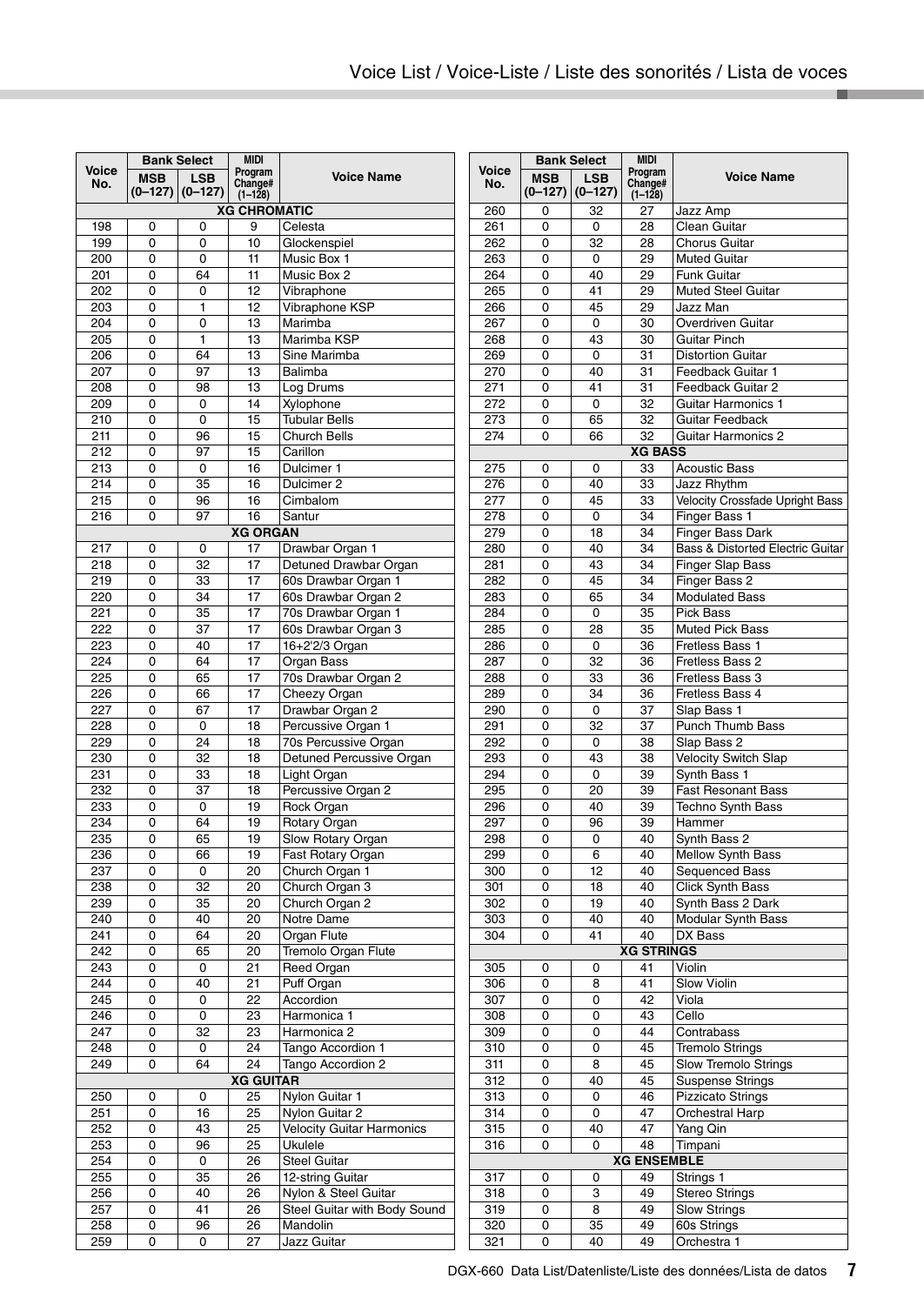m.

|              |                         | <b>Bank Select</b>      | <b>MIDI</b>                   |                              |
|--------------|-------------------------|-------------------------|-------------------------------|------------------------------|
| Voice<br>No. | <b>MSB</b><br>$(0-127)$ | <b>LSB</b><br>$(0-127)$ | Program<br>Change#<br>(1-128) | <b>Voice Name</b>            |
| 322          | 0                       | 41                      | 49                            | Orchestra 2                  |
| 323          | 0                       | 42                      | 49                            | Tremolo Orchestra            |
| 324          | 0                       | 45                      | 49                            | <b>Velocity Strings</b>      |
| 325          | 0                       | 0                       | 50                            | Strings 2                    |
| 326          | 0                       | 3                       | 50                            | <b>Stereo Slow Strings</b>   |
| 327          | 0                       | 8                       | 50                            | Legato Strings               |
| 328          | 0                       | 40                      | 50                            | <b>Warm Strings</b>          |
| 329          | 0                       | 41                      | 50                            | Kingdom                      |
| 330          | 0                       | 0                       | 51                            | Synth Strings 1              |
| 331          | 0                       | 0                       | 52                            | Synth Strings 2              |
| 332          | 0                       | 65                      | 51                            | Synth Strings 5              |
| 333          | 0                       | 0                       | 53                            | <b>Choir Aahs</b>            |
| 334          | 0                       | 3                       | 53                            | Stereo Choir                 |
| 335          | 0                       | 32                      | 53                            | <b>Mellow Choir</b>          |
| 336          | 0                       | 40                      | 53                            | <b>Choir Strings</b>         |
| 337          | 0                       | 0                       | 54                            | <b>Voice Oohs</b>            |
| 338          | 0                       | 0                       | 55                            | Synth Voice 1                |
| 339          | 0                       | 40                      | 55                            | Synth Voice 2                |
| 340          | 0                       | 41                      | 55                            | Choral                       |
| 341          | 0                       | 64                      | 55                            | Analog Voice                 |
| 342          | 0                       | 0                       | 56                            | Orchestra Hit 1              |
| 343          | 0                       | 35                      | 56                            | Orchestra Hit 2              |
| 344          | 0                       | 64                      | 56                            | Impact                       |
|              |                         |                         | <b>XG BRASS</b>               |                              |
| 345          | 0                       | 0                       | 57                            | Trumpet                      |
| 346          | 0                       | 32                      | 57                            | <b>Warm Trumpet</b>          |
| 347          | 0                       | 0                       | 58                            | Trombone 1                   |
| 348          | 0                       | 18                      | 58                            | Trombone 2                   |
| 349          | 0                       | 0                       | 59                            | Tuba                         |
| 350          | 0                       | 0                       | 60                            | <b>Muted Trumpet</b>         |
| 351          | 0                       | 0                       | 61                            | French Horn 1                |
| 352          | 0                       | 6                       | 61                            | French Horn Solo             |
| 353          | 0                       | 32                      | 61                            | French Horn 2                |
| 354          | 0                       | 37                      | 61                            | Horn Orchestra               |
| 355          | 0                       | 0                       | 62                            | <b>Brass Section</b>         |
| 356          | 0                       | 35                      | 62                            | Trumpet & Trombone Section   |
| 357          | 0                       | 0                       | 63                            | Synth Brass 1                |
| 358          | 0                       | 20                      | 63                            | <b>Resonant Synth Brass</b>  |
| 359          | 0                       | 32                      | 63                            | Jump Brass                   |
| 360          | 0                       | 0                       | 64                            | Synth Brass 2                |
| 361          | 0                       | 18                      | 64                            | Soft Brass                   |
| 362          | 0                       | 41                      | 64                            | <b>Choir Brass</b>           |
| 363          | 0                       | 45                      | 64                            | <b>Analog Velocity Brass</b> |
|              |                         |                         | <b>XG REED</b>                |                              |
| 364          | 0                       | 0                       | 65                            | Soprano Sax                  |
| 365          | 0                       | 0                       | 66                            | Alto Sax                     |
| 366          | 0                       | 40                      | 66                            | Sax Section                  |
| 367          | 0                       | 0                       | 67                            | <b>Tenor Sax</b>             |
| 368          | 0                       | 40                      | 67                            | <b>Breathy Tenor Sax</b>     |
| 369          | 0                       | 0                       | 68                            | <b>Baritone Sax</b>          |
| 370          | 0                       | 0                       | 69                            | Oboe                         |
| 371          | 0                       | 0                       | 70                            | English Horn                 |
| 372          | 0                       | 0                       | 71                            | Bassoon                      |
| 373          | 0                       | 0                       | 72                            | Clarinet                     |
|              |                         |                         | <b>XG PIPE</b>                |                              |
| 374          | 0                       | 0                       | 73                            | Piccolo                      |
| 375          | 0                       | 0                       | 74                            | Flute                        |
| 376          | 0                       | 0                       | 75                            | Recorder                     |
| 377          | 0                       | 0                       | 76                            | Pan Flute                    |
| 378          | 0                       | 0                       | 77                            | <b>Blown Bottle</b>          |
| 379          | 0                       | 0                       | 78                            | Shakuhachi                   |
| 380          | 0                       | 0                       | 79                            | Whistle                      |
| 381          | 0                       | 0                       | 80                            | Ocarina                      |
|              |                         |                         | <b>XG SYNTH LEAD</b>          |                              |
| 382          | 0                       | 0                       | 81                            | Square Lead 1                |

| <b>MIDI</b><br><b>Bank Select</b> |                                                               |    |                           |                            |  |  |
|-----------------------------------|---------------------------------------------------------------|----|---------------------------|----------------------------|--|--|
| <b>Voice</b>                      |                                                               |    | Program                   |                            |  |  |
| No.                               | <b>MSB</b><br><b>LSB</b><br>Change#<br>$(0-127)$<br>$(0-127)$ |    | <b>Voice Name</b>         |                            |  |  |
|                                   |                                                               |    | $(1-128)$                 |                            |  |  |
| 383<br>384                        | 0                                                             | 6  | 81                        | Square Lead 2              |  |  |
|                                   | 0                                                             | 8  | 81                        | <b>LM Square</b><br>Hollow |  |  |
| 385<br>386                        | 0                                                             | 18 | 81                        |                            |  |  |
|                                   | 0                                                             | 19 | 81                        | Shroud                     |  |  |
| 387                               | 0                                                             | 64 | 81                        | Mellow                     |  |  |
| 388                               | 0                                                             | 65 | 81                        | Solo Sine                  |  |  |
| 389                               | 0                                                             | 66 | 81                        | Sine Lead                  |  |  |
| 390                               | 0                                                             | 0  | 82                        | Sawtooth Lead 1            |  |  |
| 391                               | 0                                                             | 6  | 82                        | Sawtooth Lead 2            |  |  |
| 392                               | 0                                                             | 8  | 82                        | <b>Thick Sawtooth</b>      |  |  |
| 393                               | 0                                                             | 18 | 82                        | Dynamic Sawtooth           |  |  |
| 394                               | 0                                                             | 19 | 82                        | Digital Sawtooth           |  |  |
| 395                               | 0                                                             | 20 | 82                        | <b>Big Lead</b>            |  |  |
| 396                               | 0                                                             | 25 | 82                        | <b>Waspy Synth</b>         |  |  |
| 397                               | 0                                                             | 41 | 82                        | Dr. Lead                   |  |  |
| 398                               | 0                                                             | 96 | 82                        | Sequenced Analog           |  |  |
| 399                               | 0                                                             | 0  | 83                        | Calliope Lead<br>Pure Lead |  |  |
| 400                               | 0                                                             | 65 | 83                        |                            |  |  |
| 401                               | 0                                                             | 0  | 84                        | Chiff Lead                 |  |  |
| 402                               | 0                                                             | 0  | 85                        | Charang Lead               |  |  |
| 403                               | 0                                                             | 64 | 85                        | <b>Distorted Lead</b>      |  |  |
| 404                               | 0                                                             | 0  | 86                        | <b>Voice Lead</b>          |  |  |
| 405                               | 0                                                             | 0  | 87                        | <b>Fifths Lead</b>         |  |  |
| 406                               | 0                                                             | 35 | 87                        | <b>Big Five</b>            |  |  |
| 407                               | 0                                                             | 0  | 88                        | Bass & Lead                |  |  |
| 408                               | 0                                                             | 16 | 88                        | Big & Low                  |  |  |
| 409                               | 0                                                             | 64 | 88                        | Fat & Perky                |  |  |
| 410                               | 0                                                             | 65 | 88<br><b>XG SYNTH PAD</b> | Soft Whirl                 |  |  |
| 411                               | 0                                                             | 0  | 89                        | New Age Pad                |  |  |
| 412                               | 0                                                             | 64 | 89                        | Fantasy                    |  |  |
| 413                               | 0                                                             | 0  | 90                        | <b>Warm Pad</b>            |  |  |
| 414                               | 0                                                             | 18 | 90                        | Sine Pad                   |  |  |
| 415                               | 0                                                             | 0  | 91                        | Poly Synth Pad             |  |  |
| 416                               | 0                                                             | 0  | 92                        | Choir Pad                  |  |  |
| 417                               | 0                                                             | 64 | 92                        | Heaven                     |  |  |
| 418                               | 0                                                             | 66 | 92                        | Itopia                     |  |  |
| 419                               | 0                                                             | 0  | 93                        | <b>Bowed Pad</b>           |  |  |
| 420                               | 0                                                             | 0  | 94                        | Metallic Pad               |  |  |
| 421                               | 0                                                             | 65 | 94                        | Pan Pad                    |  |  |
| 422                               | 0                                                             | 0  | 95                        | Halo Pad                   |  |  |
| 423                               | 0                                                             | 0  | 96                        | Sweep Pad                  |  |  |
|                                   |                                                               |    | <b>XG SYNTH EFFECTS</b>   |                            |  |  |
| 424                               | 0                                                             | 0  | 97                        | Rain                       |  |  |
| 425                               | 0                                                             | 65 | 97                        | African Wind               |  |  |
| 426                               | 0                                                             | 66 | 97                        | Carib                      |  |  |
| 427                               | 0                                                             | 0  | 98                        | Sound Track                |  |  |
| 428                               | 0                                                             | 27 | 98                        | Prologue                   |  |  |
| 429                               | 0                                                             | 0  | 99                        | Crystal                    |  |  |
| 430                               | 0                                                             | 12 | 99                        | Synth Drum Comp            |  |  |
| 431                               | 0                                                             | 14 | 99                        | Popcorn                    |  |  |
| 432                               | 0                                                             | 18 | 99                        | <b>Tiny Bells</b>          |  |  |
| 433                               | 0                                                             | 35 | 99                        | Round Glockenspiel         |  |  |
| 434                               | 0                                                             | 40 | 99                        | <b>Glockenspiel Chimes</b> |  |  |
| 435                               | 0                                                             | 41 | 99                        | Clear Bells                |  |  |
| 436                               | 0                                                             | 42 | 99                        | <b>Chorus Bells</b>        |  |  |
| 437                               | 0                                                             | 65 | 99                        | Soft Crystal               |  |  |
| 438                               | 0                                                             | 66 | 99                        | Loud Glockenspiel          |  |  |
| 439                               | 0                                                             | 68 | 99                        | Vibraphone Bells           |  |  |
| 440                               | 0                                                             | 70 | 99                        | Air Bells                  |  |  |
| 441                               | 0                                                             | 71 | 99                        | <b>Bell Harp</b>           |  |  |
| 442                               | 0                                                             | 72 | 99                        | Gamelimba                  |  |  |
| 443                               | 0                                                             | 0  | 100                       | Atmosphere                 |  |  |
| 444                               | 0                                                             | 18 | 100                       | Warm Atmosphere            |  |  |
| 445                               | 0                                                             | 19 | 100                       | <b>Hollow Release</b>      |  |  |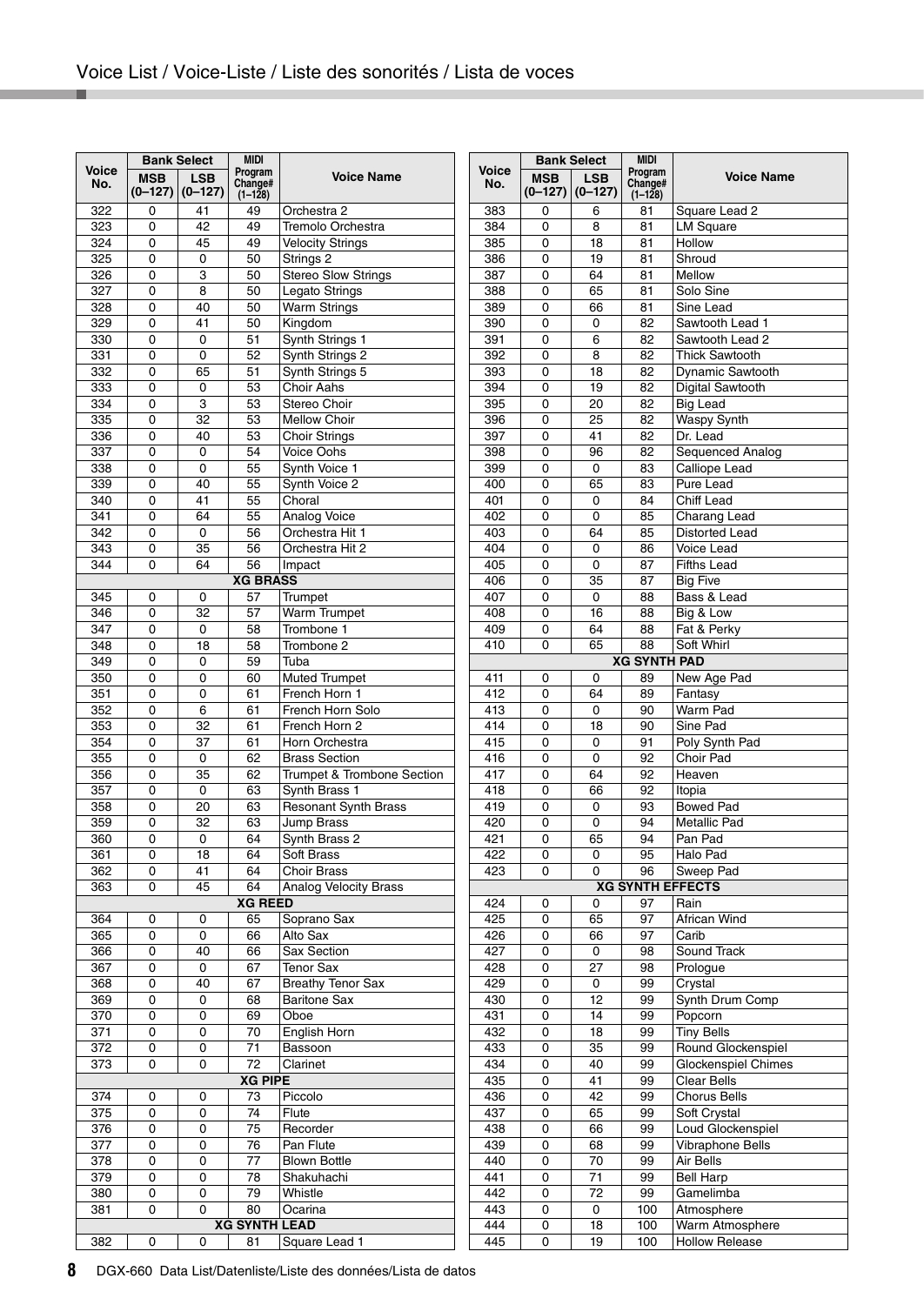|              |                       | <b>Bank Select</b>      | <b>MIDI</b>                       |                               |
|--------------|-----------------------|-------------------------|-----------------------------------|-------------------------------|
| Voice<br>No. | <b>MSB</b><br>(0–127) | <b>LSB</b><br>$(0-127)$ | Program<br>Change#<br>$(1 - 128)$ | <b>Voice Name</b>             |
| 446          | 0                     | 40                      | 100                               | Nylon Electric Piano          |
| 447<br>448   | 0<br>0                | 64                      | 100                               | Nylon Harp<br>Harp Vox        |
| 449          | 0                     | 65<br>66                | 100<br>100                        | Atmosphere Pad                |
| 450          | 0                     | 0                       | 101                               | <b>Brightness</b>             |
| 451          | 0                     | 96                      | 101                               | Smokey                        |
| 452          | 0                     | 0                       | 102                               | Goblins                       |
| 453          | 0                     | 64                      | 102                               | Goblins Synth                 |
| 454          | 0                     | 65                      | 102                               | Creeper                       |
| 455          | 0                     | 67                      | 102                               | Ritual                        |
| 456          | 0                     | 68                      | 102                               | To Heaven                     |
| 457          | 0                     | 70                      | 102                               | Night                         |
| 458          | 0                     | 71                      | 102                               | Glisten                       |
| 459<br>460   | 0<br>0                | 96<br>0                 | 102<br>103                        | <b>Bell Choir</b><br>Echoes 1 |
| 461          | 0                     | 8                       | 103                               | Echoes <sub>2</sub>           |
| 462          | 0                     | 64                      | 103                               | Echo Bells                    |
| 463          | 0                     | 67                      | 103                               | Creation                      |
| 464          | 0                     | 69                      | 103                               | Resonant & Panning            |
| 465          | 0                     | 0                       | 104                               | Sci-Fi                        |
|              |                       |                         | <b>XG WORLD</b>                   |                               |
| 466          | 0                     | 0                       | 105                               | Sitar 1                       |
| 467          | 0                     | 32                      | 105                               | <b>Detuned Sitar</b>          |
| 468          | 0                     | 35                      | 105                               | Sitar <sub>2</sub>            |
| 469          | 0                     | 97                      | 105                               | Tamboura                      |
| 470          | 0                     | 0                       | 106                               | Banjo                         |
| 471          | 0                     | 28                      | 106                               | Muted Banjo                   |
| 472          | 0                     | 96                      | 106                               | Rabab                         |
| 473<br>474   | 0<br>0                | 97<br>98                | 106<br>106                        | Gopichant<br>Oud              |
| 475          | 0                     | 0                       | 107                               | Shamisen                      |
| 476          | 0                     | 0                       | 108                               | Koto                          |
| 477          | 0                     | 96                      | 108                               | Taisho-kin                    |
| 478          | 0                     | 97                      | 108                               | Kanoon                        |
| 479          | 0                     | 0                       | 109                               | Kalimba                       |
| 480          | 0                     | 0                       | 110                               | <b>Bagpipe</b>                |
| 481          | 0                     | 0                       | 111                               | Fiddle                        |
| 482          | 0                     | 0                       | 112                               | Shanai                        |
| 483          | 0                     | 97                      | 112                               | Hichiriki                     |
|              |                       |                         | <b>XG PERCUSSIVE</b>              |                               |
| 484          | 0                     | 0                       | 113                               | <b>Tinkle Bell</b>            |
| 485<br>486   | 0<br>0                | 96<br>97                | 113<br>113                        | Bonang<br>Altair              |
| 487          | 0                     | 98                      | 113                               | Gamelan Gongs                 |
| 488          | 0                     | 99                      | 113                               | Stereo Gamelan Gongs          |
| 489          | 0                     | 100                     | 113                               | Rama Cymbal                   |
| 490          | 0                     | 0                       | 114                               | Aaoao                         |
| 491          | 0                     | 0                       | 115                               | <b>Steel Drums</b>            |
| 492          | 0                     | 97                      | 115                               | <b>Glass Percussion</b>       |
| 493          | 0                     | 98                      | 115                               | Thai Bells                    |
| 494          | 0                     | 0                       | 116                               | Woodblock                     |
| 495          | 0                     | 96                      | 116                               | Castanets                     |
| 496          | 0                     | 0                       | 117                               | Taiko Drum                    |
| 497          | 0                     | 96                      | 117                               | Gran Cassa                    |
| 498          | 0                     | 0                       | 118                               | Melodic Tom 1                 |
| 499          | 0                     | 64                      | 118                               | Melodic Tom 2                 |
| 500<br>501   | 0<br>0                | 65<br>66                | 118<br>118                        | Real Tom<br>Rock Tom          |
| 502          | 0                     | 0                       | 119                               | Synth Drum                    |
| 503          | 0                     | 64                      | 119                               | Analog Tom                    |
| 504          | 0                     | 65                      | 119                               | Electronic Percussion         |
| 505          | 0                     | 0                       | 120                               | Reverse Cymbal                |
|              |                       |                         |                                   | <b>XG SOUND EFFECTS</b>       |
| 506          | 0                     | 0                       | 121                               | <b>Fret Noise</b>             |
| 507          | 0                     | 0                       | 122                               | <b>Breath Noise</b>           |

| <b>Voice</b><br>Program<br><b>Voice Name</b><br><b>MSB</b><br><b>LSB</b><br>No.<br>Change#<br>$(0-127)$<br>$(0-127)$<br>$(1 - 128)$<br>508<br>123<br>Seashore<br>0<br>0<br>124<br><b>Bird Tweet 1</b><br>509<br>0<br>0<br>0<br>0<br>125<br>Telephone Ring 1 |     |
|-------------------------------------------------------------------------------------------------------------------------------------------------------------------------------------------------------------------------------------------------------------|-----|
|                                                                                                                                                                                                                                                             |     |
|                                                                                                                                                                                                                                                             |     |
|                                                                                                                                                                                                                                                             |     |
|                                                                                                                                                                                                                                                             | 510 |
| Helicopter<br>511<br>0<br>0<br>126                                                                                                                                                                                                                          |     |
| 512<br>$\Omega$<br>0<br>127<br>Applause                                                                                                                                                                                                                     |     |
| 513<br>128<br>$\Omega$<br>0<br>Gunshot                                                                                                                                                                                                                      |     |
| 514<br>64<br>0<br>1<br><b>Cutting Noise 1</b>                                                                                                                                                                                                               |     |
| <b>Cutting Noise 2</b><br>515<br>64<br>$\Omega$<br>2                                                                                                                                                                                                        |     |
| 516<br>$\overline{\mathbf{4}}$<br><b>String Slap</b><br>64<br>0                                                                                                                                                                                             |     |
| 517<br>17<br>Flute Key Click<br>64<br>0                                                                                                                                                                                                                     |     |
| 518<br>64<br>0<br>33<br>Shower                                                                                                                                                                                                                              |     |
| 519<br>64<br>0<br>34<br>Thunder                                                                                                                                                                                                                             |     |
| 35<br>Wind<br>520<br>64<br>0                                                                                                                                                                                                                                |     |
| 521<br>36<br><b>Stream</b><br>64<br>0                                                                                                                                                                                                                       |     |
| 522<br>64<br>0<br>37<br><b>Bubble</b>                                                                                                                                                                                                                       |     |
| 523<br>64<br>0<br>38<br>Feed                                                                                                                                                                                                                                |     |
| 524<br>64<br>0<br>49<br>Dog                                                                                                                                                                                                                                 |     |
| 525<br>64<br>0<br>50<br>Horse                                                                                                                                                                                                                               |     |
| 526<br>64<br>0<br>51<br><b>Bird Tweet 2</b>                                                                                                                                                                                                                 |     |
| 527<br>64<br>56<br>0<br>Maou                                                                                                                                                                                                                                |     |
| 528<br>64<br>65<br>Phone Call<br>0                                                                                                                                                                                                                          |     |
| 529<br>64<br>$\Omega$<br>66<br>Door Squeak                                                                                                                                                                                                                  |     |
| 67<br>Door Slam<br>530<br>64<br>0                                                                                                                                                                                                                           |     |
| 531<br>64<br>0<br>68<br>Scratch Cut                                                                                                                                                                                                                         |     |
| 532<br>64<br>69<br><b>Scratch Split</b><br>0                                                                                                                                                                                                                |     |
| 64<br><b>Wind Chime</b><br>533<br>0<br>70                                                                                                                                                                                                                   |     |
| 534<br>64<br>71<br>Telephone Ring 2<br>0                                                                                                                                                                                                                    |     |
| 535<br>64<br>0<br>81<br>Car Engine Ignition                                                                                                                                                                                                                 |     |
| Car Tires Squeal<br>536<br>64<br>0<br>82                                                                                                                                                                                                                    |     |
| 537<br>64<br>0<br>83<br>Car Passing                                                                                                                                                                                                                         |     |
| Car Crash<br>538<br>64<br>0<br>84                                                                                                                                                                                                                           |     |
| 539<br>64<br>0<br>85<br>Siren                                                                                                                                                                                                                               |     |
| 540<br>64<br>0<br>86<br>Train                                                                                                                                                                                                                               |     |
| Jet Plane<br>541<br>64<br>0<br>87                                                                                                                                                                                                                           |     |
| 542<br>64<br>0<br>88<br>Starship                                                                                                                                                                                                                            |     |
| 543<br>89<br><b>Burst</b><br>64<br>0                                                                                                                                                                                                                        |     |
| 544<br>64<br>0<br>90<br><b>Roller Coaster</b>                                                                                                                                                                                                               |     |
| Submarine<br>545<br>64<br>0<br>91                                                                                                                                                                                                                           |     |
| 546<br>64<br>0<br>97<br>Laugh                                                                                                                                                                                                                               |     |
| 547<br>64<br>98<br>Scream<br>0                                                                                                                                                                                                                              |     |
| 548<br>64<br>0<br>99<br>Punch                                                                                                                                                                                                                               |     |
| Heartbeat<br>549<br>64<br>0<br>100                                                                                                                                                                                                                          |     |
| 64<br>0<br>550<br>101<br>Footsteps                                                                                                                                                                                                                          |     |
| 551<br>64<br>113<br>Machine Gun<br>0                                                                                                                                                                                                                        |     |
| 552<br>64<br>Laser Gun<br>0<br>114                                                                                                                                                                                                                          |     |
| 553<br>64<br>115<br>Explosion<br>0                                                                                                                                                                                                                          |     |
| 554<br>64<br>116<br>$\Omega$<br>Firework                                                                                                                                                                                                                    |     |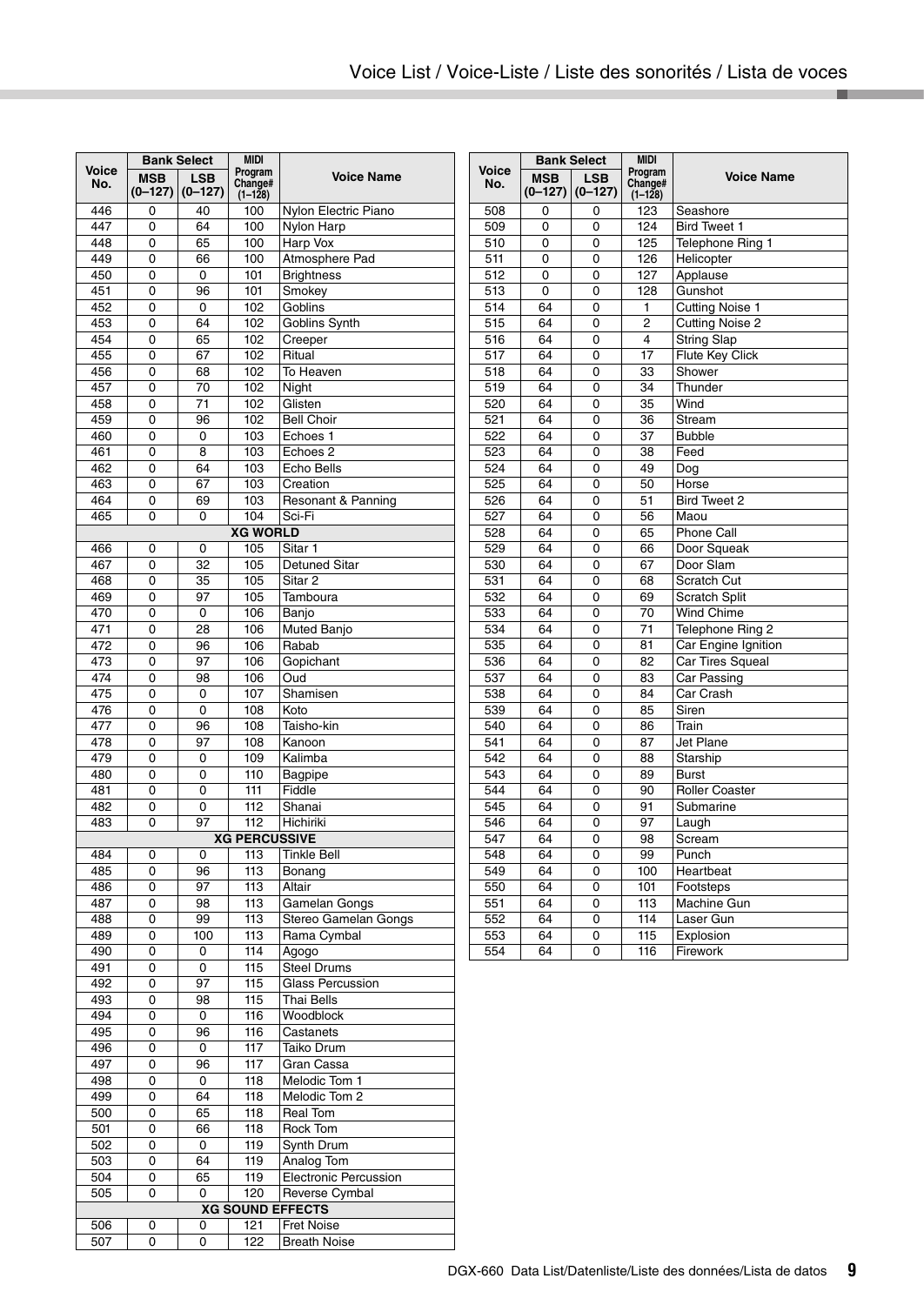# <span id="page-9-0"></span>Drum Kit List / Drum Kit-Liste / Liste des kits de percussion / Lista de juegos de batería

- " " indicates that the drum sound is the same as "Standard Kit 1".
- $\bullet$  "  $\qquad \qquad$  " : No sound.
- Each percussion voice uses one note.
- The MIDI Note # and Note are actually one octave lower than keyboard Note # and Note. For example, in "Standard Kit 1", the "Seq Click H" (Note# 36/
- Note C1) corresponds to (Note# 24/Note C0).
- Key Off: Keys marked "O" stop sounding the instant they are released.
- Voices with the same Alternate Note Number (\*1 ... 4) cannot be played simultaneously. (They are designed to be played alternately with each other.)

| Voice No.       |                                                      |          | 152                                                  | 153                     | 154              | 155                                 | 156                                     | 157                   |                       |                                 |                                    |
|-----------------|------------------------------------------------------|----------|------------------------------------------------------|-------------------------|------------------|-------------------------------------|-----------------------------------------|-----------------------|-----------------------|---------------------------------|------------------------------------|
|                 |                                                      |          | <b>MSB/LSB/PC</b>                                    |                         |                  | 127/000/088                         | 127/000/001                             | 127/000/002           | 127/000/009           | 127/000/017                     | 127/000/025                        |
|                 | Keyboard                                             |          | <b>MIDI</b>                                          | Key<br>Off              | <b>Alternate</b> | <b>Power Kit</b>                    | <b>Standard Kit 1</b>                   | <b>Standard Kit 2</b> | <b>Room Kit</b>       | <b>Rock Kit</b>                 | <b>Electronic Kit</b>              |
| Note# I         | Note                                                 | Note#    | Note                                                 |                         | Group            |                                     |                                         |                       |                       |                                 |                                    |
| 25<br>26        | Сŧ<br>$\overline{\mathbf{0}}$<br>Đ<br>$\overline{0}$ | 13<br>14 | C#<br>-1<br>Đ<br>-1                                  |                         | з<br>3           |                                     | Surdo Mute<br>Surdo Open                |                       |                       |                                 |                                    |
| 27              | D÷<br>$\overline{0}$                                 | 15       | D#<br>-1                                             |                         |                  |                                     | Hi Q                                    |                       |                       |                                 |                                    |
| 28              | 0<br>E                                               | 16       | -1<br>E                                              |                         |                  |                                     | <b>Whip Slap</b>                        |                       |                       |                                 |                                    |
| 29              | $\overline{\mathbf{0}}$<br>E                         | 17       | $-1$<br>F                                            |                         | $\overline{4}$   |                                     | Scratch H                               |                       |                       |                                 |                                    |
| 30              | F#<br>$\overline{\mathbf{0}}$                        | 18       | Fŧ<br>$\cdot$ 1                                      |                         | 4                |                                     | Scratch L                               |                       |                       |                                 |                                    |
| 31              | G<br>0                                               | 19       | G<br>$-1$                                            |                         |                  |                                     | Finger Snap                             |                       |                       |                                 |                                    |
| 32<br>33        | $\overline{0}$<br>G#<br>А<br>0                       | 20<br>21 | G#<br>$-1$<br>Α<br>$-1$                              |                         |                  |                                     | <b>Click Noise</b><br>Metronome Click   |                       |                       |                                 |                                    |
| 34              | A#<br>$\overline{0}$                                 | 22       | A#<br>$-1$                                           |                         |                  |                                     | Metronome Bell                          |                       |                       |                                 |                                    |
| 35              | В<br>$\overline{0}$                                  | 23       | B<br>$-1$                                            |                         |                  |                                     | Seq Click L                             |                       |                       |                                 |                                    |
| 36              | C<br>$\mathbf{1}$                                    | 24       | $\overline{0}$<br>C                                  |                         |                  |                                     | Seq Click H                             |                       |                       |                                 |                                    |
| 37              | C.<br>T                                              | 25       | $\overline{0}$<br>C#                                 |                         |                  |                                     | <b>Brush Tap</b>                        |                       |                       |                                 |                                    |
| 38<br>39        | T<br>D<br>D#<br>Ŧ                                    | 26<br>27 | $\overline{0}$<br>D<br>D#<br>$\overline{\mathbf{0}}$ | $\overline{\circ}$      |                  |                                     | <b>Brush Swirl</b><br><b>Brush Slap</b> |                       |                       |                                 |                                    |
| 40              | Ε<br>$\mathbf{1}$                                    | 28       | Ε<br>0                                               | $\circ$                 |                  |                                     | <b>Brush Tap Swirl</b>                  |                       |                       |                                 | Reverse Cymbal                     |
| 41              | F<br>T                                               | 29       | $\overline{0}$<br>F                                  | $\overline{\circ}$      |                  |                                     | Snare Roll                              |                       |                       |                                 |                                    |
| 42              | F#<br>1                                              | 30       | Fŧ<br>$\mathbf 0$                                    |                         |                  |                                     | Castanet                                |                       |                       |                                 | Hi Q 2                             |
| 43              | $\overline{1}$<br>G                                  | 31       | G<br>$\overline{0}$                                  |                         |                  | Snare Soft Power 1                  | <b>Snare Soft</b>                       | Snare Soft 2          |                       | <b>Snare Noisy</b>              | Snare Snappy Electro               |
| 44              | G#<br>$\mathbf{1}$                                   | 32       | G#<br>$\overline{0}$                                 |                         |                  |                                     | <b>Sticks</b>                           |                       |                       |                                 |                                    |
| 45              | А<br>1                                               | 33       | Α<br>0                                               |                         |                  | Kick Amb+                           | Kick Soft                               |                       | Kick Tight 2          | Kick Tight 2                    | Kick 3                             |
| 46<br>47        | A#<br>1<br>В<br>$\mathbf{1}$                         | 34<br>35 | A#<br>$\overline{0}$<br>B<br>$\mathbf 0$             |                         |                  | Open Rim Power 1<br>Kick Power Open | Open Rim Shot<br><b>Kick Tight</b>      | Kick Tight Short      | Open Rim Shot H Short | Open Rim Shot H Short<br>Kick 2 | Open Rim Shot H Short<br>Kick Gate |
| 48              | C<br>$\overline{2}$                                  | 36       | $\overline{c}$<br>$\overline{1}$                     |                         |                  | <b>Kick Power Closed</b>            | Kick                                    | Kick Short            | <b>Kick Room</b>      | <b>Kick Gate</b>                | Kick Gate Heavy                    |
| 49              | C#<br>$\overline{c}$                                 | 37       | C#<br>$\mathbf{1}$                                   |                         |                  | Side Stick Power                    | Side Stick                              |                       |                       |                                 |                                    |
| 50              | $\overline{2}$<br>Ð                                  | 38       | Đ<br>T                                               |                         |                  | Snare Power                         | Snare                                   | Snare Short           | Snare Snappy          | <b>Snare Rock</b>               | Snare Noisy 2                      |
| 51              | Dŧ<br>$\overline{\mathbf{2}}$                        | 39       | D#<br>1                                              |                         |                  | <b>Hand Clap Power</b>              | <b>Hand Clap</b>                        |                       |                       |                                 |                                    |
| 52              | $\overline{2}$<br>Ε                                  | 40       | $\overline{1}$<br>E                                  |                         |                  | Snare Rough                         | <b>Snare Tight</b>                      | Snare Tight H         | Snare Tight Snappy    | Snare Rock Tight                | Snare Noisy 3                      |
| 53<br>54        | $\overline{2}$<br>F<br>Fŧ<br>$\overline{2}$          | 41<br>42 | $\mathbf{1}$<br>F<br>Fŧ                              |                         | $\mathbf{1}$     | Tom Power 1                         | Floor Tom L<br><b>Hi-Hat Closed</b>     |                       | Tom Room 1            | Tom Rock 1                      | Tom Electro 1                      |
| 55              | $\overline{2}$<br>G                                  | 43       | 1<br>G<br>$\mathbf{1}$                               |                         |                  | Hi-Hat Closed Power<br>Tom Power 2  | Floor Tom H                             |                       | Tom Room 2            | Tom Rock 2                      | Tom Electro 2                      |
| 56              | G#<br>$\overline{2}$                                 | 44       | G=<br>$\overline{1}$                                 |                         | 1                | Hi-Hat Pedal Power                  | <b>Hi-Hat Pedal</b>                     |                       |                       |                                 |                                    |
| 57              | $\overline{2}$<br>A                                  | 45       | T<br>A                                               |                         |                  | Tom Power 3                         | Low Tom                                 |                       | Tom Room 3            | Tom Rock 3                      | Tom Electro 3                      |
| 58              | A#<br>$\overline{2}$                                 | 46       | A#<br>T                                              |                         | 1                | Hi-Hat Open Power                   | Hi-Hat Open                             |                       |                       |                                 |                                    |
| 59              | $\overline{c}$<br>в                                  | 47       | в<br>$\mathbf{1}$                                    |                         |                  | Tom Power 4                         | Mid Tom L                               |                       | Tom Room 4            | Tom Rock 4                      | Tom Electro 4                      |
| 60              | C<br>3<br>$C^{\frac{1}{2}}$                          | 48       | C<br>$\overline{c}$<br>C#<br>$\overline{2}$          |                         |                  | Tom Power 5                         | Mid Tom H                               |                       | Tom Room 5            | Tom Rock 5                      | Tom Electro 5                      |
| 61<br>62        | $\overline{3}$<br>D<br>3                             | 49<br>50 | D<br>$\overline{2}$                                  |                         |                  | Tom Power 6                         | Crash Cymbal 1<br><b>High Tom</b>       |                       | Tom Room 6            | Tom Rock 6                      | Tom Electro 6                      |
| 63              | D#<br>3                                              | 51       | D#<br>$\overline{2}$                                 |                         |                  |                                     | Ride Cymbal 1                           |                       |                       |                                 |                                    |
| 64              | 3<br>Е                                               | 52       | $\overline{\mathbf{c}}$<br>Е                         |                         |                  |                                     | Chinese Cymbal                          |                       |                       |                                 |                                    |
| 65              | 3<br>E                                               | 53       | $\overline{\mathbf{c}}$<br>F                         |                         |                  |                                     | Ride Cymbal Cup                         |                       |                       |                                 |                                    |
| 66              | 3<br>Fŧ                                              | 54       | F<br>$\overline{2}$                                  |                         |                  |                                     | Tambourine                              |                       |                       |                                 |                                    |
| 67              | 3<br>G                                               | 55       | $\overline{2}$<br>G                                  |                         |                  |                                     | Splash Cymbal                           |                       |                       |                                 |                                    |
| 68<br>69        | G#<br>3<br>$\overline{3}$<br>Ā                       | 56<br>57 | G#<br>$\overline{2}$<br>$\overline{2}$<br>A          |                         |                  |                                     | Cowbell<br>Crash Cymbal 2               |                       |                       |                                 |                                    |
| 70              | A#<br>3                                              | 58       | A#<br>$\overline{c}$                                 |                         |                  |                                     | Vibraslap                               |                       |                       |                                 |                                    |
| $\overline{71}$ | $\overline{B}$<br>$\overline{3}$                     | 59       | $\overline{B}$<br>$\overline{2}$                     |                         |                  |                                     | Ride Cymbal 2                           |                       |                       |                                 |                                    |
| 72              | С<br>$\overline{4}$                                  | 60       | с<br>3                                               |                         |                  |                                     | Bongo H                                 |                       |                       |                                 |                                    |
| 73              | C.<br>$\overline{4}$                                 | 61       | C#<br>3                                              |                         |                  |                                     | Bongo L                                 |                       |                       |                                 |                                    |
| 74              | D<br>$\overline{4}$                                  | 62       | $\overline{3}$<br>D                                  |                         |                  |                                     | Conga H Mute                            |                       |                       |                                 |                                    |
| 75              | D#<br>$\overline{4}$                                 | 63       | D#<br>3                                              |                         |                  |                                     | Conga H Open                            |                       |                       |                                 |                                    |
| 76<br>77        | 4<br>E<br>E<br>$\overline{4}$                        | 64<br>65 | $\overline{3}$<br>Ε<br>F<br>3                        |                         |                  |                                     | Conga L<br>Timbale H                    |                       |                       |                                 |                                    |
| 78              | F#<br>$\overline{4}$                                 | 66       | F<br>$\overline{3}$                                  |                         |                  |                                     | Timbale L                               |                       |                       |                                 |                                    |
| 79              | G<br>4                                               | 67       | G<br>3                                               |                         |                  |                                     | Agogo H                                 |                       |                       |                                 |                                    |
| 80              | $\overline{4}$<br>G#                                 | 68       | G<br>$\overline{3}$                                  |                         |                  |                                     | Agogo L                                 |                       |                       |                                 |                                    |
| 81              | $\overline{4}$<br>А                                  | 69       | 3<br>Α                                               |                         |                  |                                     | Cabasa                                  |                       |                       |                                 |                                    |
| 82              | $\overline{4}$<br>A#                                 | 70       | A#<br>3                                              |                         |                  |                                     | Maracas                                 |                       |                       |                                 |                                    |
| 83<br>84        | В<br>$\overline{4}$<br>C<br>5                        | 71<br>72 | В<br>3<br>C<br>$\overline{4}$                        | ō<br>$\overline{\circ}$ |                  |                                     | Samba Whistle H<br>Samba Whistle L      |                       |                       |                                 |                                    |
| 85              | Сŧ<br>5                                              | 73       | C#<br>$\overline{4}$                                 |                         |                  |                                     | <b>Guiro Short</b>                      |                       |                       |                                 |                                    |
| 86              | D<br>5                                               | 74       | D<br>$\overline{4}$                                  | ō                       |                  |                                     | Guiro Long                              |                       |                       |                                 |                                    |
| 87              | D#<br>5                                              | 75       | D#<br>$\overline{4}$                                 |                         |                  |                                     | Claves                                  |                       |                       |                                 |                                    |
| 88              | E<br>5                                               | 76       | Ė<br>$\overline{4}$                                  |                         |                  |                                     | Wood Block H                            |                       |                       |                                 |                                    |
| 89              | 5<br>Е                                               | 77       | Ē<br>$\overline{4}$                                  |                         |                  |                                     | Wood Block L                            |                       |                       |                                 |                                    |
| 90<br>91        | F#<br>5<br>G<br>5                                    | 78<br>79 | Fŧ<br>$\overline{4}$<br>G<br>$\overline{4}$          |                         |                  |                                     | Cuica Mute<br>Cuica Open                |                       |                       |                                 | Scratch H 2<br>Scratch L 2         |
| 92              | G#<br>5                                              | 80       | G<br>$\overline{4}$                                  |                         | $\overline{2}$   |                                     | <b>Triangle Mute</b>                    |                       |                       |                                 |                                    |
| 93              | 5<br>Α                                               | 81       | 4<br>А                                               |                         | 2                |                                     | <b>Triangle Open</b>                    |                       |                       |                                 |                                    |
| 94              | 5<br>A#                                              | 82       | A#<br>$\overline{4}$                                 |                         |                  |                                     | Shaker                                  |                       |                       |                                 |                                    |
| 95              | В<br>5                                               | 83       | в<br>$\overline{4}$                                  |                         |                  |                                     | <b>Jingle Bells</b>                     |                       |                       |                                 |                                    |
| 96              | c<br>6                                               | 84       | C<br>5                                               |                         |                  |                                     | <b>Bell Tree</b>                        |                       |                       |                                 |                                    |
| 97              | C₽<br>$6\overline{6}$                                | 85       | C#<br>5                                              |                         |                  |                                     |                                         |                       |                       |                                 |                                    |
| 98<br>99        | D<br>6<br>D#<br>6                                    | 86<br>87 | D<br>5<br>D#<br>5                                    |                         |                  |                                     |                                         |                       |                       |                                 |                                    |
| 100             | F<br>6                                               | 88       | F<br>5                                               |                         |                  |                                     |                                         |                       |                       |                                 |                                    |
| 101             | 6<br>F                                               | 89       | 5<br>F                                               |                         |                  |                                     |                                         |                       |                       |                                 |                                    |
| 102             | F#<br>6                                              | 90       | Fŧ<br>5                                              |                         |                  |                                     |                                         |                       |                       |                                 |                                    |
| 103             | $6 \overline{6}$<br>G                                | 91       | G<br>5                                               |                         |                  |                                     |                                         |                       |                       |                                 |                                    |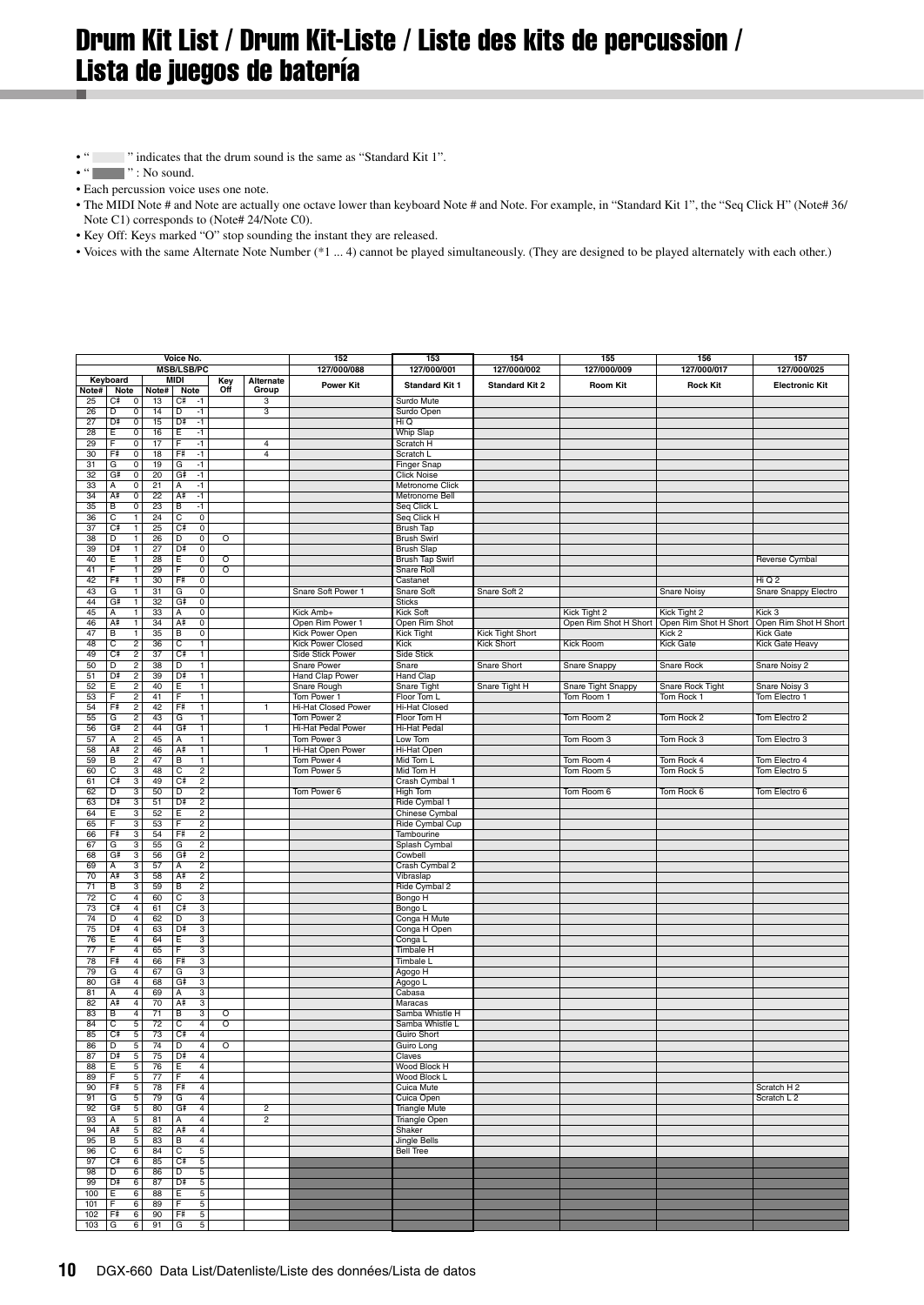| Voice No.       |                   | 153                             | 158                     | 159                              | 160                     | 161                     | 162                          |                                       |                            |                       |                       |                     |
|-----------------|-------------------|---------------------------------|-------------------------|----------------------------------|-------------------------|-------------------------|------------------------------|---------------------------------------|----------------------------|-----------------------|-----------------------|---------------------|
|                 |                   |                                 | <b>MSB/LSB/PC</b>       |                                  |                         |                         | 127/000/001                  | 127/000/026                           | 127/000/113                | 127/000/033           | 127/000/041           | 127/000/049         |
|                 | Keyboard          |                                 | MIDI                    |                                  | Key<br>Off              | Alternate               |                              |                                       |                            |                       | <b>Brush Kit</b>      |                     |
| Note#           | Note              | Note#                           | Note                    |                                  |                         | Group                   | <b>Standard Kit 1</b>        | <b>Analog Kit</b>                     | <b>Dance Kit</b>           | Jazz Kit              |                       | <b>Symphony Kit</b> |
| 25              | Сŧ                | 0<br>13                         | C#                      | $-1$                             |                         | 3                       | Surdo Mute                   |                                       |                            |                       |                       |                     |
| 26              | Đ                 | 0<br>14                         | D                       | $-1$                             |                         | 3                       | Surdo Open                   |                                       |                            |                       |                       |                     |
| 27              | D₽                | $\overline{0}$<br>15            | D#                      | $-1$                             |                         |                         | Hi Q                         |                                       |                            |                       |                       |                     |
| 28              | Ε                 | 0<br>16                         | Ε                       | $-1$                             |                         |                         | Whip Slap                    |                                       |                            |                       |                       |                     |
| 29              | F                 | 17<br>$\overline{0}$            | F                       | -1                               |                         | $\overline{4}$          | Scratch H                    |                                       |                            |                       |                       |                     |
| 30              | F#                | 0<br>18                         | F                       | $-1$                             |                         | $\overline{4}$          | Scratch L                    |                                       |                            |                       |                       |                     |
| 31              | G                 | $\overline{\text{o}}$<br>19     | G                       | -1                               |                         |                         | <b>Finger Snap</b>           |                                       |                            |                       |                       |                     |
| 32              | G#                | 0<br>20                         | G₽                      | $-1$                             |                         |                         | <b>Click Noise</b>           |                                       |                            |                       |                       |                     |
| 33              | А                 | 0<br>21                         | Α                       | $-1$                             |                         |                         | Metronome Click              |                                       |                            |                       |                       |                     |
| 34              | A#                | $\overline{0}$<br>22            | A#                      | -1                               |                         |                         | Metronome Bell               |                                       |                            |                       |                       |                     |
| 35              | В                 | 0<br>23                         | в                       | -1                               |                         |                         | Seq Click L                  |                                       |                            |                       |                       |                     |
| 36              | $\overline{c}$    | 24<br>1                         | c                       | $\overline{\text{o}}$            |                         |                         | Seq Click H                  |                                       |                            |                       |                       |                     |
| 37              | C₽                | T<br>25                         | C#                      | $\overline{\mathbf{0}}$          |                         |                         | <b>Brush Tap</b>             |                                       |                            |                       |                       |                     |
| 38              | D                 | 26<br>$\mathbf{1}$              | D                       | $^{\circ}$                       | O                       |                         | <b>Brush Swirl</b>           |                                       |                            |                       |                       |                     |
| 39              | D#<br>Έ           | 27<br>$\mathbf{1}$              | D#                      | $\overline{\mathbf{0}}$          |                         |                         | <b>Brush Slap</b>            |                                       |                            |                       |                       |                     |
| 40<br>41        | Έ                 | 28<br>29<br>$\overline{1}$      | Ε<br>Έ                  | 0<br>$\overline{\mathbf{0}}$     | O<br>$\overline{\circ}$ |                         | <b>Brush Tap Swirl</b>       | Reverse Cymbal                        | Reverse Cymbal             |                       |                       |                     |
| 42              | F#                | 30<br>$\mathbf{1}$              | F                       | $\overline{\mathbf{0}}$          |                         |                         | Snare Roll<br>Castanet       | Hi Q 2                                | Hi Q 2                     |                       |                       |                     |
| 43              | G                 | $\mathbf{1}$<br>31              | G                       | $\mathbf 0$                      |                         |                         | Snare Soft                   | Snare Noisy 4                         | Snare Techno               | Snare Jazz H          | Brush Slap 2          | Band Snare 3        |
| 44              | G#                | 32<br>$\mathbf{1}$              | G#                      | $\overline{0}$                   |                         |                         | <b>Sticks</b>                |                                       |                            |                       |                       |                     |
| 45              | А                 | 33<br>1                         | Α                       | 0                                |                         |                         | Kick Soft                    | Kick 3                                | Kick Techno Q              | Kick Tight 2          |                       | Kick Soft 2         |
| 46              | A#                | Ŧ<br>34                         | A#                      | $\overline{0}$                   |                         |                         | Open Rim Shot                | Open Rim Shot H Short                 | <b>Rim Gate</b>            | Open Rim Shot H Short |                       |                     |
| 47              | В                 | 35<br>$\mathbf{1}$              | в                       | $\overline{\text{o}}$            |                         |                         | <b>Kick Tight</b>            | <b>Kick Analog Short</b>              | Kick Techno L              |                       |                       | Gran Cassa          |
| 48              | C                 | 2<br>36                         | с                       | $\mathbf{1}$                     |                         |                         | Kick                         | Kick Analog                           | Kick Techno                | Kick Jazz             | <b>Kick Short</b>     | Gran Cassa Mute     |
| 49              | Сŧ                | $\overline{2}$<br>37            | C#                      | $\overline{1}$                   |                         |                         | Side Stick                   | Side Stick Analog                     | Side Stick Analog          |                       |                       |                     |
| 50              | D                 | $\overline{\mathbf{c}}$<br>38   | D                       | 1                                |                         |                         | Snare                        | Snare Analog                          | Snare Clap                 | Snare Jazz L          | Brush Slap 3          | <b>Band Snare</b>   |
| 51              | D#                | $\overline{2}$<br>39            | D#                      | $\overline{1}$                   |                         |                         | <b>Hand Clap</b>             |                                       | Dance Clap                 |                       |                       |                     |
| 52              | F                 | 40<br>2                         | Έ                       | $\overline{1}$                   |                         |                         | Snare Tight                  | Snare Analog 2                        | Snare Dry                  | Snare Jazz M          | Brush Tap 2           | Band Snare 2        |
| 53              | F                 | 41<br>2                         | E                       | 1                                |                         |                         | Floor Tom L                  | Tom Analog 1                          | Tom Analog 1               | Tom Jazz 1            | Tom Brush 1           |                     |
| 54              | F#                | $\overline{2}$<br>42            | Fŧ                      | $\overline{1}$                   |                         | $\mathbf{1}$            | <b>Hi-Hat Closed</b>         | Hi-Hat Closed Analog                  | Hi-Hat Closed Analog 3     |                       |                       |                     |
| 55              | G                 | 2<br>43                         | G                       | T                                |                         |                         | Floor Tom H                  | Tom Analog 2                          | Tom Analog 2               | Tom Jazz 2            | Tom Brush 2           |                     |
| 56              | G#                | $\overline{2}$<br>44            | G#                      | $\overline{1}$                   |                         | T                       | Hi-Hat Pedal                 | Hi-Hat Closed Analog 2                | Hi-Hat Closed Analog 4     |                       |                       |                     |
| 57              | A                 | 45<br>$\overline{2}$            | Α                       | T                                |                         |                         | Low Tom                      | Tom Analog 3                          | Tom Analog 3               | Tom Jazz 3            | Tom Brush 3           |                     |
| 58              | A#                | 46<br>$\overline{2}$            | A#                      | T                                |                         | 1                       | Hi-Hat Open                  | Hi-Hat Open Analog                    | Hi-Hat Open Analog 2       |                       |                       |                     |
| 59              | В                 | $\overline{2}$<br>47            | в                       | $\mathbf{1}$                     |                         |                         | Mid Tom L                    | Tom Analog 4                          | Tom Analog 4               | Tom Jazz 4            | Tom Brush 4           |                     |
| 60              | C                 | 3<br>48                         | C                       | $\overline{c}$                   |                         |                         | Mid Tom H                    | Tom Analog 5                          | Tom Analog 5               | Tom Jazz 5            | Tom Brush 5           |                     |
| 61              | $C^{\frac{1}{2}}$ | $\overline{3}$<br>49            | C#                      | $\overline{2}$                   |                         |                         | Crash Cymbal 1               | Crash Analog                          | <b>Crash Analog</b>        |                       | Crash Cymbal Brush    | <b>Hand Cymbal</b>  |
| 62              | D                 | 50<br>3                         | D                       | $\overline{2}$                   |                         |                         | High Tom                     | Tom Analog 6                          | Tom Analog 6               | Tom Jazz 6            | Tom Brush 6           |                     |
| 63              | D#                | 51<br>3                         | D#                      | $\overline{2}$                   |                         |                         | Ride Cymbal 1                |                                       |                            |                       | Ride Cymbal Brush     | Hand Cymbal Short   |
| 64              | Ε                 | 3<br>52                         | F                       | $\overline{2}$                   |                         |                         | Chinese Cymbal               |                                       |                            |                       |                       |                     |
| 65              | E<br>F#           | 3<br>53                         | E<br>F                  | $\overline{\mathbf{c}}$          |                         |                         | Ride Cymbal Cup              |                                       |                            |                       | Ride Cymbal Cup Brush |                     |
| 66              |                   | 3<br>54                         |                         | $\overline{2}$                   |                         |                         | Tambourine                   |                                       |                            |                       |                       |                     |
| 67<br>68        | G<br>G#           | 55<br>3<br>56<br>3              | G<br>G₽                 | $\overline{2}$<br>$\overline{2}$ |                         |                         | Splash Cymbal<br>Cowbell     | Cowbell Analog                        | Cowbell Analog             |                       |                       |                     |
| 69              | Ā                 | 57<br>3                         | Α                       | $\overline{2}$                   |                         |                         | Crash Cymbal 2               |                                       |                            |                       | Crash Cymbal Brush 2  | Hand Cymbal 2       |
| 70              | A#                | 3<br>58                         | A#                      | $\overline{\mathbf{c}}$          |                         |                         | Vibraslap                    |                                       |                            |                       |                       |                     |
| $\overline{71}$ | B                 | $\overline{3}$<br>59            | $\overline{B}$          | $\overline{2}$                   |                         |                         | Ride Cymbal 2                |                                       |                            |                       | Ride Cymbal Brush 2   | Hand Cymbal 2 Short |
| 72              | C                 | 4<br>60                         | c                       | 3                                |                         |                         | Bongo H                      |                                       |                            |                       |                       |                     |
| 73              | Сŧ                | 61<br>4                         | C#                      | 3                                |                         |                         | Bongo L                      |                                       |                            |                       |                       |                     |
| 74              | D                 | 4<br>62                         | D                       | 3                                |                         |                         | Conga H Mute                 | Conga Analog H                        | Conga Analog H             |                       |                       |                     |
| 75              | Dŧ                | 4<br>63                         | D#                      | 3                                |                         |                         | Conga H Open                 | Conga Analog M                        | Conga Analog M             |                       |                       |                     |
| 76              | Ε                 | 4<br>64                         | Έ                       | 3                                |                         |                         | Conga L                      | Conga Analog L                        | Conga Analog L             |                       |                       |                     |
| 77              | F                 | 4<br>65                         | F                       | 3                                |                         |                         | Timbale H                    |                                       |                            |                       |                       |                     |
| 78              | F‡                | 66<br>$\overline{4}$            | Fŧ                      | $\overline{3}$                   |                         |                         | Timbale L                    |                                       |                            |                       |                       |                     |
| 79              | G                 | 4<br>67                         | G                       | 3                                |                         |                         | Agogo H                      |                                       |                            |                       |                       |                     |
| 80              | G#                | $\overline{4}$<br>68            | G                       | 3                                |                         |                         | Agogo L                      |                                       |                            |                       |                       |                     |
| 81              | Ā                 | 4<br>69                         | Α                       | 3                                |                         |                         | Cabasa                       |                                       |                            |                       |                       |                     |
| 82              | A#                | $\overline{4}$<br>70            | A#                      | 3                                |                         |                         | Maracas                      | Maracas 2                             | Maracas 2                  |                       |                       |                     |
| 83              | В                 | $\overline{4}$<br>71            | B                       | $\overline{3}$                   | ō                       |                         | Samba Whistle H              |                                       |                            |                       |                       |                     |
| 84              | С                 | 72<br>5                         | C                       | 4                                | $\circ$                 |                         | Samba Whistle L              |                                       |                            |                       |                       |                     |
| 85              | Сŧ                | 5<br>73                         | C#                      | $\overline{4}$                   |                         |                         | Guiro Short                  |                                       |                            |                       |                       |                     |
| 86              | Đ                 | 5<br>74                         | $\overline{\mathsf{D}}$ | $\overline{4}$                   | $\overline{\circ}$      |                         | Guiro Long                   |                                       |                            |                       |                       |                     |
| 87              | D#                | $\mathbf 5$<br>75<br>76         | D#                      | $\overline{4}$                   |                         |                         | Claves                       | Claves <sub>2</sub>                   | Claves <sub>2</sub>        |                       |                       |                     |
| 88<br>89        | Ε<br>F            | 5<br>5<br>77                    | Ε<br>F                  | $\overline{4}$<br>4              |                         |                         | Wood Block H<br>Wood Block L |                                       |                            |                       |                       |                     |
|                 |                   |                                 |                         |                                  |                         |                         | Cuica Mute                   |                                       |                            |                       |                       |                     |
| 90<br>91        | F#<br>G           | 5<br>78<br>$\overline{5}$<br>79 | F₿<br>G                 | 4<br>4                           |                         |                         | Cuica Open                   | Scratch H 2<br>Scratch L <sub>2</sub> | Scratch H 2<br>Scratch L 2 |                       |                       |                     |
| 92              | G#                | 5<br>80                         | G#                      | $\overline{4}$                   |                         | $\overline{2}$          | <b>Triangle Mute</b>         |                                       |                            |                       |                       |                     |
| 93              | Α                 | 81<br>5                         | Α                       | $\overline{4}$                   |                         | $\overline{\mathbf{c}}$ | <b>Triangle Open</b>         |                                       |                            |                       |                       |                     |
| 94              | A#                | 5<br>82                         | A#                      | $\overline{4}$                   |                         |                         | Shaker                       |                                       |                            |                       |                       |                     |
| 95              | В                 | 5<br>83                         | в                       | 4                                |                         |                         | Jingle Bells                 |                                       |                            |                       |                       |                     |
| 96              | c                 | 6<br>84                         | c                       | 5                                |                         |                         | <b>Bell Tree</b>             |                                       |                            |                       |                       |                     |
| 97              | Сŧ                | 6<br>85                         | C#                      | 5                                |                         |                         |                              |                                       |                            |                       |                       |                     |
| 98              | D                 | 86<br>6                         | <sup>n</sup>            | 5                                |                         |                         |                              |                                       |                            |                       |                       |                     |
| 99              | Dŧ                | 6<br>87                         | D‡                      | 5                                |                         |                         |                              |                                       |                            |                       |                       |                     |
| 100             | F                 | 6<br>88                         | E                       | 5                                |                         |                         |                              |                                       |                            |                       |                       |                     |
| 101             | F                 | 6<br>89                         | F                       | 5                                |                         |                         |                              |                                       |                            |                       |                       |                     |
| 102             | F#                | 6<br>90                         | F                       | 5                                |                         |                         |                              |                                       |                            |                       |                       |                     |
| 103             | G                 | 91<br>6                         | G                       | 5                                |                         |                         |                              |                                       |                            |                       |                       |                     |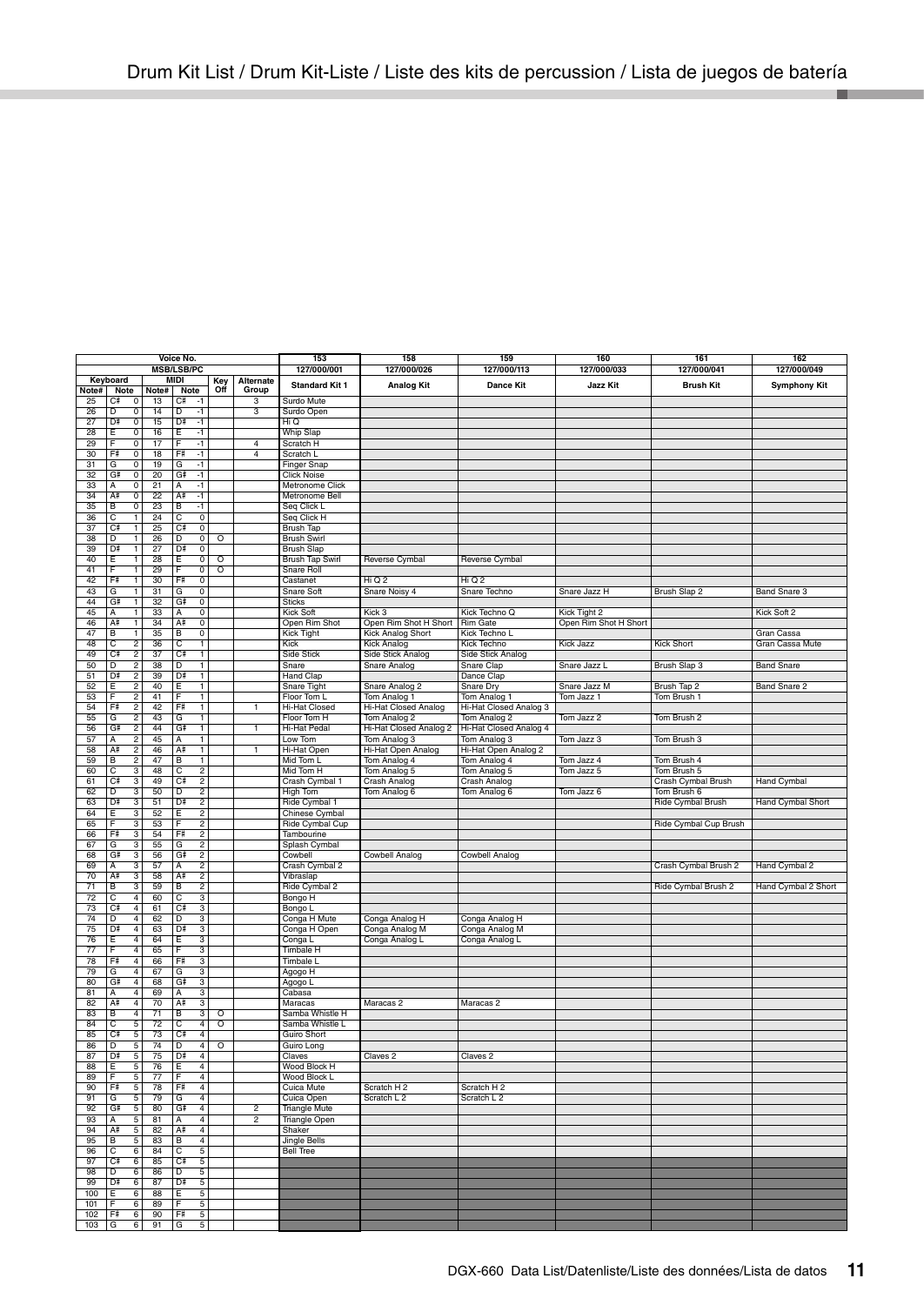| Voice No.       |                                |                      |                | 163                 |                                   | 164                | 165                               | 166                 |                           |
|-----------------|--------------------------------|----------------------|----------------|---------------------|-----------------------------------|--------------------|-----------------------------------|---------------------|---------------------------|
|                 |                                | <b>MSB/LSB/PC</b>    |                |                     | 126/000/044                       |                    | 126/000/041                       | 126/000/001         | 126/000/002               |
| Note#           | Keyboard<br>Note               | Note#                | MIDI           | Note                | Pop Latin Kit                     | Alternate<br>Group | <b>Cuban Kit</b>                  | SFX Kit 1           | SFX Kit 2                 |
| 25              | Сŧ<br>0                        | 13                   | C#             | -1                  |                                   |                    |                                   |                     |                           |
| 26              | D<br>0                         | 14                   | D              | $-1$                |                                   |                    |                                   |                     |                           |
| 27              | D<br>0                         | 15                   | D#             | $-1$                |                                   |                    |                                   |                     |                           |
| 28              | 0<br>E                         | 16                   | E              | $-1$                |                                   |                    |                                   |                     |                           |
| 29              | F<br>0                         | 17                   | F              | $-1$                |                                   |                    |                                   |                     |                           |
| 30              | F#<br>0                        | 18                   | F              | $-1$                | <b>Hand Clap</b>                  |                    |                                   |                     |                           |
| 31<br>32        | G<br>0<br>G#                   | 19                   | G              | $-1$<br>$-1$        |                                   |                    |                                   |                     |                           |
| 33              | 0<br>0<br>A                    | 20<br>21             | G.<br>A        | $-1$                |                                   |                    |                                   |                     |                           |
| 34              | A#<br>0                        | 22                   | A#             | $-1$                | Conga H Tip                       |                    | Conga H Tip                       |                     |                           |
| 35              | 0<br>В                         | 23                   | В              | $-1$                | Conga H Heel                      |                    | Conga H Heel                      |                     |                           |
| 36              | C                              | 1<br>24              | C              | 0                   | Conga H Open                      |                    | Conga H Open                      |                     |                           |
| 37              | C=                             | Ŧ<br>25              | $C^*$          | $\overline{0}$      | Conga H Mute                      |                    | Conga H Mute                      |                     |                           |
| 38              | D                              | 1<br>26              | D              |                     | 0 Conga H Slap Open               |                    | Conga H Slap Open                 |                     |                           |
| 39              | D.                             | 1<br>27              | D#             | 0                   | Conga H Slap                      |                    | Conga H Slap                      |                     |                           |
| 40              | Έ                              | 28<br>1              | Έ              | 0                   | Conga H Slap Mute                 |                    | Conga H Slap Mute                 |                     |                           |
| 41              | Ε<br>1                         | 29                   | F              | 0                   | Conga L Tip                       |                    | Conga L Tip                       |                     |                           |
| 42              | F#                             | 30<br>1              | F              | $\overline{0}$      | Conga L Heel                      |                    | Conga L Heel                      |                     |                           |
| 43<br>44        | G<br>G#                        | 1<br>31              | G              | 0                   | Conga L Open                      |                    | Conga L Open                      |                     |                           |
| 45              | A                              | 1<br>32<br>1<br>33   | G<br>A         | $\mathbf 0$<br>0    | Conga L Mute<br>Conga L Slap Open |                    | Conga L Mute<br>Conga L Slap Open |                     |                           |
| 46              | A#                             | ī<br>34              | A#             | 0                   | Conga L Slap                      |                    | Conga L Slap                      |                     |                           |
| 47              | В                              | 1<br>35              | В              |                     | 0 Conga L Slide                   |                    | Conga L Slide                     |                     |                           |
| 48              | C<br>$\overline{2}$            | 36                   | C              | $\mathbf{1}$        | Bongo H Open 1 finger             |                    | Bongo H Open 1 finger             | Cutting Noise 1     | Phone Call                |
| 49              | $C\bar{z}$<br>2                | 37                   | C#             | 1                   | Bongo H Open 3 finger             |                    | Bongo H Open 3 finger             | Cutting Noise 2     | Door Squeak               |
| 50              | 2<br>D                         | 38                   | D              | 1                   | Bongo H Rim                       |                    | Bongo H Rim                       |                     | Door Slam                 |
| 51              | $\overline{2}$<br>D.           | 39                   | D#             | 1                   | Bongo H Tip                       |                    | Bongo H Tip                       | <b>String Slap</b>  | Scratch Cut               |
| 52              | E                              | $\overline{2}$<br>40 | Έ              | 1                   | Bongo H Heel                      |                    | Bongo H Heel                      |                     | Scratch H <sub>3</sub>    |
| 53              | F<br>2                         | 41                   | Ē              | $\mathbf{1}$        | Bongo H Slap                      |                    | Bongo H Slap                      |                     | Wind Chime                |
| 54              | F#<br>2                        | 42                   | F              | T                   | Bongo L Open 1 finger             |                    | Bongo L Open 1 finger             |                     | Telephone Ring 2          |
| 55              | G<br>2                         | 43                   | G              | 1                   | Bongo L Open 3 finger             |                    | Bongo L Open 3 finger             |                     |                           |
| 56              | $\overline{2}$<br>G#           | 44                   | G              | T                   | Bongo L Rim                       |                    | Bongo L Rim                       |                     |                           |
| 57<br>58        | $\overline{2}$<br>А<br>A#      | 45<br>2<br>46        | А<br>A#        | 1<br>$\mathbf{1}$   | Bongo L Tip                       |                    | Bongo L Tip                       |                     |                           |
| 59              | $\overline{2}$<br>B            | 47                   | $\overline{B}$ | $\overline{1}$      | Bongo L Heel<br>Bongo L Slap      |                    | Bongo L Heel<br>Bongo L Slap      |                     |                           |
| 60              | 3<br>С                         | 48                   | C              | 2                   | Timbale L Open                    |                    | Timbale L Open                    |                     |                           |
| 61              | C.<br>3                        | 49                   | C#             | $\overline{2}$      |                                   |                    |                                   |                     |                           |
| 62              | D<br>3                         | 50                   | D              | $\overline{2}$      |                                   |                    |                                   |                     |                           |
| 63              | D≢                             | 3<br>51              | D#             | $\overline{2}$      |                                   |                    |                                   |                     |                           |
| 64              | 3<br>Ε                         | 52                   | Е              | $\overline{2}$      |                                   |                    |                                   | Flute Key Click     | Car Engine Ignition       |
| 65              | F<br>3                         | 53                   | Ē              | 2                   | Paila L                           |                    | Paila L                           |                     | Car Tires Squeal          |
| 66              | F#<br>3                        | 54                   | F              | $\overline{2}$      | Timbale H Open                    |                    | Timbale H Open                    |                     | <b>Car Passing</b>        |
| 67              | G                              | 3<br>55              | G              | $\overline{2}$      |                                   |                    |                                   |                     | Car Crash                 |
| 68              | 3<br>G#                        | 56                   | G.             | $\mathfrak{p}$      |                                   |                    |                                   |                     | Siren                     |
| 69<br>70        | 3<br>A<br>A#                   | 57                   | A<br>A#        | $\overline{2}$<br>2 |                                   |                    |                                   |                     | Train<br><b>Jet Plane</b> |
| $\overline{71}$ | 3<br>B<br>3                    | 58<br>59             | B              | $\overline{2}$      |                                   |                    | Paila H                           |                     | Starship                  |
| 72              | C<br>4                         | 60                   | C              | 3                   | Paila H<br>Cowbell Top            |                    | <b>Cowbell Top</b>                |                     | <b>Burst</b>              |
| 73              | C.<br>4                        | 61                   | C#             | 3                   |                                   |                    |                                   |                     | <b>Roller Coaster</b>     |
| 74              | D<br>4                         | 62                   | D              | 3                   |                                   |                    |                                   |                     | Submarine                 |
| 75              | D<br>4                         | 63                   | D#             | 3                   |                                   |                    |                                   |                     |                           |
| 76              | Έ<br>$\overline{4}$            | 64                   | E              | 3                   | <b>Guiro Short</b>                |                    | <b>Guiro Short</b>                |                     |                           |
| 77              | F<br>4                         | 65                   | F              | 3                   | Guiro Long                        |                    | Guiro Long                        |                     |                           |
| 78              | F#<br>$\overline{4}$           | 66                   | F              | 3                   |                                   |                    |                                   |                     |                           |
| 79              | G<br>4                         | 67                   | G              | 3                   |                                   |                    |                                   |                     |                           |
| 80              | G#<br>4                        | 68                   | G              | 3                   | Tambourine                        |                    | Tambourine                        | Shower              | Laugh                     |
| 81              | $\overline{4}$<br>A            | 69                   | $\overline{A}$ | 3                   |                                   |                    |                                   | Thunder             | Scream                    |
| 82<br>83        | A#<br>4<br>$\overline{4}$<br>В | 70<br>71             | A#<br>B        | 3<br>3              |                                   |                    |                                   | Wind<br>Stream      | Punch<br>Heartbeat        |
| 84              | c<br>5                         | 72                   | C              | 4                   | Maracas                           |                    | Maracas                           | <b>Bubble</b>       | Footeps                   |
| 85              | Сř<br>5                        | 73                   | C#             | $\overline{4}$      | Shaker                            |                    | Shaker                            | Feed                |                           |
| 86              | 5<br>Đ                         | 74                   | Đ              | $\overline{4}$      | Cabasa                            |                    | Cabasa                            |                     |                           |
| 87              | D#<br>5                        | 75                   | D#             | 4                   | Cuica Mute                        |                    |                                   |                     |                           |
| 88              | 5<br>Ε                         | 76                   | Е              | 4                   | Cuica Open                        |                    |                                   |                     |                           |
| 89              | F<br>5                         | 77                   | F              | 4                   |                                   |                    |                                   |                     |                           |
| 90              | F#<br>5                        | 78                   | Fŧ             | 4                   |                                   |                    |                                   |                     |                           |
| 91              | 5<br>G                         | 79                   | G              | 4                   |                                   |                    |                                   |                     |                           |
| 92              | G#<br>5                        | 80                   | G#             | 4                   |                                   |                    |                                   |                     |                           |
| 93              | 5<br>А                         | 81                   | Α              | $\overline{4}$      | <b>Triangle Mute</b>              | 1                  |                                   |                     |                           |
| 94              | A#<br>5                        | 82                   | A#             | 4<br>4              | Triangle Open                     | ī                  |                                   |                     |                           |
| 95<br>96        | 5<br>В<br>C<br>6               | 83<br>84             | B<br>C         | 5                   | <b>Bell Tree</b>                  |                    |                                   |                     | Machine Gun               |
| 97              | Сŧ<br>6                        | 85                   | C#             | 5                   |                                   |                    |                                   | Dog<br>Horse        | Laser Gun                 |
| 98              | D<br>6                         | 86                   | D              | 5                   |                                   |                    |                                   | <b>Bird Tweet 2</b> | Explosion                 |
| 99              | D<br>6                         | 87                   | D#             | 5                   |                                   |                    |                                   |                     | Firework                  |
| 100             | Έ<br>6                         | 88                   | Е              | 5                   |                                   |                    |                                   |                     |                           |
| 101             | F<br>6                         | 89                   | F              | 5                   |                                   |                    |                                   |                     |                           |
| 102             | F#<br>6                        | 90                   | Få             | 5                   |                                   |                    |                                   |                     |                           |
| 103             | G                              | 6<br>91              | G              | 5                   |                                   |                    |                                   | Maou                |                           |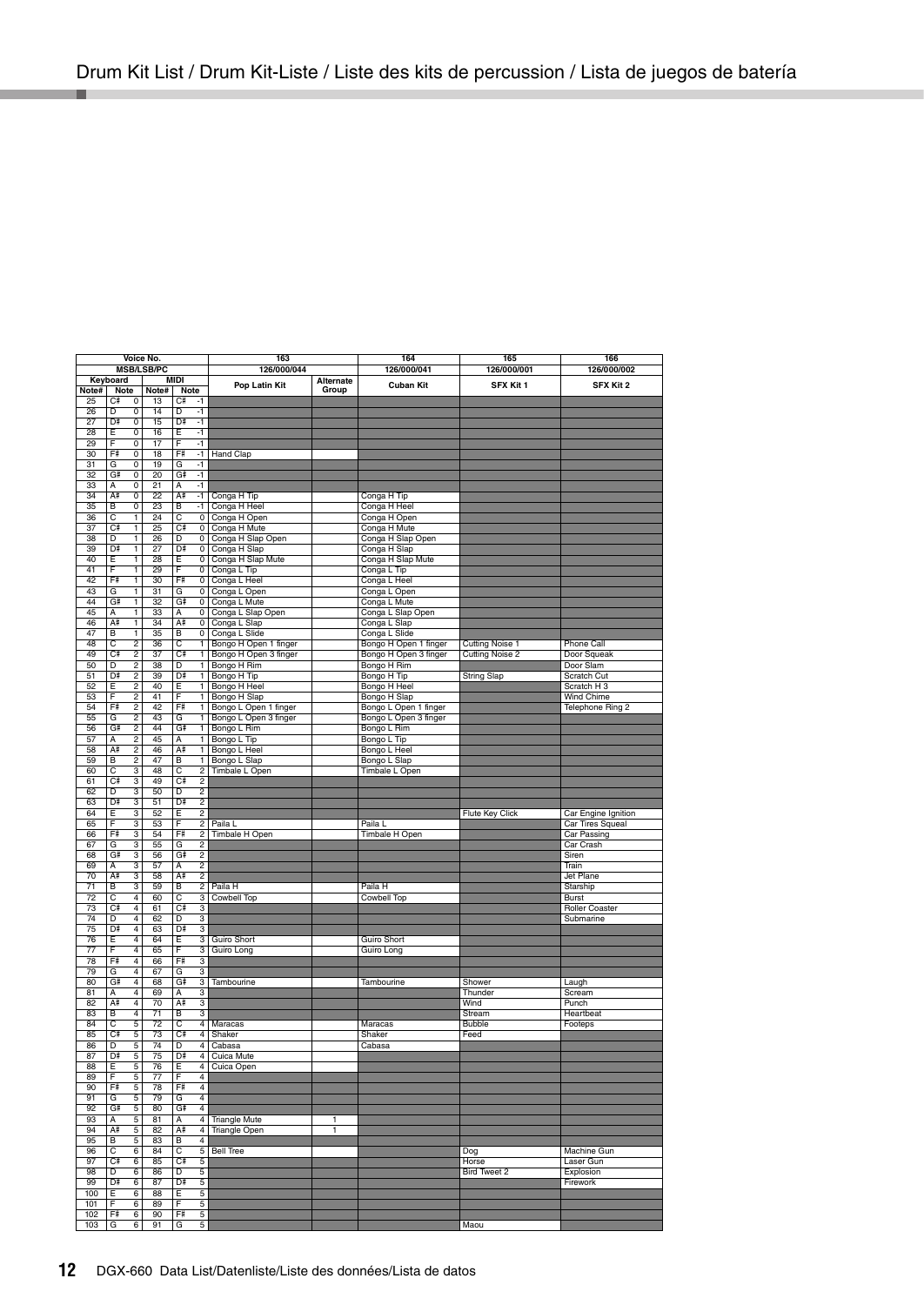# <span id="page-12-0"></span>Style List / Style-Liste / Liste des styles / Lista de estilos

| Style No. | Style Name                    | s |
|-----------|-------------------------------|---|
|           | 8 BEAT                        |   |
| 1         | Live8Beat                     |   |
| 2         | ContempRock                   |   |
| 3         | Uptempo8Beat                  |   |
| 4         | ChartPianoPop                 |   |
| 5         | ChartPianoShfl                |   |
| 6         | <b>BritPopRock</b>            |   |
| 7         | <b>AcousticRock</b>           |   |
| 8         | <b>FunkPopRock</b>            |   |
| 9         | 60sChartSwing                 |   |
| 10        | 8BeatModern                   |   |
| 11        | Standard8Beat                 |   |
| 12        | Classic8Beat                  |   |
| 13        | 60sGuitarPop                  |   |
| 14        | 8BeatAdria                    |   |
| 15        | 60s8Beat                      |   |
| 16        | BubblegumPop                  |   |
| 17        | <b>BritPopSwing</b>           |   |
| 18        | 60sPianoPop                   |   |
| 19        | 60sRock                       |   |
| 20        | HardRock                      |   |
| 21        | RockShuffle                   |   |
|           | 16 BEAT                       |   |
| 22        | 16Beat                        |   |
| 23        | Classic16Beat                 |   |
| 24        | <b>PianoPopShufle</b>         |   |
| 25        | PopShuffle                    |   |
| 26        | 70sSwingPiano                 |   |
| 27        | GuitarPop                     |   |
| 28        | WestCoastPop                  |   |
| 29        | KoolShuffle                   |   |
| 30        | Unplugged                     |   |
| 31        | JazzPop                       |   |
| 32        | <b>HipHopLight</b>            |   |
|           | BALLAD                        |   |
| 33        | 70sPianoPopBld                |   |
| 34        | OrchRockBallad                |   |
| 35        | Mod6-8PianoBld                |   |
| 36        | Moonlight6-8                  |   |
| 37        | AcousticBallad                |   |
| 38        | 80sMovieBallad                |   |
| 39        | R&BSoulBallad                 |   |
| 40        | 80sSmoothBld                  |   |
| 41        | ChartPianoBld                 |   |
| 42<br>43  | 70sGlamPiano                  |   |
| 44        | 80sPianoBallad<br>LightBallad |   |
| 45        |                               |   |
| 46        | PopGtrBallad<br>80sBallad     |   |
| 47        | ClassicPianoBld               |   |
| 48        | 8BeatBallad                   |   |
| 49        | 6-8ModernEP                   |   |
| 50        | 6-8SlowRock                   |   |
| 51        | 6-8OrchBallad                 |   |
| 52        | OrganBallad                   |   |
| 53        | PopBallad                     |   |
| 54        | 16BeatBallad1                 |   |
| 55        | 16BeatBallad2                 |   |
|           | <b>DANCE</b>                  |   |
| 56        | ClubBeat                      |   |
| 57        | Electronica                   |   |
| 58        | FunkyHouse                    |   |
| 59        | MellowHipHop                  |   |
| 60        | EuroTrance                    |   |
| 61        | Ibiza                         |   |

| Style No.        | <b>Style Name</b>       |
|------------------|-------------------------|
| 62               | DreamDance              |
| 63               | <b>TechnoPolis</b>      |
| 64               | Clubdance               |
| 65               | ClubLatin               |
| 66               | Garage                  |
| 67               |                         |
|                  | <b>UKPop</b>            |
| 68               | HipHopGroove            |
| 69               | HipShuffle              |
| 70               | <b>HipHopPop</b>        |
|                  | <b>DISCO</b>            |
| 71               | 70sDisco1               |
| 72               | 70sDisco2               |
| 73               | LatinDisco              |
| 74               | <b>DiscoPhilly</b>      |
| 75               | SaturdayNight           |
|                  |                         |
| 76               | DiscoChocolate          |
| 77               | DiscoHands              |
|                  | <b>SWING &amp; JAZZ</b> |
| 78               | CoolPianoJazz           |
| 79               | CoolJazzBallad          |
| 80               | SaloonPiano             |
| 81               | TradJazzPiano1          |
| 82               | TradJazzPiano2          |
| 83               | PianoBarBlues           |
|                  | <b>BigBandFast</b>      |
| 84               |                         |
| 85               | BigBandMedium           |
| 86               | BigBandBallad           |
| 87               | BigBandShuffle          |
| 88               | AcousticJazz            |
| 89               | EasySwing               |
| 90               | JazzGtrClub             |
| 91               | OrchSwing1              |
| 92               | OrchSwing2              |
| 93               | Five-Four               |
| 94               |                         |
|                  | JazzBallad              |
| 95               | Dixieland               |
| 96               | Ragtime1                |
| 97               | Ragtime2                |
| 98               | AfroCuban               |
| 99               | Charleston              |
|                  | R&B                     |
| 100              | SoulBrothers            |
| 101              | 70sChartSoul            |
| 102              | R&BBallad               |
|                  |                         |
| 103              | GospelBrothers          |
| 104              | GospelSisters           |
| 105              | 60sRock&Roll            |
| 106              | 6-8Rock                 |
| 107              | 6-8Soul                 |
| 108              | CrocoTwist              |
| 109              | Rock&Roll               |
| 110              | <b>DetroitPop</b>       |
| 111              | <b>BoogieFast</b>       |
| 112              | <b>BoogieWoogie</b>     |
|                  |                         |
| 113              | WorshipSlow             |
| 114              | WorshipMed              |
| 115              | SlowBlues               |
| 116              | 6-8Blues                |
|                  | <b>COUNTRY</b>          |
| 117              | 70sCountry              |
| 118              | EasyCountry             |
| 119              | CountryPop              |
| $\overline{1}20$ | CountryBlues            |
| 121              | CountrySwing            |
|                  |                         |
| 122              | CountryBallad           |

| Style No.  | <b>Style Name</b>     |
|------------|-----------------------|
| 123        | Country2-4            |
| 124        | CowboyBoogie          |
| 125        | CountryShuffle        |
| 126        | <b>Bluegrass</b>      |
|            | <b>LATIN</b>          |
| 127        | <b>BrazilianSamba</b> |
|            |                       |
| 128        | FastBossa             |
| 129        | SlowBarBossa          |
| 130        | LoungeBossa           |
| 131        | PopBossa1             |
| 132        | RockChaCha            |
| 133        | PopBossa2             |
| 134        | Tijuana               |
| 135        | DiscoLatin            |
| 136        | Mambo                 |
| 137        | Salsa                 |
| 138        | Beguine               |
| 139        | GuitarRumba           |
| 140        | RumbaFlamenco         |
| 141        | Rumbalsland           |
| 142        | Reggae                |
|            | <b>BALLROOM</b>       |
|            |                       |
| 143        | VienneseWaltz         |
| 144        | EnglishWaltz          |
| 145        | Slowfox               |
| 146        | Foxtrot               |
| 147        | Quickstep             |
| 148        | Tango                 |
| 149        | Pasodoble             |
| 150        | Samba                 |
| 151        | ChaChaCha             |
| 152        |                       |
|            | Rumba                 |
| 153        | Jive                  |
|            |                       |
|            | <b>ENTERTAINMENT</b>  |
| 154        | BigScreenClassic      |
| 155        | AnimationBallad       |
| 156        | MovieSwing            |
| 157        | WildWest              |
| 158        | PubPiano              |
| 159        | Showtune              |
| 160        | ChristmasSwing        |
| 161        | ChristmasWaltz        |
|            | <b>TRADITIONAL</b>    |
| 162        | <b>USMarch</b>        |
| 163        | 6-8March              |
| 164        | GermanMarch           |
| 165        | PolkaPop              |
| 166        | OberPolka             |
| 167        | Tarantella            |
| 168        | CelticDance           |
| 169        | ScottishReel          |
|            |                       |
| 170<br>171 | IrishHymn             |
|            | Hawaiian              |
|            | <b>WALTZ</b>          |
| 172        | <b>ItalianWaltz</b>   |
| 173        | MariachiWaltz         |
| 174        | GuitarSerenade        |
| 175        | <b>MORWaltz</b>       |
| 176        | SwingWaltz            |
| 177        | JazzWaltz1            |
| 178        | JazzWaltz2            |
| 179        | <b>JazzWaltzSlow</b>  |
| 180        | CountryWaltz          |
| 181        | <b>OberWalzer</b>     |

|                 | Style No. Style Name |  |  |  |  |  |  |
|-----------------|----------------------|--|--|--|--|--|--|
| <b>CHILDREN</b> |                      |  |  |  |  |  |  |
| 183             | Learning2-4          |  |  |  |  |  |  |
| 184             | Learning4-4          |  |  |  |  |  |  |
| 185             | Learning6-8          |  |  |  |  |  |  |
| 186             | Fun 3-4              |  |  |  |  |  |  |
| 187             | <b>Fun 4-4</b>       |  |  |  |  |  |  |
|                 | <b>PIANIST</b>       |  |  |  |  |  |  |
| 188             | Stride               |  |  |  |  |  |  |
| 189             | PianoBlues1          |  |  |  |  |  |  |
| 190             | PianoBlues2          |  |  |  |  |  |  |
| 191             | PianoRag             |  |  |  |  |  |  |
| 192             | PianoRock&Roll       |  |  |  |  |  |  |
| 193             | PianoBoogie          |  |  |  |  |  |  |
| 194             | PianoJazzWaltz       |  |  |  |  |  |  |
| 195             | PianoJazzBld         |  |  |  |  |  |  |
| 196             | Arpeggio             |  |  |  |  |  |  |
| 197             | Musical              |  |  |  |  |  |  |
| 198             | Habanera             |  |  |  |  |  |  |
| 199             | SlowRock             |  |  |  |  |  |  |
| 200             | 8BtPianoBallad       |  |  |  |  |  |  |
| 201             | PianoMarch           |  |  |  |  |  |  |
| 202             | 6-8PianoMarch        |  |  |  |  |  |  |
| 203             | PianoWaltz           |  |  |  |  |  |  |
| 204             | PianoBeguine         |  |  |  |  |  |  |
| 205             | PianoSwing           |  |  |  |  |  |  |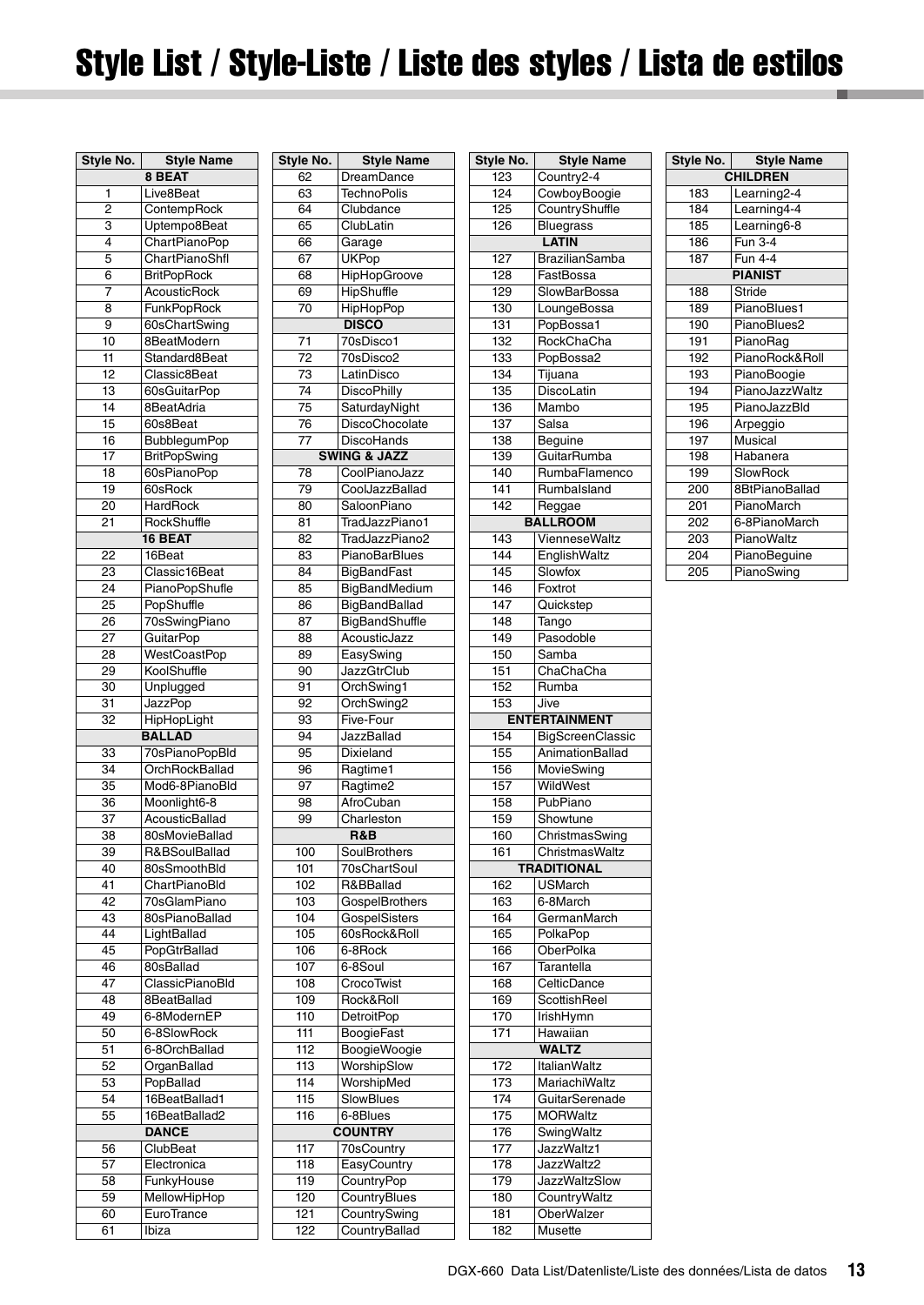# <span id="page-13-0"></span>Song List / Liste der Songs / Liste des morceaux / Lista de canciones

| Category       | Song No.       | <b>Song Name</b>                                | <b>Composer</b>           |
|----------------|----------------|-------------------------------------------------|---------------------------|
|                | 1              | <b>JetSet</b>                                   | Original                  |
| Main Demo      | $\overline{2}$ | <b>Winter Serenade</b>                          | Original                  |
|                | 3              | Take off                                        | Original                  |
|                | 4              | Natural! Grand Demo                             | Original                  |
|                | 5              | Live! Orchestra Demo                            | Original (J.S. Bach)      |
|                | 6              | Cool! Organ Demo                                | Original                  |
|                | 7              | Cool! Galaxy Electric Piano Demo                | Original                  |
| Voice Demo     | 8              | Modern Harp & Sweet! Soprano Demo               | Original                  |
|                | 9              | Power Kit Drum Demo                             | Original                  |
|                | 10             | Dance Kit Drum Demo                             | Original                  |
|                | 11             | Cuban Kit Percussion Demo                       | Original                  |
|                | 12             | Maple Leaf Rag                                  | S. Joplin                 |
|                | 13             | Jeanie with the Light Brown Hair                | S. C. Foster              |
|                | 14             | The Last Rose of Summer                         | Traditional               |
|                | 15             | For Elise                                       | L. v. Beethoven           |
|                | 16             | Valse op.64-1 "Petit Chien"                     | F. Chopin                 |
|                | 17             | Turkish March /Mozart                           | W.A. Mozart               |
|                | 18             | Menuett /Beethoven                              | L. v. Beethoven           |
|                | 19             | Andante grazioso (Sonate K.331)                 | W. A. Mozart              |
|                | 20             | 24 Preludes op.28-7                             | F. Chopin                 |
|                | 21             | Melodie (Album für die Jugend)                  | R. Schumann               |
|                | 22             | Fröhlicher Landmann (Album für die Jugend)      | R. Schumann               |
|                | 23             | Von fremden Ländern und Menschen (Kinderszenen) | R. Schumann               |
| Piano Solo     | 24             | Träumerei (Kinderszenen)                        | R. Schumann               |
|                | 25             | Thema (Impromptus D.935-3)                      | F. Schubert               |
|                | 26             | Menuett BWV. Anh.116                            | J. S. Bach                |
|                | 27             | Invention Nr.1                                  | J. S. Bach                |
|                | 28             | Gavotte /J. S. Bach                             | J. S. Bach                |
|                | 29             | Arietta op.12-1 /Grieg                          | E. Grieg                  |
|                | 30             | To a Wild Rose                                  | E. A. MacDowell           |
|                | 31             | Tango /Albeniz                                  | I. Albéniz                |
|                | 32             | La Fille aux Cheveux de Lin                     | C. A. Debussy             |
|                | 33             | La Chevaleresque                                | J. F. Burgmüller          |
|                | 34             | Arabesque                                       | J. F. Burgmüller          |
|                | 35             | Pastorale                                       | J. F. Burgmüller          |
|                | 36             | Annie Laurie                                    | Traditional               |
|                | 37             | The Entertainer                                 | S. Joplin                 |
|                | 38             | <b>Amazing Grace</b>                            | <b>Traditional</b>        |
|                | 39             | Die Lorelei                                     | <b>F.Silcher</b>          |
|                | 40             | Piano Concerto No.21 2nd mov.                   | W. A. Mozart              |
|                | 41             | Scarborough Fair                                | Traditional               |
|                | 42             | Old Folks at Home                               | S. C. Foster              |
|                | 43             | Londonderry Air                                 | Traditional               |
|                | 44             | Home Sweet Home                                 | H. R. Bishop              |
| Piano Ensemble | 45             | Jesus bleibet meine Freude                      | J. S. Bach                |
|                | 46             | Loch Lomond                                     | Traditional               |
|                | 47             | Twinkle Twinkle Little Star                     | Traditional               |
|                | 48             | Three Blind Mice                                | Traditional               |
|                | 49             | Believe Me If All Those Endearing Young Charms  | Traditional               |
|                | 50             | Nocturne op.9-2                                 | F. Chopin                 |
|                | 51             | Etude op.10-3 "Chanson de L'adieu"              | F. Chopin                 |
|                | 52             | Ave Maria /J. S. Bach - Gounod                  | J. S. Bach / C. F. Gounod |
|                | 53             | Menuett BWV. Anh.114                            | J. S. Bach                |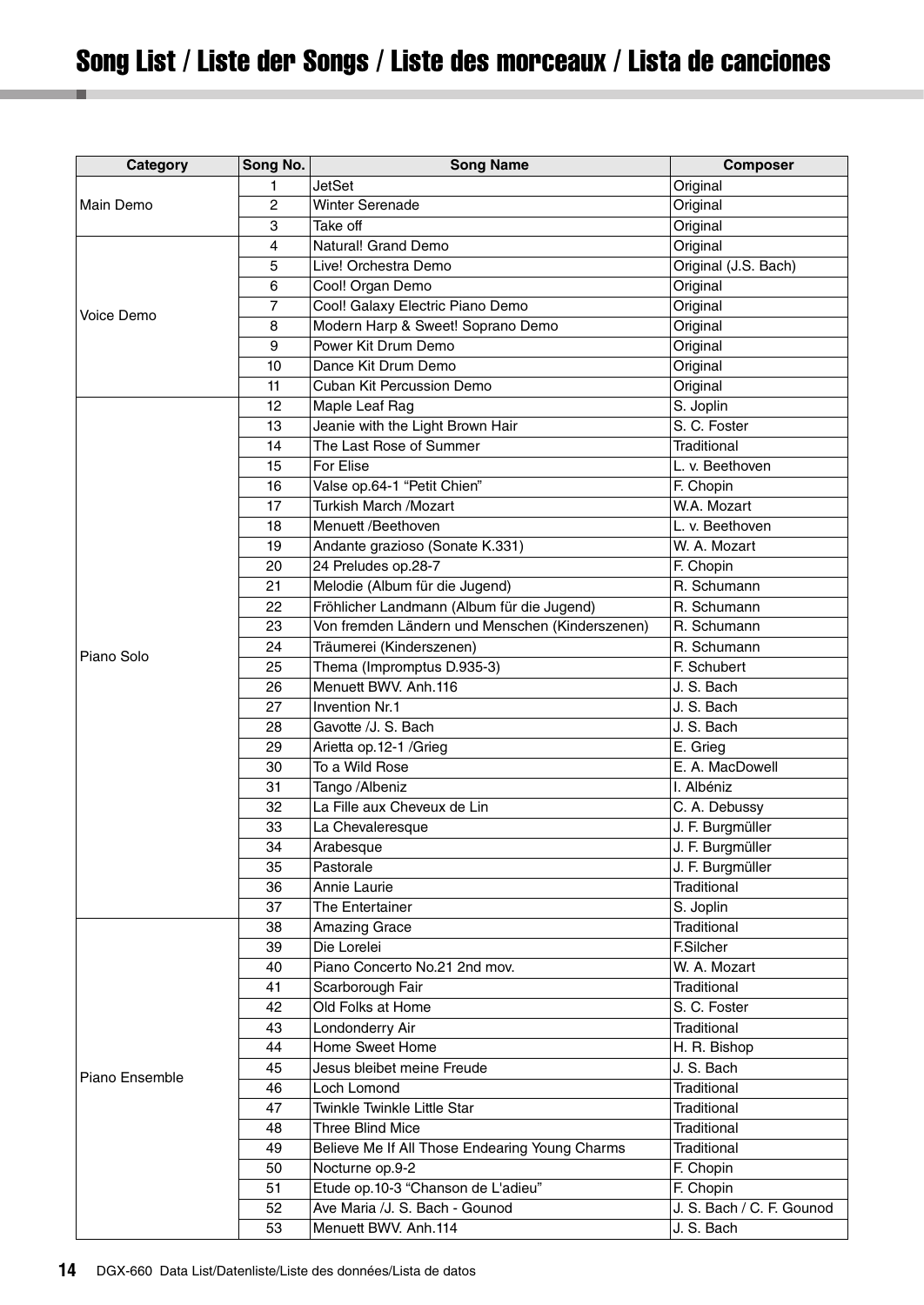| Category                    | Song No. | <b>Song Name</b>                         | <b>Composer</b>   |
|-----------------------------|----------|------------------------------------------|-------------------|
|                             | 54       | Wenn ich ein Vöglein wär                 | Traditional       |
|                             | 55       | Der Vogelfänger bin ich ja               | W. A. Mozart      |
|                             | 56       | Romanze (Serenade K.525)                 | W. A. Mozart      |
|                             | 57       | Ave Verum Corpus                         | W. A. Mozart      |
|                             | 58       | Liebesträume Nr.3                        | F. Liszt          |
| Piano Ensemble              | 59       | Chanson du Toreador                      | G. Bizet          |
|                             | 60       | Frühlingslied                            | F. Mendelssohn    |
|                             | 61       | Ode to Joy                               | L. v. Beethoven   |
|                             | 62       | O Christmas Tree                         | Traditional       |
|                             | 63       | Deck the Halls                           | Traditional       |
|                             | 64       | <b>Silent Night</b>                      | F. Gruber         |
|                             | 65       | <b>EP Ballad</b>                         | Original          |
|                             | 66       | Boogie Woogie                            | Original          |
|                             | 67       | Rock Piano                               | Original          |
|                             | 68       | Salsa                                    | Original          |
|                             | 69       | Country Piano                            | Original          |
| Piano Accompaniment         | 70       | Gospel R&B                               | Original          |
|                             | 71       | <b>Medium Swing</b>                      | Original          |
|                             | 72       | <b>Jazz Waltz</b>                        | Original          |
|                             | 73       | Medium Bossa                             | Original          |
|                             | 74       | <b>Slow Rock</b>                         | Original          |
|                             | 75       | <b>Waltz (The Sleeping Beauty)</b>       | P. I. Tchaikovsky |
|                             | 76       | Air (Orchestral Suite)                   | J. S. Bach        |
|                             | 77       | Minuetto /Boccherini                     | L. Boccherini     |
|                             | 78       | Siciliano /J. S. Bach                    | J. S. Bach        |
|                             | 79       | Menuet (L'Arlésienne)                    | G. Bizet          |
|                             | 80       | Slavonic Dances op.72-2                  | A. Dvořák         |
|                             | 81       | Largo (From the New World)               | A. Dvořák         |
|                             | 82       | Pizzicato Polka                          | J. Strauss II     |
|                             | 83       | Romanze /Beethoven                       | L. v. Beethoven   |
| <b>Classical Melodies</b>   | 84       | Swan Lake                                | P. I. Tchaikovsky |
|                             | 85       | Sicilienne /Fauré                        | G. Fauré          |
|                             | 86       | Méditation (Thaïs)                       | J. Massenet       |
|                             | 87       | Serenade /Haydn                          | F. J. Haydn       |
|                             | 88       | Grand March (Aida)                       | G. Verdi          |
|                             | 89       | Danza dell' Ore (La Gioconda)            | A. Ponchielli     |
|                             | 90       | Le Cygne (Le Carnaval des Animaux)       | C. Saint-Saëns    |
|                             | 91       | L'éléphant (Le Carnaval des Animaux)     | C. Saint-Saëns    |
|                             | 92       | Fossiles (Le Carnaval des Animaux)       | C. Saint-Saëns    |
|                             | 93       | Wachet auf, ruft uns die Stimme BWV. 645 | J. S. Bach        |
|                             | 94       | Greensleeves                             | Traditional       |
|                             | 95       | <b>Beautiful Dreamer</b>                 | S. C. Foster      |
|                             | 96       | Ring de Banjo                            | S. C. Foster      |
| <b>Traditional Melodies</b> | 97       | O du lieber Augustin                     | Traditional       |
|                             | 98       | London Bridge                            | Traditional       |
|                             | 99       | Aura Lee                                 | Traditional       |
|                             | 100      | Aloha Oe                                 | Q. Liliuokalani   |
|                             |          |                                          |                   |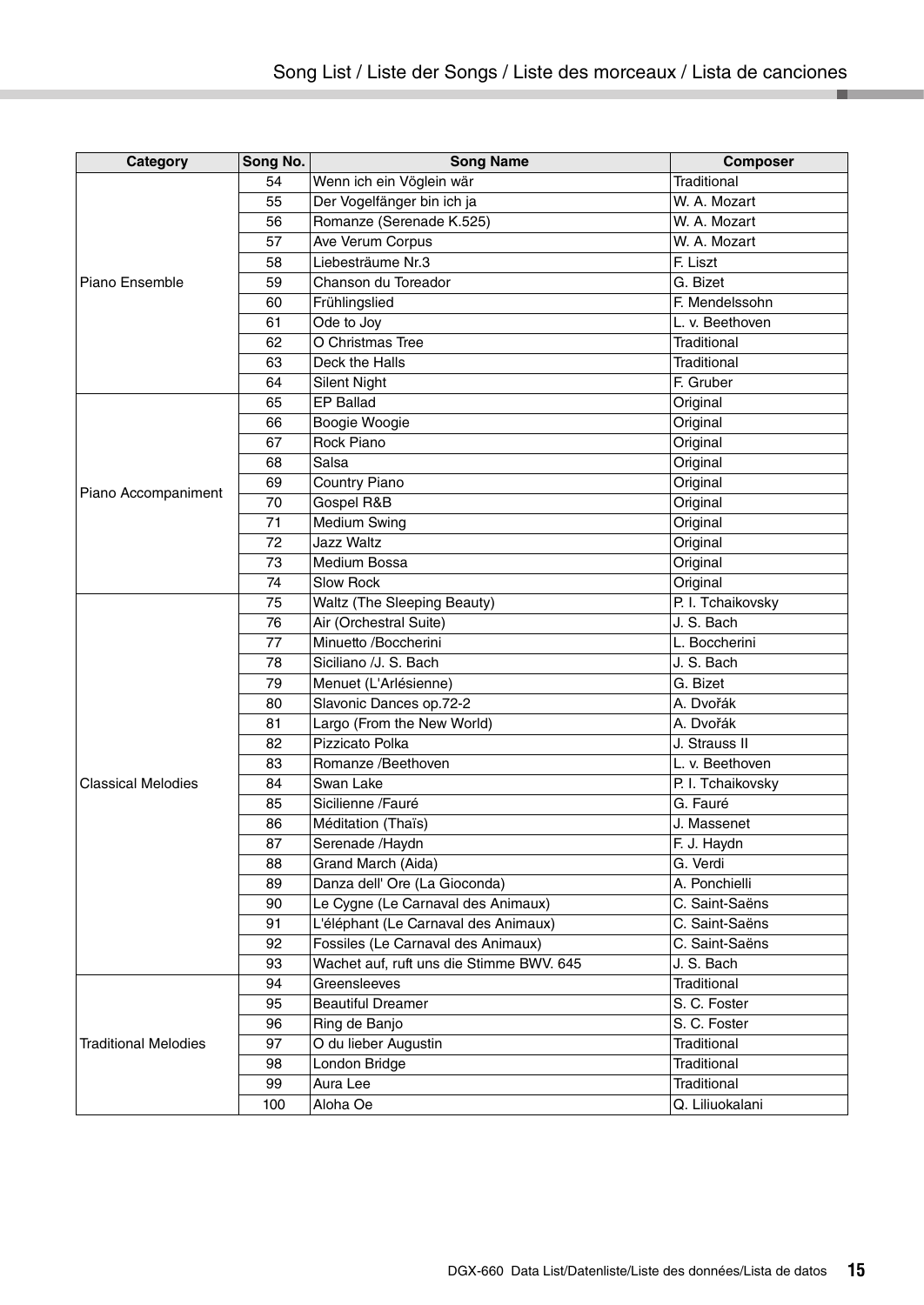# <span id="page-15-0"></span>Music Database List / Musikdatenbankliste / Liste des bases de données musicales / Lista de la base de datos musical

| MDB No.         | MDB Name                |
|-----------------|-------------------------|
|                 | <b>MODERN POP</b>       |
| 1               | Hve U Ever Loved        |
| 2               | Speak Something         |
| 3               | My Life Story           |
| 4               | Authors Best Day        |
| 5               | Good Feelng Love        |
| 6               | Free Her                |
| 7               | Party Crash             |
| 8               | Sound Speed             |
| 9               | Cold Clock              |
| 10              | Daniel's Day            |
| 11              | Girl's Electric         |
| 12              | Golden Fields           |
| 13              | Heal the Earth          |
| 14              | I'm Torn                |
| 15              | It Always Rains         |
| 16              | Life in Song            |
| 17              | Not Discovered          |
| 18              | <b>Positively Sure</b>  |
| 19              | S Party Club            |
| 20              | Say Nothing             |
| 21              | Spend Some Time         |
| 22              | View of Love            |
|                 | 80S POP                 |
| 23              | <b>Atonal Flame</b>     |
| 24              | <b>Birds at Night</b>   |
| 25              | <b>Bonita Pop</b>       |
| 26              | By Now, You Know        |
| 27              | Can't Bear More         |
| 28              | Celebrate Party         |
| 29              | Cherish Groove          |
| 30              | Corrida Disco           |
| 31              | Days in Paradise        |
| 32              | Do Not Leave Me         |
| 33              | Either of Us            |
| 34              | Everytime Away          |
| 35              | Fly Away One Day        |
| 36              | <b>Greatest Love</b>    |
| 37              | I Know He's Well        |
| 38              | Life Walk               |
| 39              | Look at the Odds        |
| 40              | Lots of Invites         |
| 41              | Love I Cant Stop        |
| 42              | Lover of Pennies        |
| $4\overline{3}$ | <b>Main Reaction</b>    |
| 44              | My Inspiration          |
| 45              | My Love for You         |
| 46              | Piano, No Lights        |
| 47              | <b>Red Lady</b>         |
| 48              | Saving My Love          |
| 49              | That Old House          |
| 50              | The World is Us         |
| 51              | We Belong Up            |
| 52              | <b>Whisper Ballad</b>   |
| 53              | <b>Wind Below Wings</b> |
| 54              | You are a Voice         |
| 55              | You Say Me              |
|                 | 70S POP                 |
| 56              | Sally Get Down          |
| 57              | A Lady 3 Times          |
| 58              | <b>Babylon Rivers</b>   |
| 59              | Boogie to Blame         |
| 60              | <b>Brown Girl Disco</b> |
| 61              | Cheep Chirpy            |
| 62              | Dance AM                |

| <b>MDB No.</b>   | <b>MDB Name</b>         |
|------------------|-------------------------|
| 63               | Don't Break Me          |
| 64               | <b>Feel Mighty Real</b> |
| 65               | <b>Head West</b>        |
| 66               | I'm a Sexy Thing        |
| 67               | It's a Tragedy!         |
| 68               | Just Imagine            |
| 69               | Laughing in Rain        |
| 70               | Love is Where?          |
| 71               | <b>Naturally Alone</b>  |
| 72               | Never This Way          |
| 73               | No Sunset for Me        |
| 74               | Perfect 24hrs           |
| 75               |                         |
|                  | Piano Candle            |
| 76               | Piano Guy               |
| 77               | <b>Saving Kisses</b>    |
| 78               | Song for Annie          |
| 79               | Teach to Sing           |
| 80               | Times I Need You        |
| 81               | <b>Trying No Matter</b> |
| 82               | USA Pie                 |
| 83               | When Love Goes          |
| 84               | Where You Going?        |
|                  | 60S & 50S POP           |
| 85               | <b>Alive Doll</b>       |
| 86               | Apache Guitar           |
| 87               | <b>Best Pretender</b>   |
| 88               | <b>Black Forest</b>     |
| 89               | <b>Builda Buttercup</b> |
| 90               | Cherry & Apple          |
| 91               | Flea from Spain         |
| 92               | Foot Tapping            |
| 93               | Georgy the Girl         |
| 94               | Going Down Town         |
| 95               | Golden Silence          |
| 96               | Hi, Mary Lou            |
| 97               | Honey Taste             |
| 98               | Just Dream              |
| 99               | Lands Wonderful         |
| 100              | Let Me Go               |
| 101              | Lovin FeelinGone        |
| 102              | Lullaby of Birds        |
| 103              | My Song This is         |
| 104              | Never or Now            |
| 105              | No More Sunshine        |
| 106              | Only with You           |
| 107              | Sandman Dream           |
| 108              | <b>Shouting Twist</b>   |
| າບອ              | Silly for Tryıng        |
| 110              | <b>Summer Vacation</b>  |
| 111              | The Day B4 Today        |
| 112              | Together & Happy        |
| 113              | Tomorrow Love Me        |
| 114              | <b>Totally Shook Up</b> |
|                  |                         |
| 115              | Up, Up Balloon          |
| 116              | <b>Watching Girls</b>   |
| 117              | When a Guy Loves        |
| 118              | Woman is Pretty         |
|                  | <b>ROCK</b>             |
| 119              | Time to Rock            |
| $\overline{120}$ | <b>Pink Attempt</b>     |
| 121              | CalifornianHotel        |
| 122              | <b>Hard Night</b>       |
| 123              | Lane of Pennies         |
| 124              | Last Countdown          |
| 125              | Let's Hold Hands        |

| <b>MDB No.</b> | <b>MDB Name</b>               |
|----------------|-------------------------------|
| 126            | My Fire Lighter               |
| 127            | Please Do LoveMe              |
| 128            | <b>Rock Tonight</b>           |
| 129            | <b>USA Surfing</b>            |
| 130            | What You Want                 |
| 131            | White and Pale                |
| 132            | <b>World Champions</b>        |
|                | <b>ELECTRONIC &amp; DANCE</b> |
|                |                               |
| 133            | 10secs Sunrise                |
| 134            | Da Ba Dee Blue                |
| 135            | I'm Missing U                 |
| 136            | Janeiro Samba                 |
| 137            | <b>Make Sum Music</b>         |
| 138            | Night Rhythm                  |
| 139            | No Hiding It                  |
| 140            | Ready R U London              |
| 141            | <b>Sprint Dance</b>           |
| 142            | Where've U been               |
|                | <b>DISCO</b>                  |
|                |                               |
| 143            | <b>Bring it Back</b>          |
| 144            | <b>Disco Survival</b>         |
| 145            | <b>Enough Strength</b>        |
| 146            | Fever at Night                |
| 147            | Free Hearts Run               |
| 148            | Give Me Hands Up              |
| 149            | Lost in Tunes                 |
| 150            | Philadelphia Snd              |
| 151            | Wait for Evening              |
|                | <b>SWING &amp; JAZZ</b>       |
|                |                               |
| 152            | Call Pensylvania              |
| 153            | Charles Ton                   |
| 154            | Crazy Tiny Thing              |
| 155            | Get 66 Kicks                  |
| 156            | Goodbye Blues                 |
| 157            | Let There be Bld              |
| 158            | Maple Rag                     |
| 159            | Misty Ballad                  |
| 160            | Moon is Paper                 |
| 161            | <b>Moonlight Mood</b>         |
| 162            | Nothing but Love              |
| 163            | On Sunny Street               |
| 164            | <b>Pianists Swing</b>         |
| 165            | <b>Popsicle Swing</b>         |
| 166            | Rampart Parade                |
| 167            | Safari Swing                  |
|                |                               |
| 168            | Take Four + One               |
| 169            | <b>Tunisian Nights</b>        |
| 170            | US Patrol                     |
| 171            | Vermont Moon                  |
|                | R&B                           |
| 172            | Worked Up                     |
| 173            | <b>Stevie Delivery</b>        |
| 174            | Believe a Dream               |
| 175            | <b>Blueberry Blues</b>        |
| 176            | Clock Rock                    |
| 177            | Day is Lovely                 |
|                |                               |
| 178            | <b>Great Fire Balls</b>       |
| 179            | I Love U 2 Smile              |
| 180            | I'll Make Soul                |
| 181            | Johnny is Good                |
| 182            | Man of Blues                  |
| 183            | Needing Somebody              |
| 184            | Needs Someone                 |
| 185            | Only Two of Us                |
| 186            | Pieces of Funk                |
|                |                               |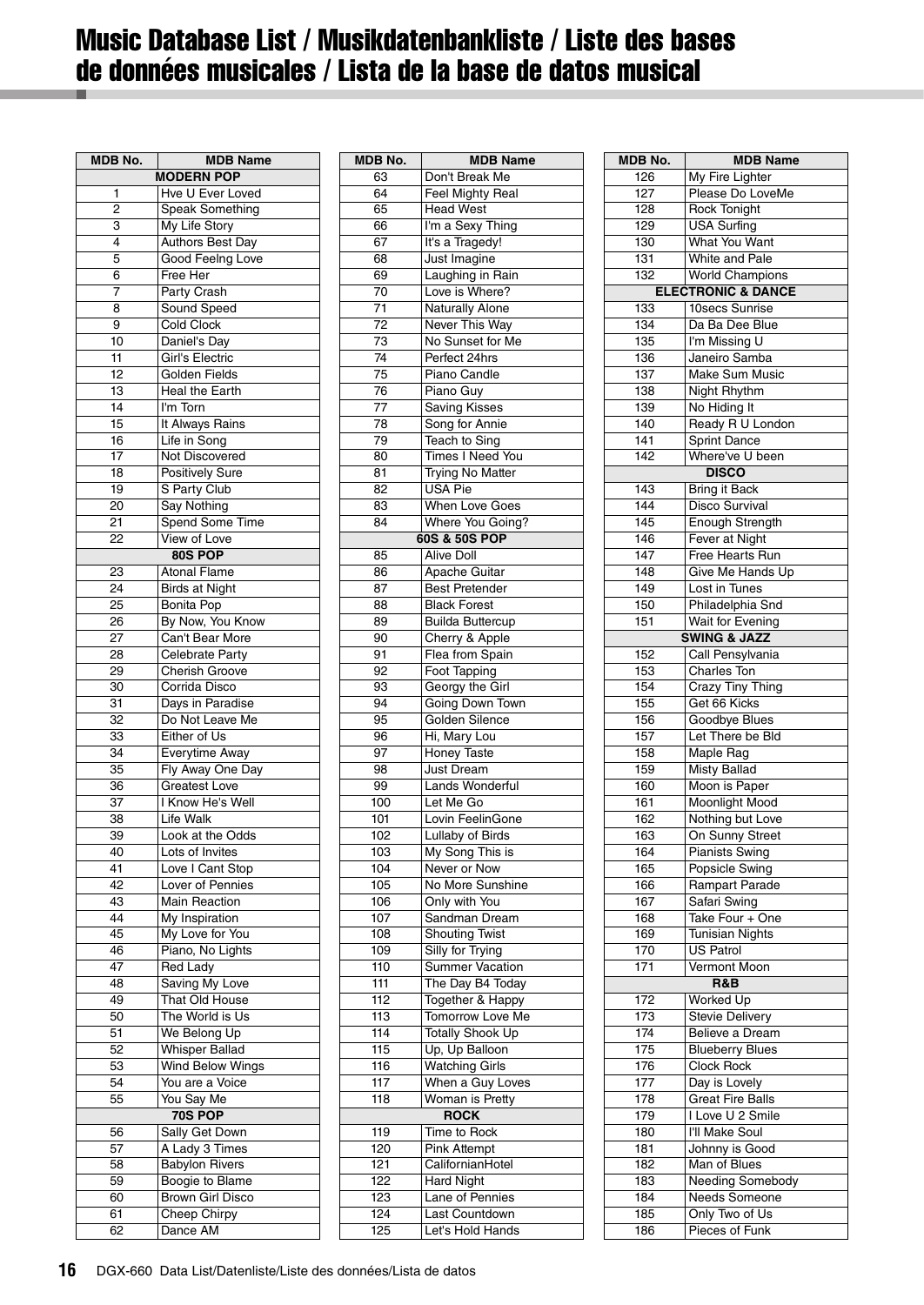| MDB No.    | <b>MDB Name</b>                         |
|------------|-----------------------------------------|
| 187        | <b>Refining Fires</b>                   |
| 188        | Road End                                |
| 189        | Rockin Jailhouse                        |
| 190        | Rocking Croc                            |
| 191        | Shocked Ms Molly                        |
| 192        | <b>Suede Blue Shoes</b>                 |
| 193        | This Love Baby                          |
| 194        | Velvet is Black                         |
| 195        | Where's Our Love                        |
| 196        | Won't for Love                          |
|            | <b>COUNTRY</b>                          |
| 197        | <b>Texas Heart</b>                      |
| 198<br>199 | <b>Blue Sung Song</b><br>Chatta Country |
| 200        | <b>Country Roads</b>                    |
| 201        | <b>Crazy Heart</b>                      |
| 202        | <b>London Streets</b>                   |
| 203        | Lucille Left Me                         |
| 204        | <b>Making Memories</b>                  |
| 205        | Mountain Foggy                          |
| 206        | Nice Anniversary                        |
| 207        | She's All Woman                         |
| 208        | Sum Brokn Hearts                        |
| 209        | Tennesse 3/4                            |
| 210        | Top World                               |
| 211        | Why, I Don't No                         |
|            | <b>LATIN</b>                            |
| 212        | <b>Beguine Frenzy</b>                   |
| 213        | Bombona Rumba                           |
| 214        | <b>Brasil Painting</b>                  |
| 215        | Caliente Latin                          |
| 216        | Faithless Rumba                         |
| 217        | Inspire Me                              |
| 218        | Jealous Tango                           |
| 219        | Love Look                               |
| 220        | No Worries                              |
| 221        | Puntualidad King                        |
| 222        | SingleNote Samba                        |
| 223<br>224 | <b>Starting Beguine</b>                 |
|            | Taxi in Tijuana                         |
| 225        | <b>Trench Rock</b>                      |
| 226        | We are Dancing<br><b>ENTERTAINMENT</b>  |
| 227        | Aga doo                                 |
| 228        | <b>AllNight Dancing</b>                 |
| 229        | Away in a Manger                        |
| 230        | Bare Jungle                             |
| 231        | Dancing Bird                            |
| 232        | Deer Hunting                            |
| 233        | FallingRaindrops                        |
| 234        | ItsEntertainment                        |
| 235        | Jingle Christmas                        |
| 236        | Mi-Re-Do                                |
| 237        | No Business                             |
| 238        | Parade at Easter                        |
| 239        | <b>RedNosed Rudolph</b>                 |
| 240        | Ride in a Sleigh                        |
| 241        | Silent Night                            |
| 242        | Summer Theme                            |
| 243        | The Cat's Memory                        |
| 244        | The First Noel                          |
| 245        | Time for Cabaret                        |
| 246        | <b>Wonderful Time</b>                   |
| 247        | <b>Xmas Chestnuts</b>                   |
| 248        | Xmas is White                           |

| <b>MDB No.</b>    | <b>MDB Name</b>                         |
|-------------------|-----------------------------------------|
| 249               | Xmas Wonderland                         |
| 250               | <b>Battle is Over</b>                   |
| 251               | <b>Youre Considered</b>                 |
|                   | <b>WALTZ</b>                            |
| 252               | <b>Charmaines Waltz</b>                 |
| 253               | <b>Fascinating WItz</b>                 |
| 254               | My Favourites!                          |
| 255               | Raggy & Jazzy                           |
| 256               | <b>River Moonlight</b>                  |
| 257               | The Final Waltz                         |
| 258               | <b>Wood from Norway</b>                 |
| 259               | <b>World Now Needs</b>                  |
|                   | <b>WORLD &amp; TRADITIONAL</b>          |
| 260               | 7 in the Morning                        |
| 261               | Anchors Aweigh                          |
| 262               | <b>Blazing March</b>                    |
| 263               | Comrades                                |
| 264               | Dashing Sergeant                        |
| 265               | Ein Hofbrauhaus                         |
| 266               | <b>Emperor Waltz</b>                    |
| 267               | Forever and More<br>Funiculi Italian    |
| 268<br>269        | Greensleeves                            |
| 270               | Hackerbuam Polka                        |
| 271               | Hawaii in Blue                          |
| 272               | Italian Bella                           |
| 273               | Italian d'amor                          |
| 274               | King Cotton                             |
| $\overline{2}$ 75 | <b>Liberty Bell</b>                     |
| 276               | Lindo Cielito                           |
| 277               | Mexican Fiesta                          |
| 278               | Muestte on Reine                        |
| 279               | New World Largo                         |
| 280               | Quizas, Perhaps                         |
| 281               | <b>Slaves Chorus</b>                    |
| 282               | <b>Sleeping Lion</b>                    |
| 283               | <b>Stars &amp; Stripes</b>              |
| 284               | Sunny Island<br><b>Texas YellowRose</b> |
| 285<br>286        | <b>Evening Sonata</b>                   |
| 287               | The Blue Danube                         |
| 288               | <b>Washington Post</b>                  |
| 289               | Y Viva Spain                            |
|                   | <b>PIANIST</b>                          |
| 290               | <b>AllNight Dancing</b>                 |
| 291               | Angel Ballad                            |
| 292               | <b>Around Mountain</b>                  |
| 293               | Bacarol Song                            |
| 294               | <b>Brave Scotland</b>                   |
| 295               | Cat at the Top                          |
| 296               | <b>Entertaining Rag</b>                 |
| 297               | Honeysuckle                             |
| 298               | It's Wonderful                          |
| 299               | Johnny is Good                          |
| 300               | Mess Ray Around                         |
| 301               | <b>Misty Ballad</b>                     |
| 302               | More Beguine                            |
| 303<br>304        | My Favourites!<br>Not Misbehaving       |
| 305               | Oh, Blah Di!                            |
| 306               | Old Kit Bag                             |
| 307               | On Sunny Street                         |
| 308               | Picnic for Teddy                        |
| 309               | Ragtime Alex                            |
| 310               | Spanish Rain                            |

| <b>MDB No.</b> | <b>MDB Name</b>         |
|----------------|-------------------------|
| 311            | Sub is Yellow           |
| 312            | Sugar Spoon             |
| 313            | <b>Swinging Milord!</b> |
| 314            | The Cat's Memory        |
| 315            | The Dead Leaves         |
| 316            | The Joys of Love        |
| 317            | Time for Cabaret        |
| 318            | <b>Washington Post</b>  |
| 319            | We were This Way        |
| 320            | Wood from Norway        |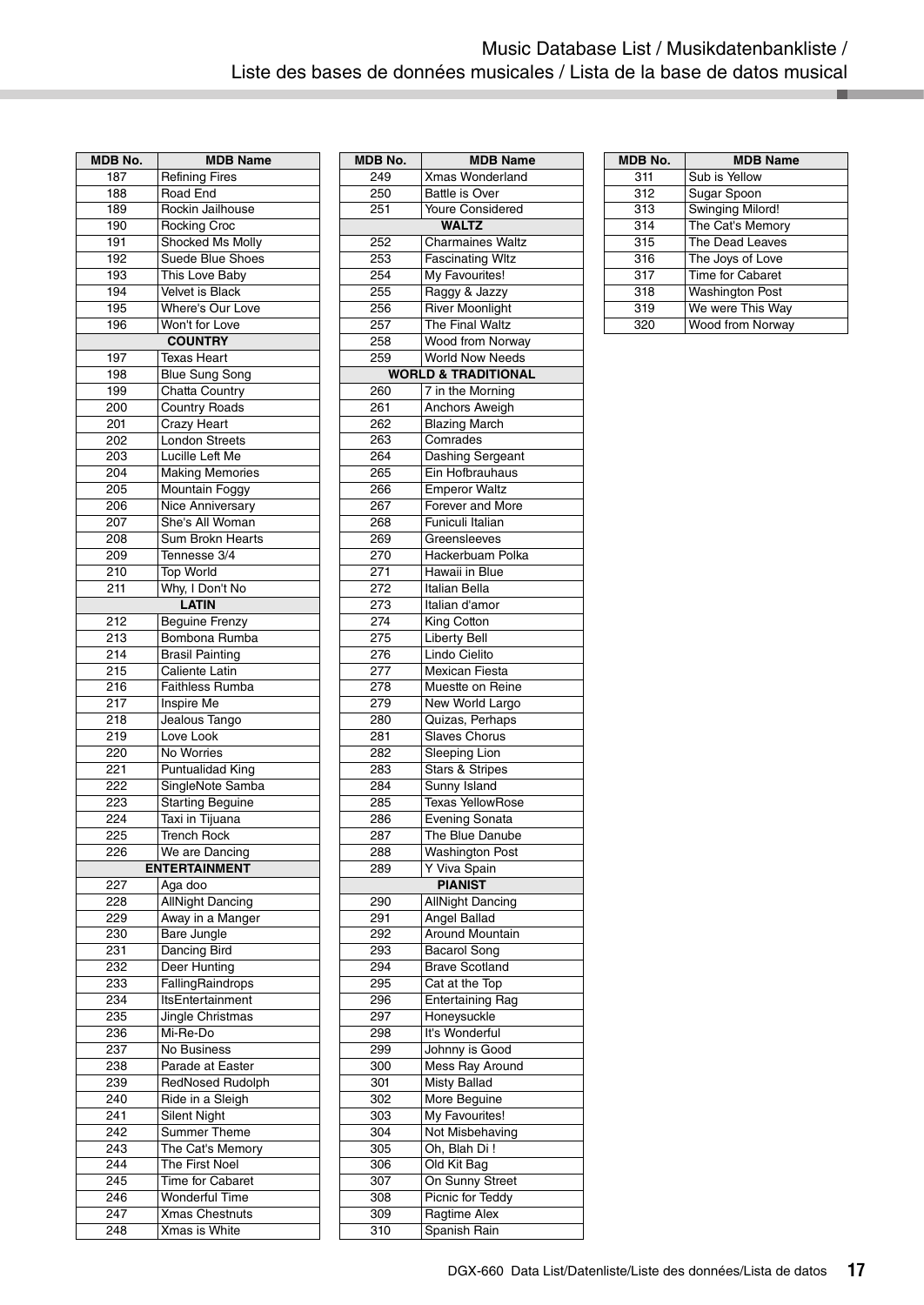# <span id="page-17-0"></span>Harmony Type List / Liste der Harmony-Typen / Liste des types d'harmonie / Lista de tipos de armonías

| No.            | <b>Type</b>        | <b>Description</b>                                                                                                                                                                                             |
|----------------|--------------------|----------------------------------------------------------------------------------------------------------------------------------------------------------------------------------------------------------------|
| 1              | 01 (Standard Duet) |                                                                                                                                                                                                                |
| 2              | 02(Standard Trio)  |                                                                                                                                                                                                                |
| 3              | 03(Full Chord)     |                                                                                                                                                                                                                |
| 4              | 04(Rock Duet)      |                                                                                                                                                                                                                |
| 5              | 05(Country Duet)   | Harmony types 01–13 are pitch-based and add one-, two- or three-note harmonies to the single-note                                                                                                              |
| 6              | 06(Country Trio)   | melody played in the right hand. In particular, Harmony types 01-10, 13 sound when chords are played                                                                                                           |
| $\overline{7}$ | 07(Block)          | in the auto accompaniment range of the keyboard. These Harmony types will also work when playing                                                                                                               |
| 8              | 08(4-Way Close 1)  | songs that contain chord data. Harmony types 11 and 12 add fifth/octave notes. (Note that these types<br>are not affected by the chords.)                                                                      |
| 9              | 09(4-Way Close 2)  |                                                                                                                                                                                                                |
| 10             | 10(4-Way Open)     |                                                                                                                                                                                                                |
| 11             | $11(1+5)$          |                                                                                                                                                                                                                |
| 12             | 12(Octave)         |                                                                                                                                                                                                                |
| 13             | 13(Strum)          |                                                                                                                                                                                                                |
| 14             | 14(Multi Assign)   | Harmony type 14 assigns the Main and Dual Voices alternately to the notes you play in the right hand<br>section of the keyboard.<br>Both of the Main and Dual Voices should be turned on when using this type. |
| 15             | 15(Echo 1/4)       |                                                                                                                                                                                                                |
| 16             | 16(Echo 1/6)       |                                                                                                                                                                                                                |
| 17             | 17(Echo 1/8)       |                                                                                                                                                                                                                |
| 18             | 18(Echo 1/12)      | Types 15–26 are rhythm-based effects and add embellishments or delayed repeats in time with the                                                                                                                |
| 19             | 19(Tremolo 1/8)    | auto accompaniment. These types sound whether the auto accompaniment is on or not; however, the<br>actual speed of the effect depends on the Tempo setting. The individual note values in each type let        |
| 20             | 20(Tremolo 1/12)   | you synchronize the effect precisely to the rhythm. Triplet settings are also available: 1/6 = quarter-note                                                                                                    |
| 21             | 21(Tremolo 1/16)   | triplets, $1/12$ = eighth-note triplets, $1/24$ = sixteenth-note triplets.                                                                                                                                     |
| 22             | 22(Tremolo 1/32)   | . The Echo effect Types (15-18) create delayed repeats of each note played.                                                                                                                                    |
| 23             | 23(Trill 1/12)     | • The Tremolo effect Types (19–22) repeat all held notes (up to four).                                                                                                                                         |
| 24             | 24(Trill 1/16)     | • The Trill effect Types (23–26) create two-note trills (alternating notes) when two notes are held.                                                                                                           |
| 25             | 25(Trill 1/24)     |                                                                                                                                                                                                                |
| 26             | 26(Trill 1/32)     |                                                                                                                                                                                                                |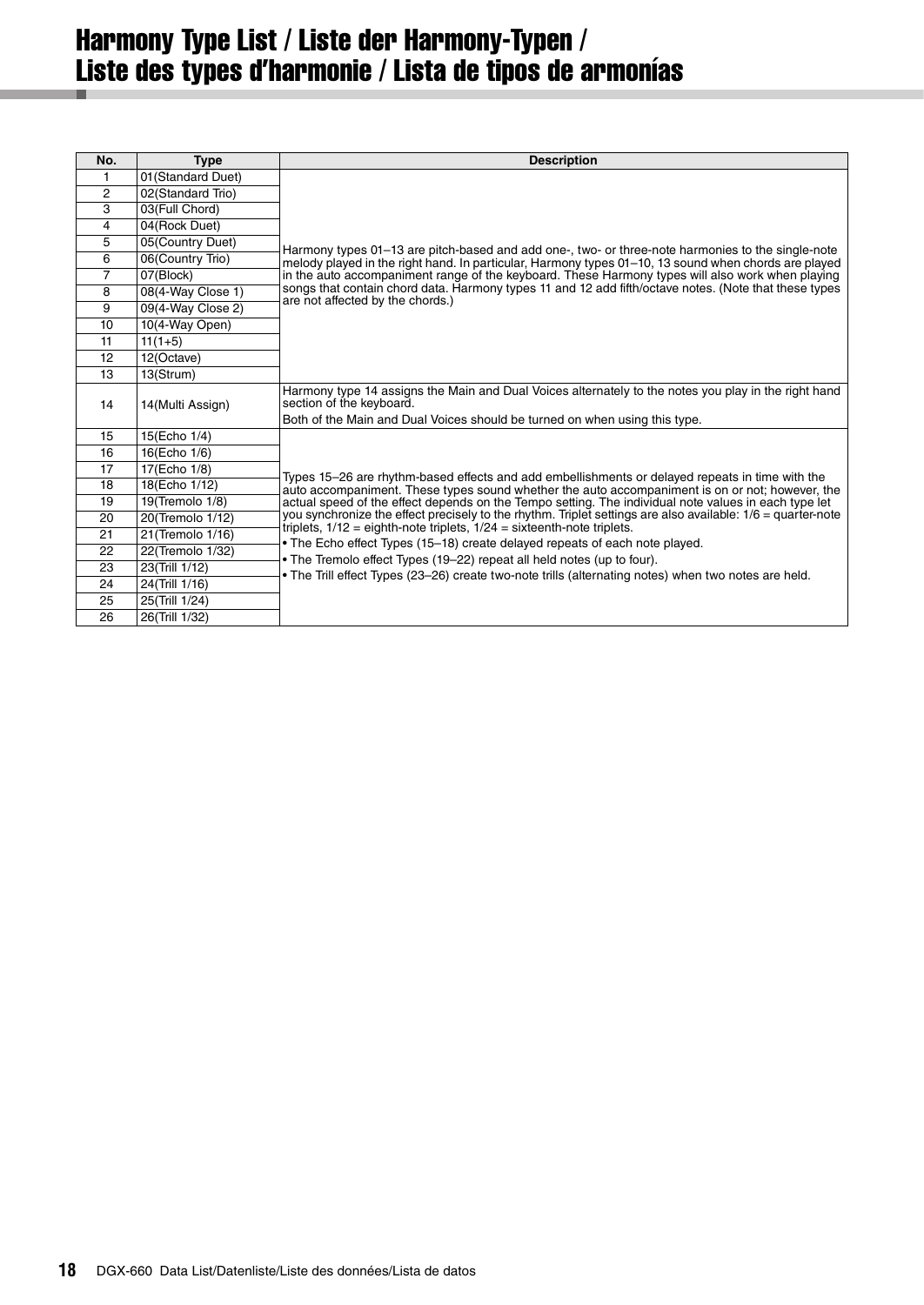# <span id="page-18-0"></span>Effect Type List / Effekttypliste / Liste des types d'effets / Lista de tipos de efectos

| No.             | <b>Type</b>         | <b>Description</b>                                                 | <b>MSB</b>     | <b>LSB</b>      |
|-----------------|---------------------|--------------------------------------------------------------------|----------------|-----------------|
| 1               | HALL1               |                                                                    |                | 0               |
| $\overline{2}$  | HALL <sub>2</sub>   |                                                                    | 1              | 16              |
| 3               | HALL3               |                                                                    | 1              | 17              |
| $\overline{4}$  | HALL4               |                                                                    | $\mathbf{1}$   | 18              |
| 5               | HALL5               |                                                                    | 1              | 1               |
| 6               | <b>HALL M</b>       |                                                                    | $\mathbf{1}$   | 6               |
| $\overline{7}$  | <b>HALL L</b>       | Reverb simulating the acoustics of a hall.                         | 1              | $\overline{7}$  |
| 8               | <b>RECITAL HALL</b> |                                                                    | 1              | 24              |
| 9               | <b>CONCERT HALL</b> |                                                                    | 1              | 4               |
| 10              | <b>CATHEDRAL</b>    |                                                                    | $\mathbf{1}$   | 5               |
| 11              | <b>BASIC HALL</b>   |                                                                    | 1              | 30              |
| 12              | <b>LARGE HALL</b>   |                                                                    | $\mathbf{1}$   | 31              |
| 13              | <b>ATMO HALL</b>    |                                                                    | 1              | 23              |
| 14              | ROOM1               |                                                                    | $\overline{c}$ | 16              |
| 15              | ROOM <sub>2</sub>   |                                                                    | $\overline{c}$ | 17              |
| 16              | ROOM3               |                                                                    | $\overline{c}$ | 18              |
| 17              | ROOM4               |                                                                    | 2              | 19              |
| 18              | ROOM <sub>5</sub>   |                                                                    | $\overline{c}$ | 0               |
| 19              | ROOM6               |                                                                    | $\overline{2}$ | $\mathbf{1}$    |
| 20              | ROOM7               | Reverb simulating the acoustics of a room.                         | $\overline{2}$ | $\overline{2}$  |
| 21              | ROOM <sub>S</sub>   |                                                                    | 2              | 5               |
| 22              | <b>ROOM M</b>       |                                                                    | $\overline{c}$ | 6               |
| 23              | <b>ROOM L</b>       |                                                                    | $\overline{2}$ | $\overline{7}$  |
| 24              | <b>CHAMBER</b>      |                                                                    | $\overline{c}$ | $\overline{24}$ |
| 25              | ACOSTIC ROOM        |                                                                    | 2              | 20              |
| 26              | <b>DRUMS ROOM</b>   |                                                                    | $\overline{c}$ | 21              |
| 27              | PERC ROOM           |                                                                    | 2              | 22              |
| 28              | STAGE1              |                                                                    | 3              | 16              |
| 29              | STAGE2              |                                                                    | 3              | 17              |
| 30              | STAGE3              | Reverb simulating the acoustics of a stage.                        | 3              | $\Omega$        |
| 31              | STAGE4              |                                                                    | 3              | $\mathbf{1}$    |
| 32              | <b>CLUB</b>         |                                                                    | 3              | 24              |
| 33              | PLATE1              |                                                                    | $\overline{4}$ | 16              |
| 34              | PLATE <sub>2</sub>  |                                                                    | 4              | 17              |
| 35              | PLATE3              | Reverb simulating a plate reverb unit.                             | 4              | 0               |
| 36              | <b>PIANO PLATE</b>  |                                                                    | $\overline{4}$ | 24              |
| $\overline{37}$ | <b>GM PLATE</b>     |                                                                    | $\overline{4}$ | $\overline{7}$  |
| 38              | <b>TUNNEL</b>       | Simulates a cylindrical space expanding to left and right.         | 17             | 0               |
| 39              | <b>CANYON</b>       | A hypothetical acoustic space which extends without limit.         | 18             | 0               |
| 40              | <b>BASEMENT</b>     | A bit of initial delay followed by reverb with a unique resonance. | 19             | $\pmb{0}$       |
| 41              | <b>WHITE ROOM</b>   | A unique short reverb with a bit of initial delay.                 | 16             | 0               |
| 42              | <b>NO EFFECT</b>    | No effect.                                                         | $\Omega$       | 0               |

### **Reverb Types / Reverb-Typen / Types d'effets Reverb / Tipos de reverberación**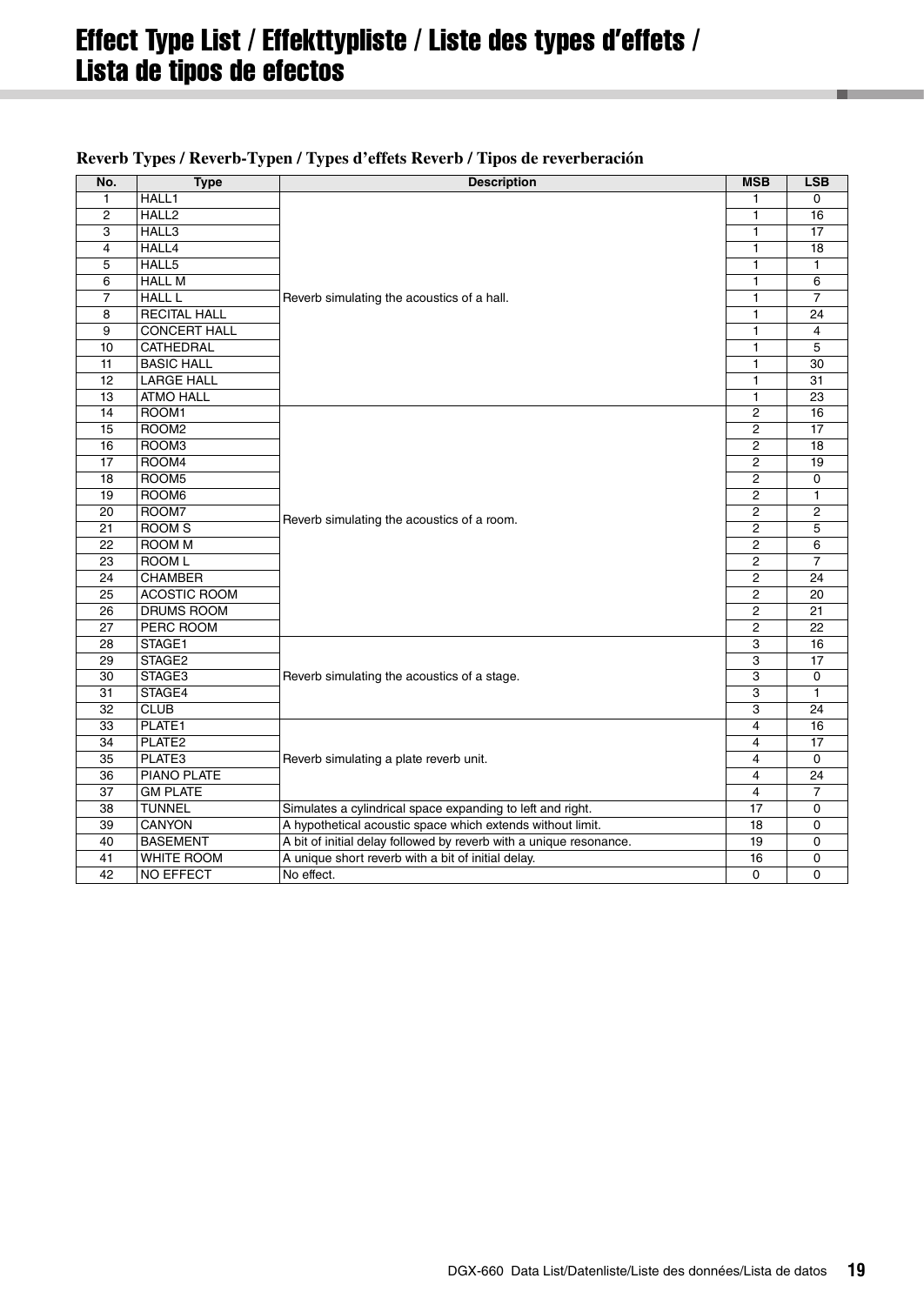| No.            | <b>Type</b>         | <b>Description</b>                                                         | <b>MSB</b> | <b>LSB</b>     |
|----------------|---------------------|----------------------------------------------------------------------------|------------|----------------|
| $\mathbf{1}$   | CHORUS1             |                                                                            | 66         | 17             |
| $\overline{2}$ | CHORUS2             |                                                                            | 66         | 8              |
| 3              | CHORUS3             |                                                                            | 66         | 16             |
| 4              | CHORUS4             |                                                                            | 66         | 1              |
| 5              | CHORUS5             |                                                                            | 65         | $\overline{2}$ |
| 6              | CHORUS6             |                                                                            | 65         | 0              |
| 7              | CHORUS7             |                                                                            | 65         | 1              |
| 8              | CHORUS8             | Conventional chorus program with rich, warm chorusing.                     | 65         | 8              |
| 9              | <b>CHORUS FAST</b>  |                                                                            | 65         | 16             |
| 10             | <b>CHORUS LITE</b>  |                                                                            | 65         | 17             |
| 11             | <b>GM CHORUS1</b>   |                                                                            | 65         | 3              |
| 12             | <b>GM CHORUS2</b>   |                                                                            | 65         | $\overline{4}$ |
| 13             | <b>GM CHORUS3</b>   |                                                                            | 65         | 5              |
| 14             | <b>GM CHORUS4</b>   |                                                                            | 65         | 6              |
| 15             | <b>FB CHORUS</b>    |                                                                            | 65         | 7              |
| 16             | CELESTE1            | A 3-phase LFO adds modulation and spaciousness to the sound.               | 66         | 0              |
| 17             | CELESTE2            |                                                                            | 66         | $\overline{2}$ |
| 18             | SYMPHONIC1          | Adds more stages to the modulation of Celeste.                             | 68         | 16             |
| 19             | SYMPHONIC2          |                                                                            | 68         | $\Omega$       |
| 20             | <b>FLANGER1</b>     |                                                                            | 67         | 8              |
| 21             | FLANGER2            |                                                                            | 67         | 16             |
| 22             | <b>FLANGER3</b>     | Adds a sweeping effect to the sound.                                       | 67         | 17             |
| 23             | FLANGER4            |                                                                            | 67         | 1              |
| 24             | <b>FLANGER5</b>     |                                                                            | 67         | $\Omega$       |
| 25             | <b>GM FLANGER</b>   |                                                                            | 67         | $\overline{7}$ |
| 26             | <b>ROTARY SP1</b>   |                                                                            | 69         | 16             |
| 27             | <b>ROTARY SP2</b>   |                                                                            | 71         | 17             |
| 28             | ROTARY SP3          |                                                                            | 71         | 18             |
| 29             | ROTARY SP4          | Simulates a rotary speaker.                                                | 70         | 17             |
| 30             | <b>ROTARY SP5</b>   |                                                                            | 66         | 18             |
| 31             | ROTARY SP6          |                                                                            | 69         | 0              |
| 32             | ROTARY SP7          |                                                                            | 71         | 22             |
| 33             | <b>AUTO PAN1</b>    | Several panning effects that automatically shift the sound position (left, | 71         | 16             |
| 34             | AUTO PAN2           | right, front, back).                                                       | 71         | 0              |
| 35             | EP AUTOPAN          |                                                                            | 71         | 21             |
| 36             | T AUTO PAN1         | Tempo synchronized Auto PAN.                                               | 121        | 0              |
| 37             | TREMOLO1            |                                                                            | 70         | 16             |
| 38             | TREMOLO2            |                                                                            | 71         | 19             |
| 39             | TREMOLO3            | Rich Tremolo effect with both volume and pitch modulation.                 | 70         | 0              |
| 40             | EP TREMOLO          |                                                                            | 70         | 18             |
| 41             | <b>GT TREMOLO1</b>  |                                                                            | 71         | 20             |
| 42             | <b>GT TREMOLO2</b>  |                                                                            | 70         | 19             |
| 43             | <b>VIBE VIBRATE</b> | Vibraphone effect.                                                         | 119        | 0              |
| 44             | T TREMOLO           | Tempo synchronized tremolo.                                                | 120        | 0              |
| 45             | <b>NO EFFECT</b>    | No effect.                                                                 | $\Omega$   | $\Omega$       |

#### **Chorus Types / Chorus-Typen / Types d'effets Chorus / Tipos de coro**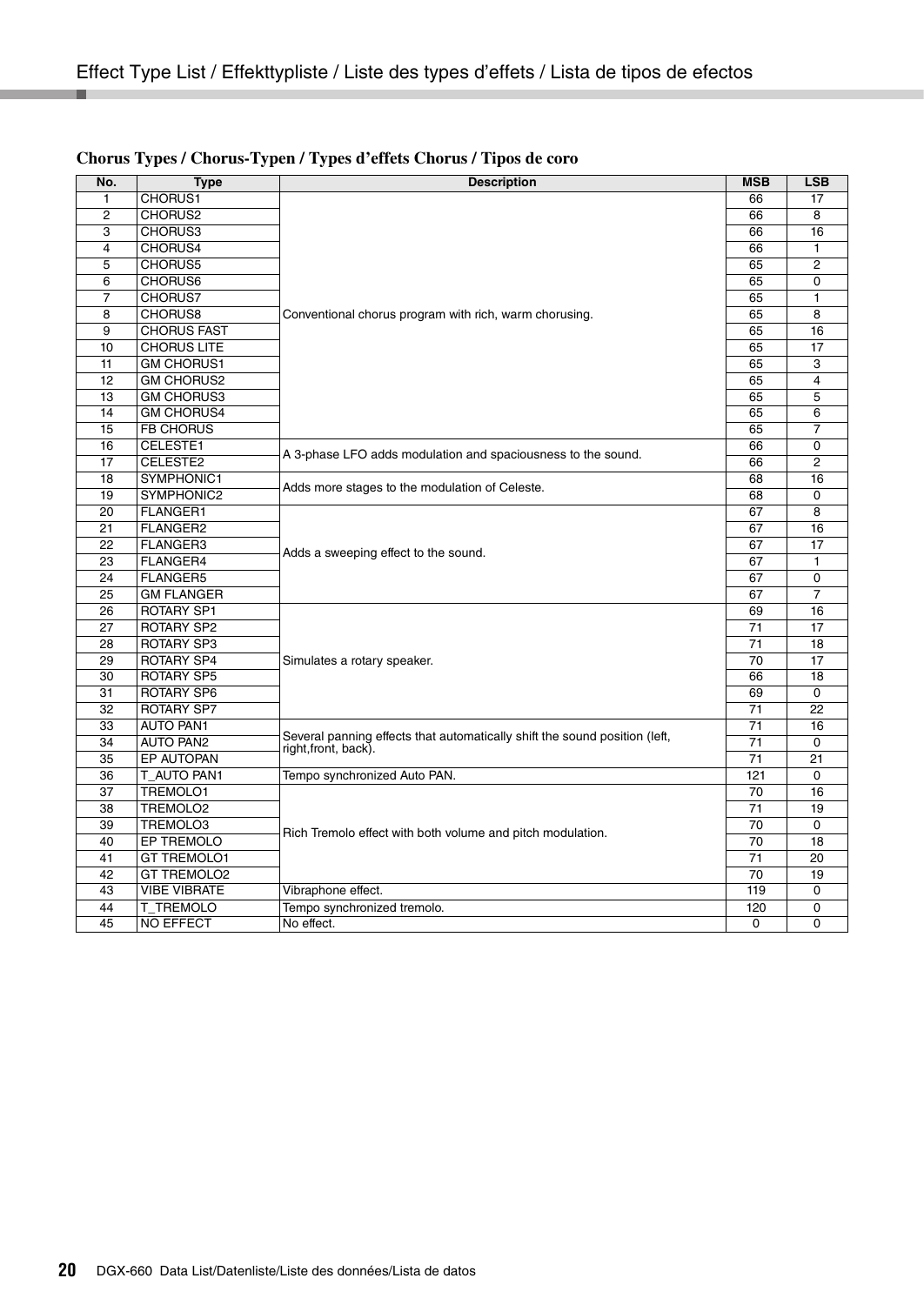| No.            | <b>Type</b>         | <b>Description</b>                                                           | <b>MSB</b>     | <b>LSB</b>     |
|----------------|---------------------|------------------------------------------------------------------------------|----------------|----------------|
| $\mathbf{1}$   | HALL1               |                                                                              |                | 0              |
| $\overline{c}$ | HALL2               |                                                                              | 1              | 16             |
| 3              | HALL3               |                                                                              | 1              | 17             |
| 4              | HALL4               |                                                                              | 1              | 18             |
| 5              | HALL5               |                                                                              | 1              | 1              |
| 6              | <b>HALL M</b>       | Reverb simulating the acoustics of a hall.                                   | 1              | 6              |
| $\overline{7}$ | <b>HALL L</b>       |                                                                              | 1              | 7              |
| 8              | <b>BASIC HALL</b>   |                                                                              | 1              | 30             |
| 9              | <b>LARGE HALL</b>   |                                                                              | 1              | 31             |
| 10             | <b>ATMO HALL</b>    |                                                                              | 1              | 23             |
| 11             | ROOM1               |                                                                              | 2              | 16             |
| 12             | ROOM <sub>2</sub>   |                                                                              | 2              | 17             |
| 13             | ROOM3               |                                                                              | 2              | 18             |
| 14             | ROOM4               |                                                                              | $\overline{2}$ | 19             |
| 15             | ROOM <sub>5</sub>   |                                                                              | 2              | 0              |
| 16             | ROOM6               |                                                                              | $\overline{2}$ | 1              |
| 17             | ROOM7               | Reverb simulating the acoustics of a room.                                   | 2              | $\overline{c}$ |
| 18             | <b>ROOM S</b>       |                                                                              | $\overline{2}$ | 5              |
| 19             | ROOM M              |                                                                              | $\overline{c}$ | 6              |
| 20             | ROOM L              |                                                                              | 2              | $\overline{7}$ |
| 21             | <b>ACOSTIC ROOM</b> |                                                                              | 2              | 20             |
| 22             | DRUMS ROOM          |                                                                              | 2              | 21             |
| 23             | PERC ROOM           |                                                                              | 2              | 22             |
| 24             | STAGE1              |                                                                              | 3              | 16             |
| 25             | STAGE2              | Reverb simulating the acoustics of a stage.                                  | 3              | 17             |
| 26             | STAGE3              |                                                                              | 3              | 0              |
| 27             | STAGE4              |                                                                              | 3              | 1              |
| 28             | PLATE1              |                                                                              | 4              | 16             |
| 29             | PLATE <sub>2</sub>  | Reverb simulating a plate reverb unit.                                       | 4              | 17             |
| 30             | PLATE3              |                                                                              | 4              | 0              |
| 31             | <b>GM PLATE</b>     |                                                                              | 4              | 7              |
| 32             | <b>TUNNEL</b>       | Simulates a cylindrical space expanding to left and right.                   | 17             | 0              |
| 33             | CANYON              | A hypothetical acoustic space which extends without limit.                   | 18             | 0              |
| 34             | <b>BASEMENT</b>     | A bit of initial delay followed by reverb with a unique resonance.           | 19             | 0              |
| 35             | WHITE ROOM          | A unique short reverb with a bit of initial delay.                           | 16             | 0              |
| 36             | CHORUS1             |                                                                              | 66             | 17             |
| 37             | CHORUS2             |                                                                              | 66             | 8              |
| 38             | CHORUS3<br>CHORUS4  |                                                                              | 66             | 16             |
| 39<br>40       |                     |                                                                              | 66             | 1              |
| 41             | CHORUS5<br>CHORUS6  |                                                                              | 65<br>65       | 2<br>0         |
| 42             | CHORUS7             |                                                                              | 65             | 1              |
| 43             | CHORUS8             | Conventional chorus program with rich, warm chorusing.                       | 65             | 8              |
| 44             | <b>CHORUS FAST</b>  |                                                                              | 65             | 16             |
| 45             | <b>CHORUS LITE</b>  |                                                                              | 65             | 17             |
| 46             | <b>GM CHORUS1</b>   |                                                                              | 65             | 3              |
| 47             | <b>GM CHORUS2</b>   |                                                                              | 65             | 4              |
| 48             | <b>GM CHORUS3</b>   |                                                                              | 65             | 5              |
| 49             | <b>GM CHORUS4</b>   |                                                                              | 65             | 6              |
| 50             | FB CHORUS           |                                                                              | 65             | 7              |
| 51             | CELESTE1            |                                                                              | 66             | 0              |
| 52             | CELESTE2            | A 3-phase LFO adds modulation and spaciousness to the sound.                 | 66             | 2              |
| 53             | SYMPHONIC1          |                                                                              | 68             | 16             |
| 54             | SYMPHONIC2          | Adds more stages to the modulation of Celeste.                               | 68             | 0              |
| 55             | <b>ENS DETUNE1</b>  | Chorus effect without modulation, created by adding a slightly pitch-shifted | 87             | 0              |
| 56             | <b>ENS DETUNE2</b>  | sound.                                                                       | 87             | 16             |
| 57             | KARAOKE1            |                                                                              | 20             | 0              |
| 58             | KARAOKE2            | Echo for karaoke.                                                            | 20             | 1              |
| 59             | KARAOKE3            |                                                                              | 20             | 2              |
| 60             | ER1                 |                                                                              | 9              | 0              |
| 61             | ER <sub>2</sub>     | This effect isolates only the early reflection components of the reverb.     | 9              | 1              |
| 62             | <b>GATE REVERB</b>  | Simulation of gated reverb.                                                  | 10             | 0              |
| 63             | <b>REVERS GATE</b>  | Simulation of gated reverb played back in reverse.                           | 11             | 0              |

### **DSP Types / DSP Typen / Types de DSP / Tipos de DSP**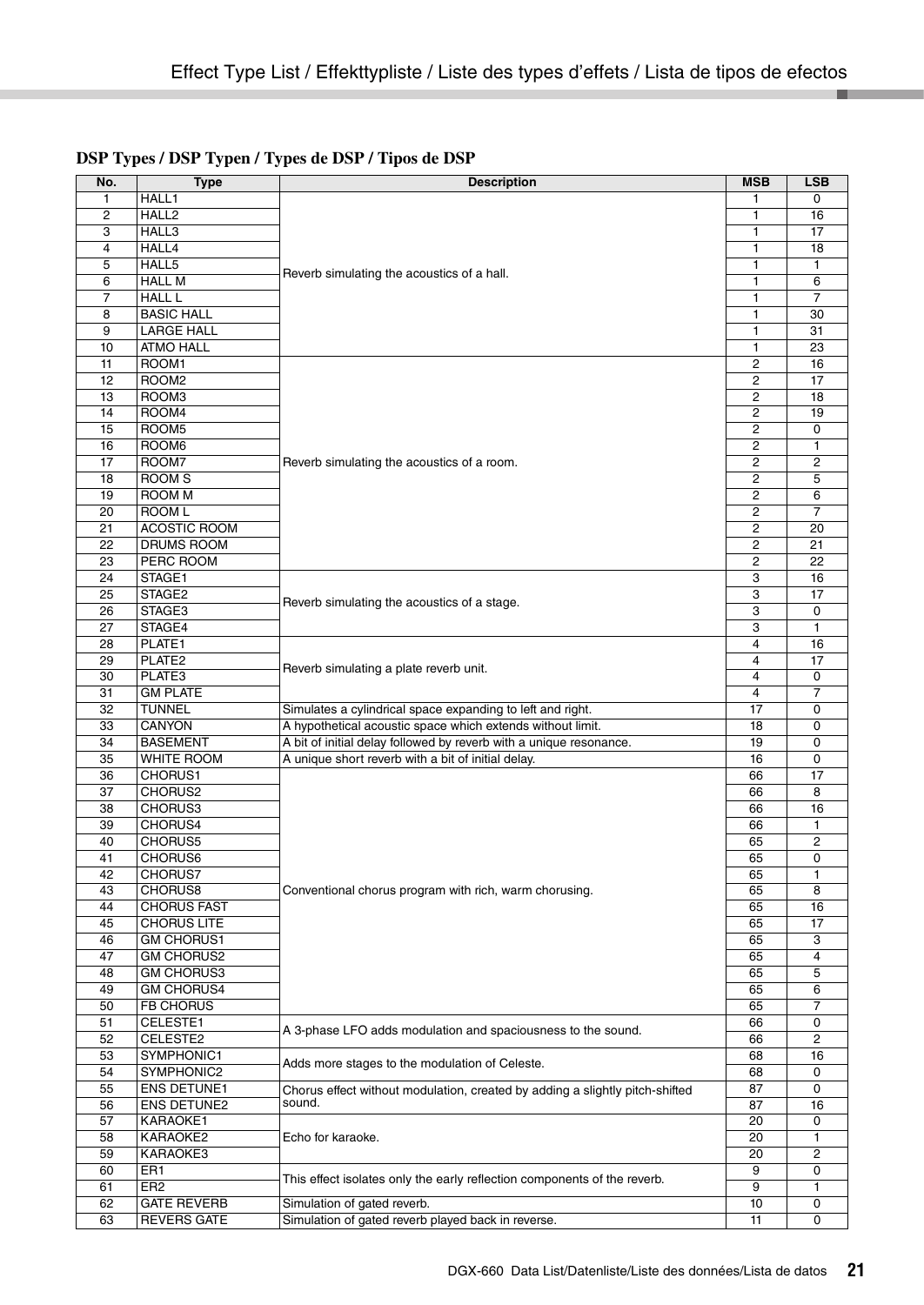| No.        | <b>Type</b>              | <b>Description</b>                                                                             | <b>MSB</b> | <b>LSB</b>          |
|------------|--------------------------|------------------------------------------------------------------------------------------------|------------|---------------------|
|            |                          | Equalizer effect that boosts both high and low frequencies, as is typical in most              |            |                     |
| 64         | EQ DISCO                 | disco music.                                                                                   | 76         | 16                  |
| 65         | EQ TEL                   | Equalizer effect that cuts both high and low frequencies, to simulate the sound                | 76         | 17                  |
|            |                          | heard through a telephone receiver.                                                            |            |                     |
| 66         | 2BAND EQ                 | Stereo EQ which emphasizes low and high frequencies.                                           | 77         | 0                   |
| 67         | 3BAND EQ                 | Mono EQ which emphasizes low and high frequencies, and attenuates mid-                         | 76         | 0                   |
|            |                          | range frequencies.                                                                             |            |                     |
| 68         | ST 3BAND EQ              | Stereo EQ which emphasizes low and high frequencies, and attenuates mid-<br>range frequencies. | 76         | 18                  |
| 69         | HM ENHANCE1              |                                                                                                | 81         | 16                  |
| 70         | HM ENHANCE2              | Adds new harmonics to the input signal to make the sound stand out.                            | 81         | 0                   |
| 71         | FLANGER1                 |                                                                                                | 67         | 8                   |
| 72         | FLANGER2                 |                                                                                                | 67         | 16                  |
| 73         | FLANGER3                 |                                                                                                | 67         | 17                  |
| 74         | FLANGER4                 | Adds a sweeping effect to the sound.                                                           | 67         | 1                   |
| 75         | <b>FLANGER5</b>          |                                                                                                | 67         | 0                   |
| 76         | <b>GM FLANGER</b>        |                                                                                                | 67         | $\overline{7}$      |
| 77         | <b>V FLANGER</b>         | Flanger which simulates vintage tube and fuzz sounds.                                          | 104        | 0                   |
| 78         | <b>TEMPO FLANGER</b>     | Tempo synchronized flanger.                                                                    | 107        | 0                   |
| 79         | DELAY LCR1               |                                                                                                | 5          | 16                  |
| 80         | <b>DELAY LCR2</b>        | Produces three delayed sounds: L, R and C (center).                                            | 5          | 0                   |
| 81         | <b>DELAY LR</b>          | Produces two delayed sounds: L and R. Two feedback delays are provided.                        | 6          | 0                   |
| 82         | <b>ECHO</b>              | Two delayed sounds (L and R), and independent feedback delays for L and R.                     | 7          | 0                   |
| 83         | <b>CROSS DELAY</b>       | The feedback of the two delayed sounds is crossed.                                             | 8          | 0                   |
| 84         | <b>TEMPO DELAY</b>       | Tempo synchronized delay.                                                                      | 21         | 0                   |
| 85         | <b>TEMPO ECHO</b>        | Tempo synchronized echo.                                                                       | 21         | 8                   |
| 86         | <b>TEMPO CROSS</b>       | Tempo synchronized L&R delay.                                                                  | 22         | $\mathbf 0$         |
| 87         | V DST ROCA               |                                                                                                | 103        | 18                  |
| 88         | <b>V_DST FUSION</b>      |                                                                                                | 103        | 19                  |
| 89         | V DST CRUNC              |                                                                                                | 98         | 28                  |
| 90         | V DST VINTAG             |                                                                                                | 98         | 29                  |
|            | V DST HARD2              | Vintage Distortion.                                                                            | 98         |                     |
| 91<br>92   | V DST HEAVY              |                                                                                                | 98         | 30                  |
|            |                          |                                                                                                |            | 31                  |
| 93<br>94   | V DST HARD1              |                                                                                                | 98         | 0<br>$\overline{2}$ |
|            | V_DST SOFT               |                                                                                                | 98         |                     |
| 95         | <b>DIST HARD1</b>        | Hard-edge distortion.                                                                          | 75         | 16                  |
| 96         | <b>DIST HARD2</b>        |                                                                                                | 75         | 22                  |
| 97<br>98   | DIST SOFT1<br>DIST SOFT2 | Soft, warm distortion.                                                                         | 75<br>75   | 17<br>23            |
| 99         | <b>DIST HEAVY</b>        |                                                                                                | 73         |                     |
|            |                          | Heavy distortion.                                                                              | 74         | 0                   |
| 100        | OVERDRIVE1               | Adds mild distortion to the sound.                                                             | 74         | $\mathbf 0$<br>9    |
| 101        | OVERDRIVE2               |                                                                                                |            |                     |
| 102        | <b>ST DIST</b><br>ST OD  | Stereo distortion.<br>Stereo Overdrive.                                                        | 73         | 8                   |
| 103        |                          |                                                                                                | 74         | 8                   |
| 104        | ST DIST HARD             | Hard-edge stereo distortion.                                                                   | 75         | 18                  |
| 105<br>106 | ST DIST SOFT<br>AMP SIM1 | Soft, warm stereo distortion.                                                                  | 75<br>75   | 19<br>0             |
|            | AMP SIM2                 | A simulation of a guitar amp.                                                                  |            |                     |
| 107        |                          |                                                                                                | 75         | $\mathbf{1}$<br>20  |
| 108        | ST AMP1                  |                                                                                                | 75         |                     |
| 109        | ST AMP2                  |                                                                                                | 75         | 21                  |
| 110        | ST AMP3<br>ST AMP4       | Stereo amp simulator.                                                                          | 75         | 8                   |
| 111<br>112 | ST AMP5                  |                                                                                                | 75         | 24                  |
|            |                          |                                                                                                | 75         | 25                  |
| 113        | ST AMP6                  |                                                                                                | 75         | 26                  |
| 114        | DST+DELAY1               | Distortion and Delay are connected in series.                                                  | 95         | 16                  |
| 115        | DST+DELAY2               |                                                                                                | 95         | 0                   |
| 116        | OD+DELAY1                | Overdrive and Delay are connected in series.                                                   | 95         | 17                  |
| 117        | OD+DELAY2                |                                                                                                | 95         | 1                   |
| 118        | CMP+DST+DLY1             | Compressor, Distortion and Delay are connected in series.                                      | 96         | 16                  |
| 119        | CMP+DST+DLY2             |                                                                                                | 96         | 0                   |
| 120        | CMP+OD+DLY1              | Compressor, Overdrive and Delay are connected in series.                                       | 96         | 17                  |
| 121        | CMP+OD+DLY2              |                                                                                                | 96         | 1                   |
| 122        | V_DST H+DLY              | V Distortion and Delay are connected in series.                                                | 98         | 1                   |
| 123        | V_DST S+DLY              |                                                                                                | 98         | 3                   |
| 124        | DST+TDLY                 | Distortion and Tempo Delay are connected in series.                                            | 100        | 0                   |
| 125        | OD+TDLY                  | Overdrive and Tempo Delay are connected in series.                                             | 100        | 1                   |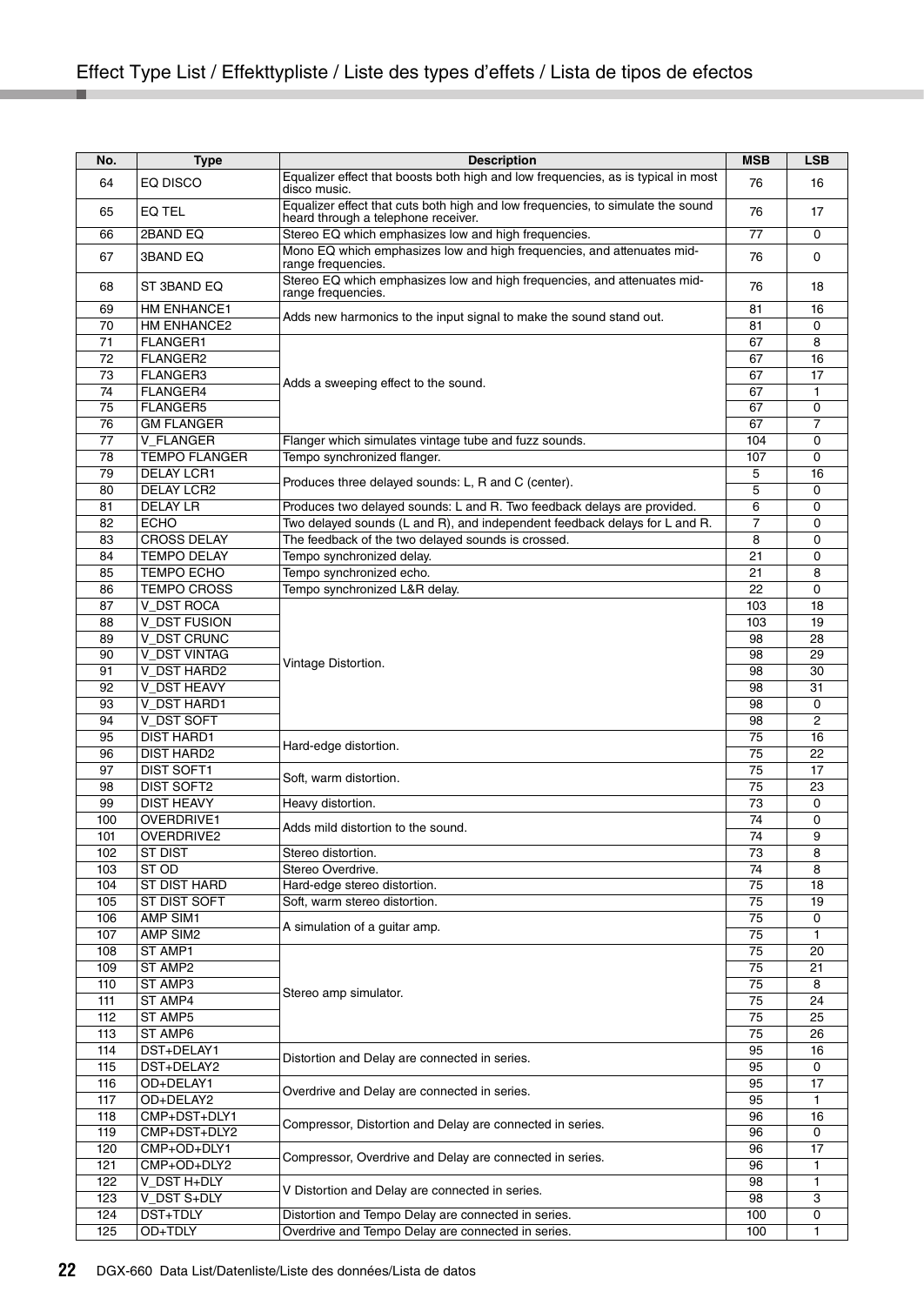| No. | <b>Type</b>        | <b>Description</b>                                                                                                         | <b>MSB</b> | <b>LSB</b> |
|-----|--------------------|----------------------------------------------------------------------------------------------------------------------------|------------|------------|
| 126 | COMP+DIST1         |                                                                                                                            | 73         | 16         |
| 127 | COMP+DIST2         | Compressor and Distotion are connected in series.                                                                          | 73         | 1          |
| 128 | CMP+DST+TDLY       | Compressor, Distotion and Tempo Delay are connected in series.                                                             | 101        | 0          |
| 129 | CMP+OD+TDLY1       |                                                                                                                            | 101        | 1          |
| 130 | CMP+OD+TDLY2       | Compressor, Overdrive and Tempo Delay are connected in series.                                                             | 101        | 16         |
| 131 | CMP+OD+TDLY3       |                                                                                                                            | 101        | 17         |
| 132 | CMP+OD+TDLY4       |                                                                                                                            | 101        | 18         |
| 133 | CMP+OD+TDLY5       |                                                                                                                            | 101        | 19         |
| 134 | CMP+OD+TDLY6       |                                                                                                                            | 101        | 20         |
| 135 | V DST H+TDL1       |                                                                                                                            | 103        | 0          |
| 136 | V DST H+TDL2       |                                                                                                                            | 103        | 17         |
| 137 | V_DST S+TDL1       | V Distotion and Tempo Delay are connected in series.                                                                       | 103        | 1          |
| 138 | V_DST S+TDL2       |                                                                                                                            | 103        | 16         |
| 139 | <b>COMP MED</b>    |                                                                                                                            | 83         | 16         |
| 140 | <b>COMP HEAVY</b>  | Holds down the output level when a specified input level is exceeded. A sense of                                           | 83         | 17         |
| 141 | <b>COMP MELODY</b> | attack can also be added to the sound.                                                                                     | 105        | 16         |
| 142 | <b>COMP BASS</b>   |                                                                                                                            | 105        | 17         |
|     |                    |                                                                                                                            |            |            |
| 143 | MBAND COMP         | This effect independently compresses the level of certain frequency bands in<br>the sound.                                 | 105        | 0          |
| 144 | COMPRESSOR         | Holds down the output level when a specified input level is exceeded. A sense of<br>attack can also be added to the sound. | 83         | 0          |
| 145 | <b>NOISE GATE</b>  | Gates the audio signal when the audio signal falls below a specified level.                                                | 84         | 0          |
| 146 | <b>VCE CANCEL</b>  | Attenuates the audio in the center position, effectively canceling the lead vocal<br>sound.                                | 85         | 0          |
| 147 | <b>AMBIENCE</b>    | Blurs the stereo positioning of the sound to add spatial width.                                                            | 88         | 0          |
| 148 | <b>TALKING MOD</b> | Adds a vowel sound to the input signal.                                                                                    | 93         | 0          |
| 149 | <b>ISOLATOR</b>    | Attenuates the level of audio signals only at mid-range frequencies.                                                       | 115        | 0          |
| 150 | PHASER1            |                                                                                                                            | 72         | 0          |
| 151 | PHASER2            |                                                                                                                            | 72         | 8          |
| 152 | PHASER3            |                                                                                                                            | 72         | 19         |
|     |                    |                                                                                                                            |            | 0          |
| 153 | T_PHASER1          | Cyclically modulates the phase to add modulation to the sound.                                                             | 108        |            |
| 154 | T PHASER2          |                                                                                                                            | 108        | 16         |
| 155 | EP PHASER1         |                                                                                                                            | 72         | 17         |
| 156 | EP PHASER2         |                                                                                                                            | 72         | 18         |
| 157 | EP PHASER3         |                                                                                                                            | 72         | 16         |
| 158 | PITCH CHG1         |                                                                                                                            | 80         | 16         |
| 159 | PITCH CHG2         | Changes the pitch of the input signal.                                                                                     | 80         | 0          |
| 160 | PITCH CHG3         |                                                                                                                            | 80         | 1          |
| 161 | DUAL ROT BRT       |                                                                                                                            | 99         | 16         |
| 162 | D ROT BRT F        |                                                                                                                            | 99         | 30         |
| 163 | DUAL ROT WRM       | Rotary speaker simulation with speed switching.                                                                            | 99         | 17         |
| 164 | D ROT WRM F        |                                                                                                                            | 99         | 31         |
| 165 | DUAL ROT SP1       |                                                                                                                            | 99         | 0          |
| 166 | DUAL ROT SP2       |                                                                                                                            | 99         | 1          |
| 167 | ROTARY SP1         |                                                                                                                            | 69         | 16         |
| 168 | ROTARY SP2         |                                                                                                                            | 71         | 17         |
| 169 | ROT SP2 FAST       |                                                                                                                            | 71         | 23         |
| 170 | ROTARY SP3         |                                                                                                                            | 71         | 18         |
| 171 | ROT SP3 FAST       |                                                                                                                            | 71         | 24         |
| 172 | ROTARY SP4         |                                                                                                                            | 70         | 17         |
| 173 | ROT SP4 FAST       |                                                                                                                            | 70         | 20         |
| 174 | ROTARY SP5         |                                                                                                                            | 66         | 18         |
| 175 | ROT SP5 FAST       | Simulates a rotary speaker.                                                                                                | 66         | 19         |
| 176 | ROTARY SP6         |                                                                                                                            | 69         | 0          |
| 177 | ROTARY SP7         |                                                                                                                            | 71         | 22         |
| 178 | ROT SP7 FAST       |                                                                                                                            | 71         | 25         |
| 179 | ROTARY SP8         |                                                                                                                            | 69         | 17         |
| 180 | ROT SP8 FAST       |                                                                                                                            | 69         | 18         |
| 181 | ROTARY SP9         |                                                                                                                            | 69         | 19         |
| 182 | ROT SP9 FAST       |                                                                                                                            | 69         | 20         |
| 183 | 2WAY ROT SP        |                                                                                                                            | 86         | 0          |
| 184 | DST+ROT SP         | Distortion and rotary speaker connected in series.                                                                         | 69         | 1          |
| 185 | DST+2ROT SP        | Distortion and 2-way rotary speaker connected in series.                                                                   | 86         | 1          |
| 186 | OD+ROT SP          | Overdrive and rotary speaker connected in series.                                                                          | 69         | 2          |
| 187 | OD+2ROT SP         | Overdrive and 2-way rotary speaker connected in series.                                                                    | 86         | 2          |
| 188 | AMP+ROT SP         | Amp simulator and rotary speaker connected in series.                                                                      | 69         | 3          |
|     |                    |                                                                                                                            |            |            |